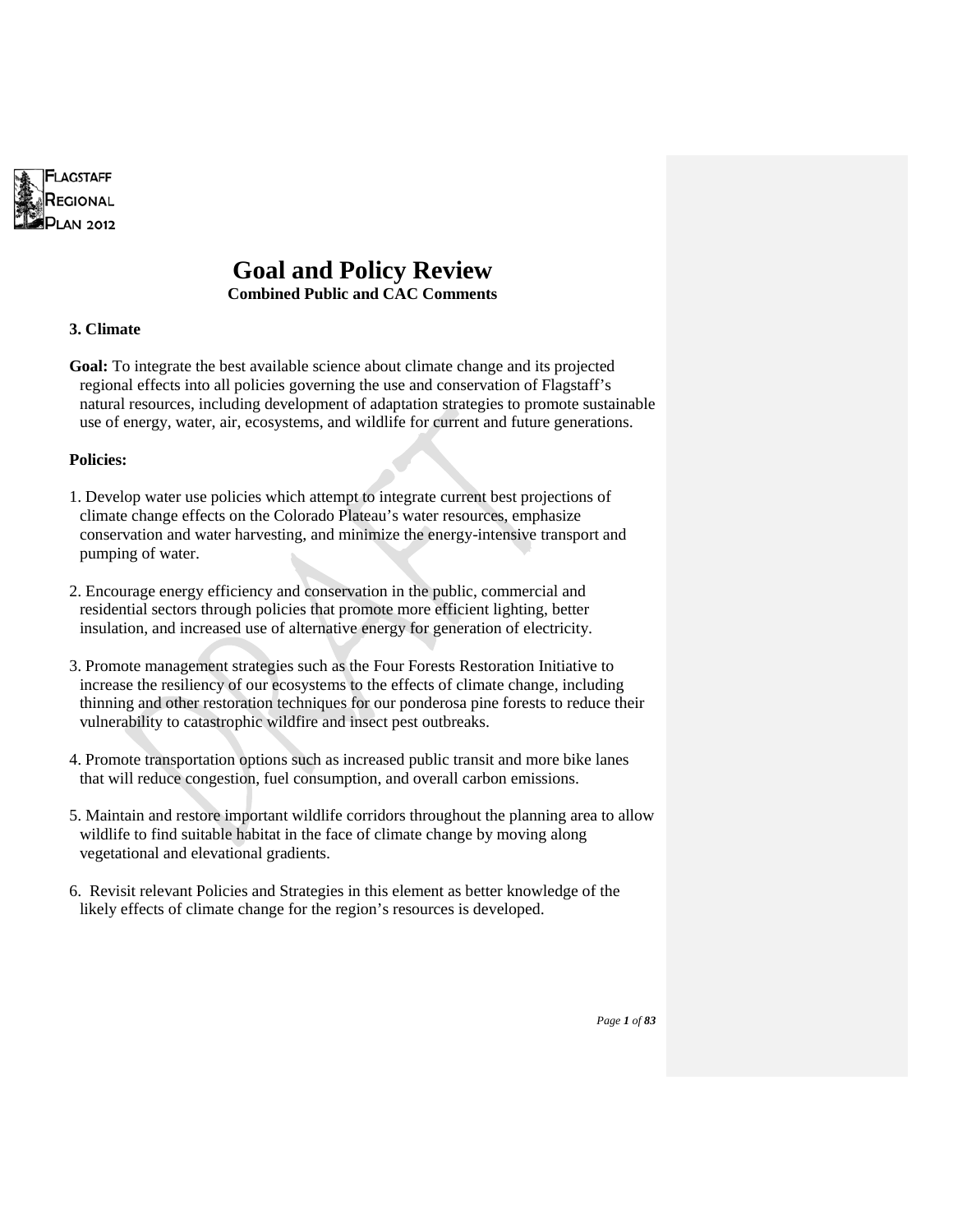

### **3. Climate**

**Goal: To integrate the best available science about climate change and its projected regional effects into all policies governing the use and conservation of Flagstaff's natural resources, including development of adaptation strategies to promote sustainable use of energy, water, air, ecosystems, and wildlife for current and future generations.**

- **a)** To integrate the **most accurate scientific information** best available science about climate change and its projected regional effects into all policies governing the use and conservation of Flagstaff's natural resources, including development of adaptation strategies to promote sustainable use of energy, water, air, ecosystems, and wildlife **and conservation of water and energy resources, and to preserve local ecosystems and environmentally sensitive lands, wildlife diversity and habitats, and water and air quality**, for current and future generations. (EF: M. Jackson)
- b) To integrate the best available science projected regional effects **of climate changes** into all policies governing the use and conservation of Flagstaff's natural resources, including development of adaptation strategies to promote sustainable use of energy, water, air, ecosystems, and wildlife for current and future generations. (N. White)
	- a. *Suggested*: Needs two goals. (EF: N. White, B. Higgins, R. Scott)
		- i. Adapt (to climate change)
		- ii. Mitigate (do what we can to decrease our contribution to the problem)
- c) *Suggestion:* Declare an overarching goal to "Conserve natural resources." (EF: R. Scott)
- d) *Suggestion*: Either modify goal or delete highlighted policies, which are really about prevention of change.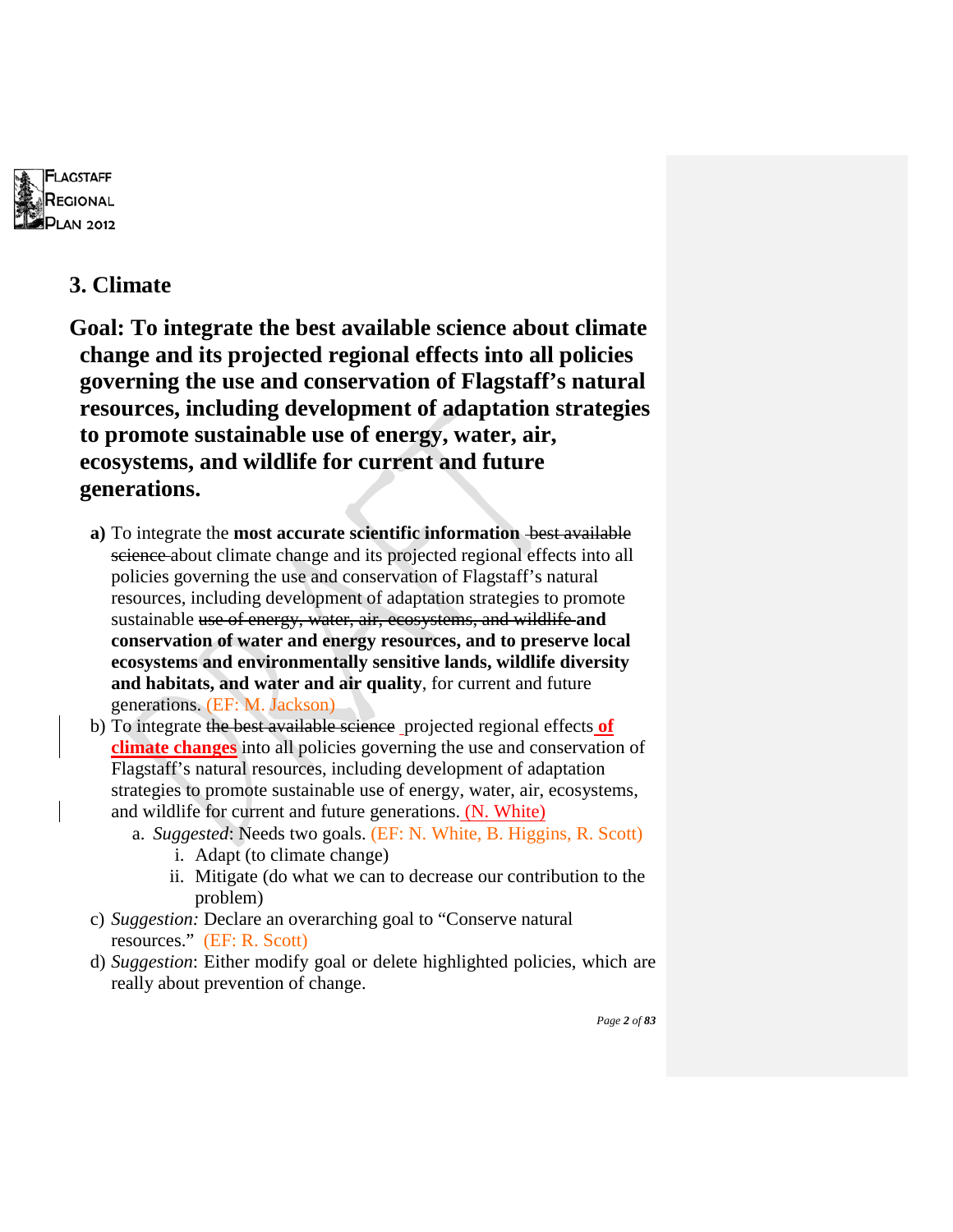

If change goal, maybe: " To integrate the best available science about climate change and its projected regional effects into development of adaptation strategies to promote sustainable use of energy, water, air, ecosystems, and wildlife **for current and future generations. Contribute to state or national programs and policies aimed at reducing the region's carbon footprint.** (EF: B. Higgins)

### **CAC Recommendation:**

'Adaptation' needs to have higher priority.

**Five finger vote: passes**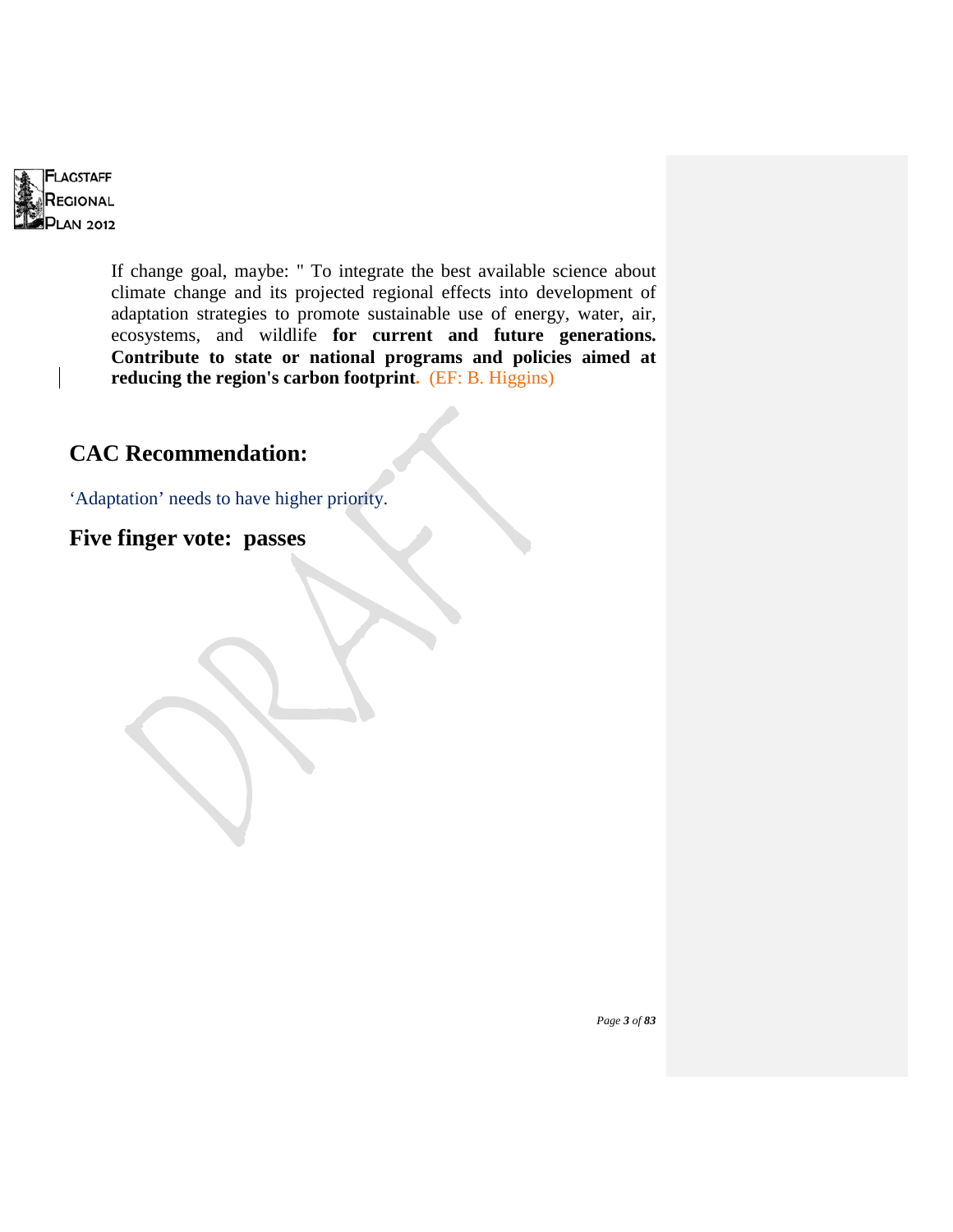

1**. Develop water use policies which attempt to integrate current best projections of climate change effects on the Colorado Plateau's water resources, emphasize conservation and water harvesting, and minimize the energy-intensive transport and pumping of water .**

a)Develop water use policies which attempt to integrate current best projections of climate change effects on the Colorado Plateau's water resources, emphasize conservation and water harvesting, and minimize the energy-intensive transport and pumping of water **and encourage cooperation with our neighbors.** (EF: R. Miller)

**CAC Recommendation: passes**

*Page 4 of 83*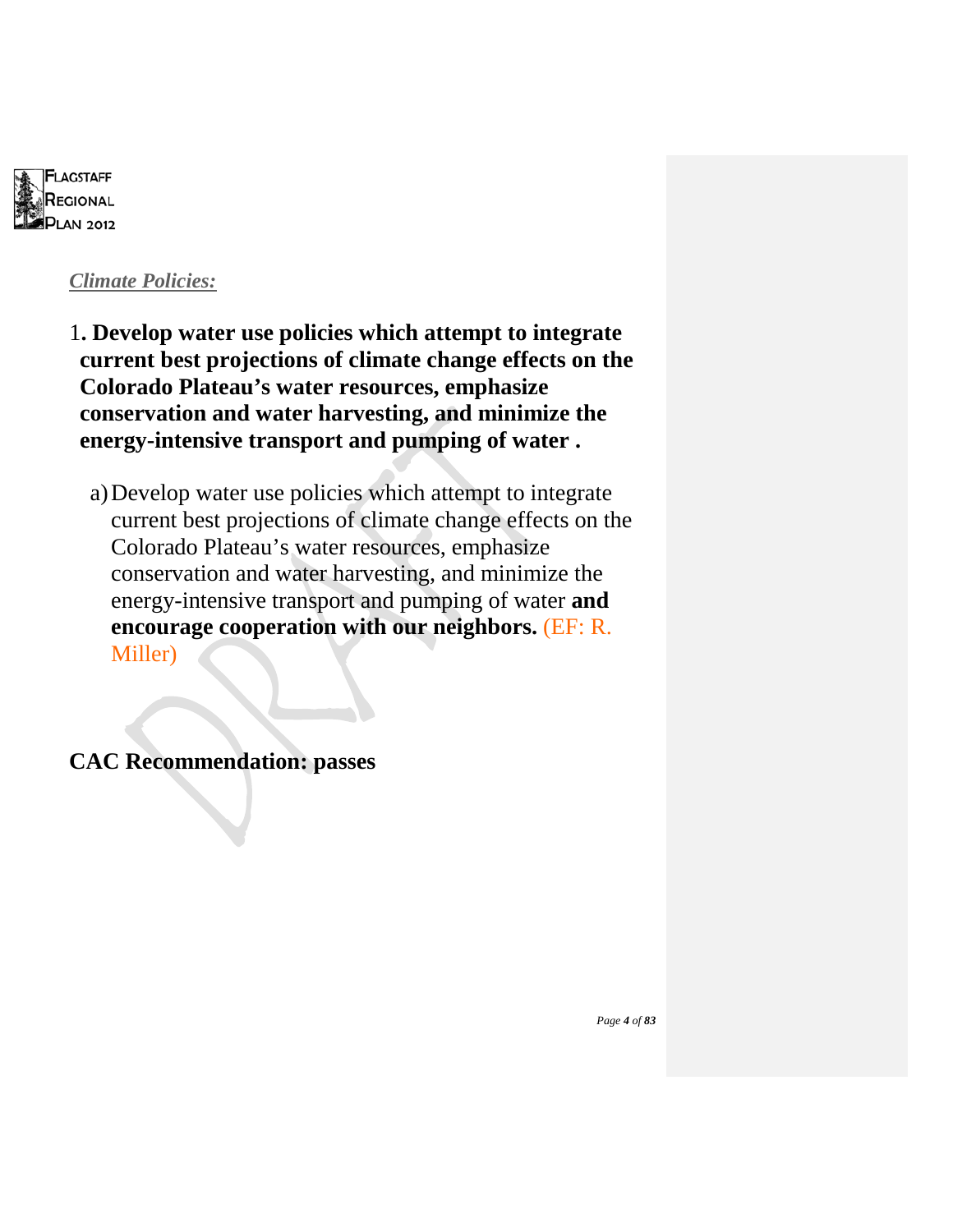

2. **Encourage energy efficiency and conservation in the public, commercial and residential sectors through policies that promote more efficient lighting, better insulation, and increased use of alternative energy for generation of electricity.**

- a)Encourage energy efficiency and conservation in the public, commercial and residential sectors through policies that promote **strategies such as weatherization,**  more efficient lighting, better insulation, and increased use of alternative energy for generation of electricity. (EF:)
- b)Encourage energy efficiency and conservation in the public, commercial and residential sectors through policies, **ordinances,** codes, and other legally binding tools that promote **lead** to more efficient lighting, better insulation, and increased use of alternative energy for generation of electricity. (E. Putzova)

## **CAC RECOMMENDATION: passes**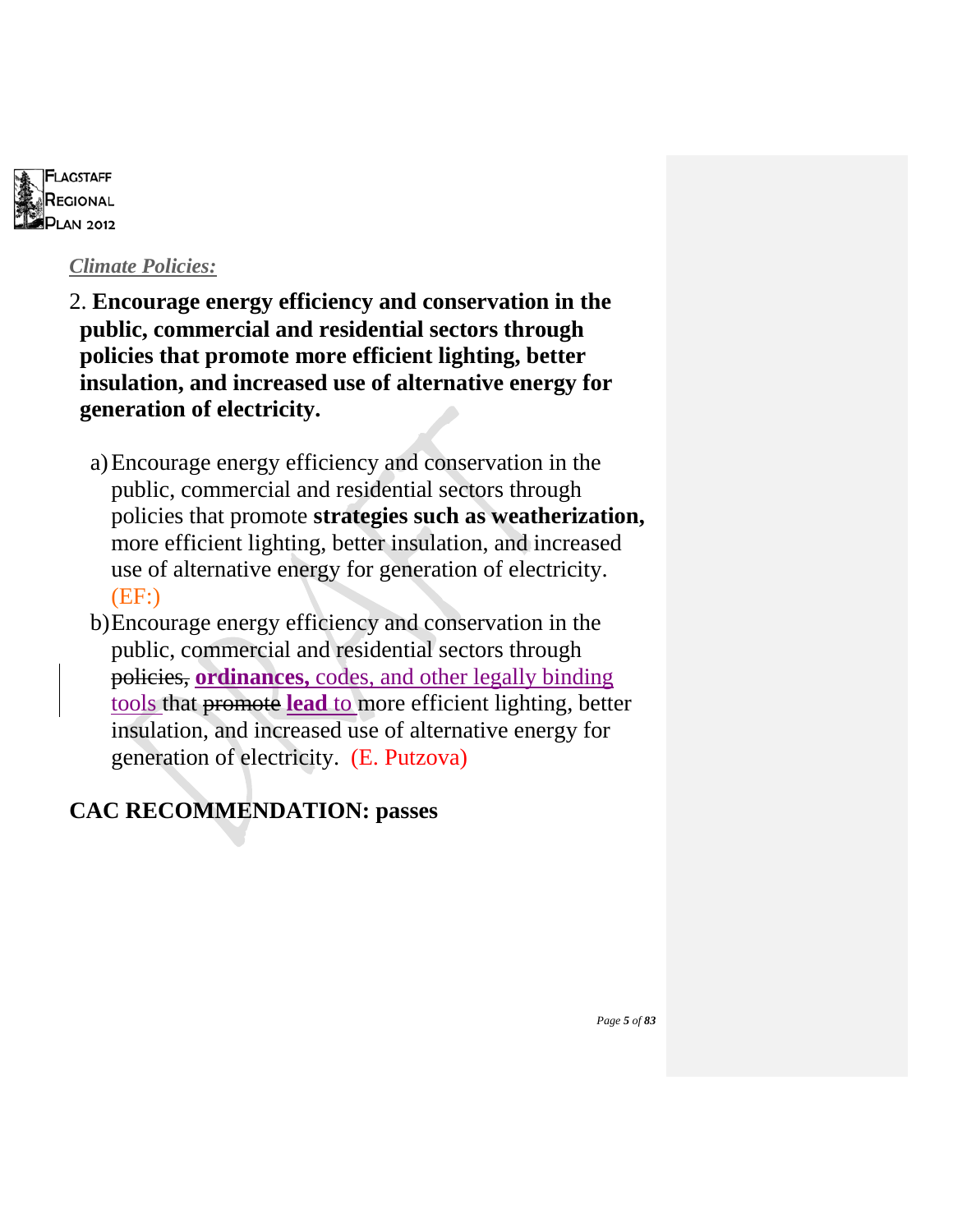

3. **Promote management strategies such as the Four Forests Restoration Initiative to increase the resiliency of our ecosystems to the effects of climate change, including thinning and other restoration techniques for our ponderosa pine forests to reduce their vulnerability to catastrophic wildfire and insect pest outbreaks.**

- a)Promote management strategies such as the Four Forests Restoration Initiative to increase the resiliency of our ecosystems to the effects of climate change, including thinning and other restoration techniques for our ponderosa pine forests to reduce their vulnerability to catastrophic wildfire and insect pest outbreaks **while maintaining natural diversity of plants and animals**. (EF: R. Miller )
- b)Promote management strategies such as the Four Forests Restoration Initiative to increase the resiliency of our ecosystems to the effects of climate change, including thinning and other restoration techniques for our ponderosa pine forests to reduce their vulnerability to catastrophic wildfire and insect pest outbreaks. (E. Putzova and N White.)
	- a. …this is a policy not a judgment on a particular strategy. (N. White)
- c)Promote **forest** management strategies [such as…]to increase the resiliency of our ecosystems to the effects of climate change, including thinning and other [restoration]

*Page 6 of 83*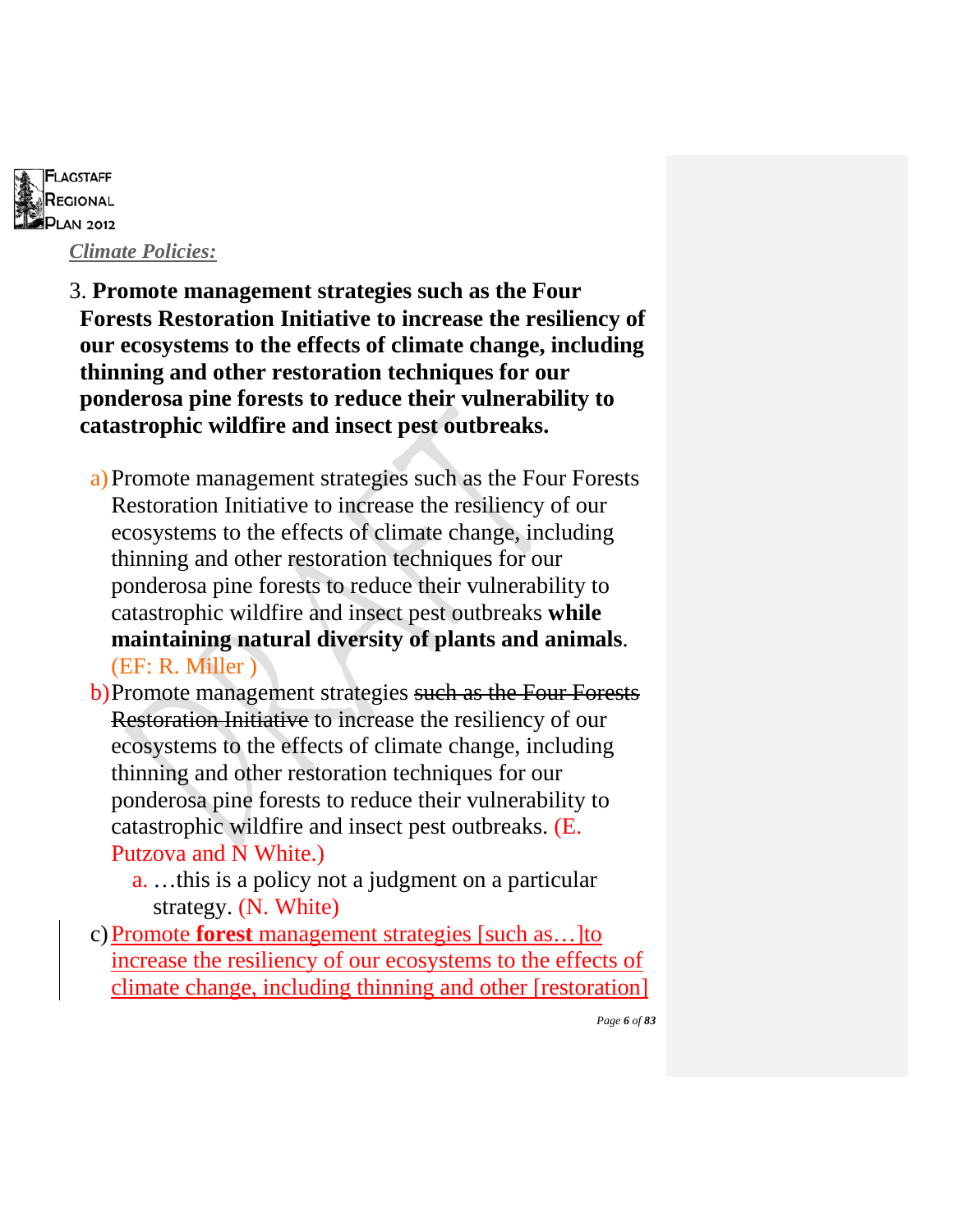

techniques for our ponderosa pine forests to reduce their vulnerability to catastrophic wildfire and insect pest outbreaks. (Betsy McKellar)

d)Promote **forest** management strategies such as Four Forest Restoration Initiative to increase the resiliency of our ecosystems to the effects of climate change, including the thinning……pine forests and reduce their vulnerability to catastrophic **the potential for landscape level, high severity** wildfire and insect pest outbreaks. (S. Hedwall)

### **CAC RECOMMENDATION:**

**Adopt with Remove reference to Four Forest Initiatives**  Adopt language from suggestion a)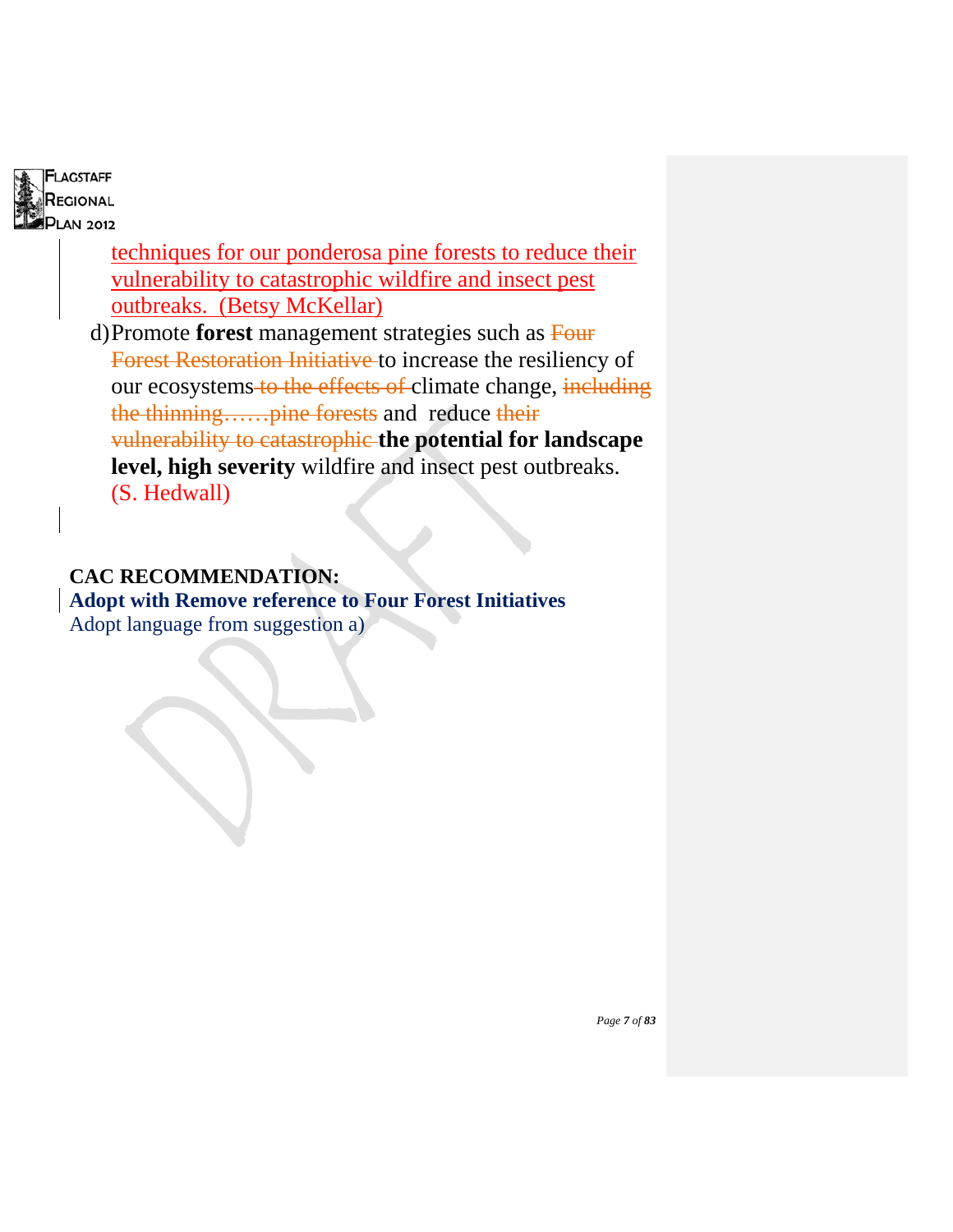

### 4. **Promote transportation options such as increased public transit and more bike lanes that will reduce congestion, fuel consumption, and overall carbon emissions.**

- a) Promote transportation options such as increased public transit and more bike lanes that will reduce **traffic** congestion, fuel consumption, and overall carbon emissions. (EF: M. Jackson)
- b) Promote transportation options such as increased **Promote transportation options such as increasedInvest in public transit and more bike lanes that** will reduce congestion, fuel consumption, and overall carbon emissions. (E. Putzova)
- c)Promote transportation options such as increased public transit and additional bike lanes that will reduce congestion, fuel consumption, and overall carbon emissions. Comment: May want to re-word…..the presence of public transit and bike lanes won't reduce these things, but their use will. (S. Hedwall)

### **CAC RECOMMENDATION: Recommend including 'walk ability' in this policy**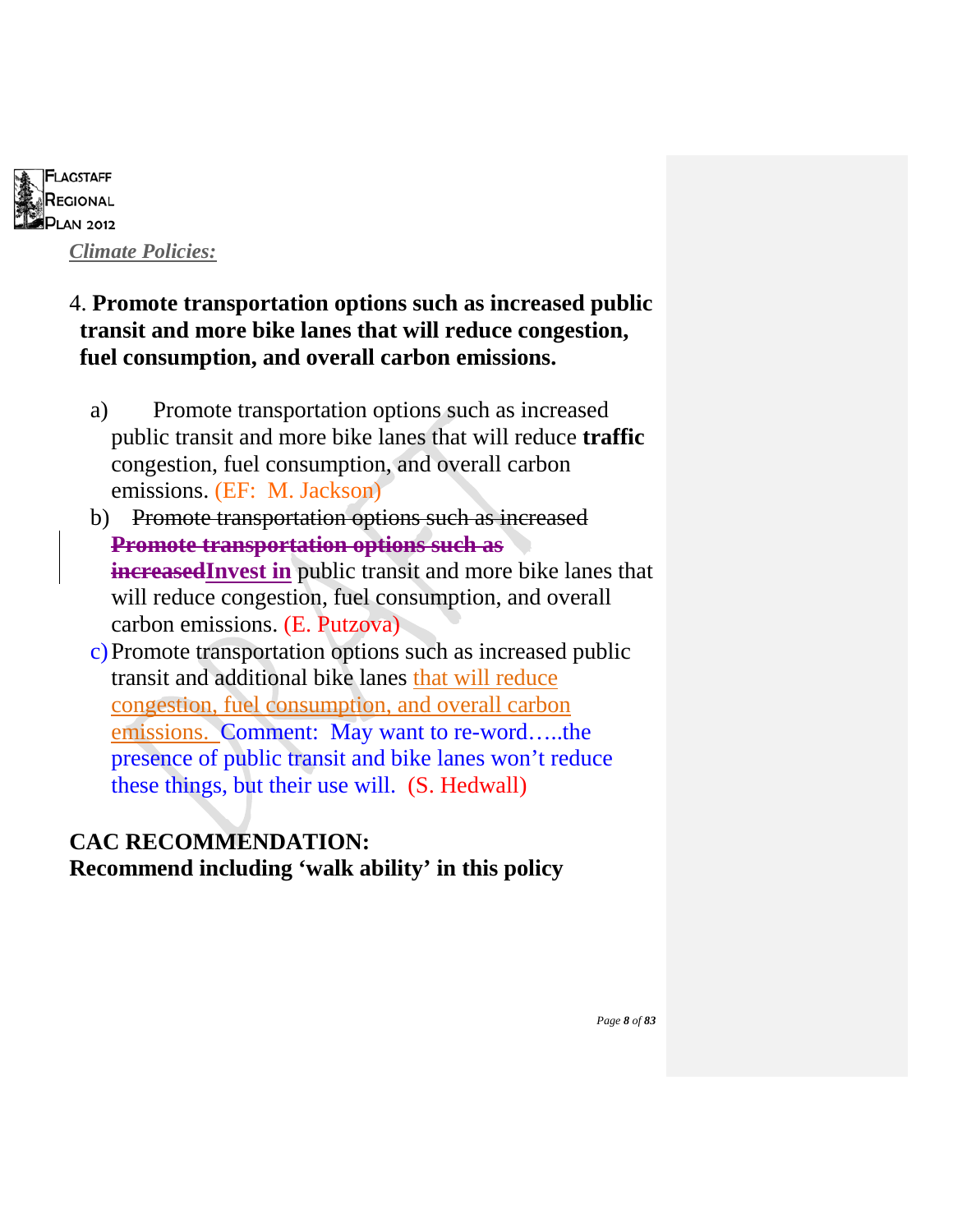

- **5. Maintain and restore important wildlife corridors throughout the planning area to allow wildlife to find suitable habitat in the face of climate change by moving along vegetational and elevational gradients.**
	- a) Maintain and restore important wildlife corridors throughout the planning area to allow wildlife to find suitable habitat in the face of climate change **and urban growth** by moving along vegetational and elevational gradients. (EF: M. Jackson)
	- b) Maintain and restore important wildlife corridors throughout the planning area to allow wildlife to find suitable habitat in the face of climate change by moving **passage** along vegetational and elevational gradients. (S. Hedwall)

### **CAC RECOMMENDATION:**

Clarify 'restoration' of wildlife corridor in text Accept with 'passage' and 'habitat' – PARKING LOT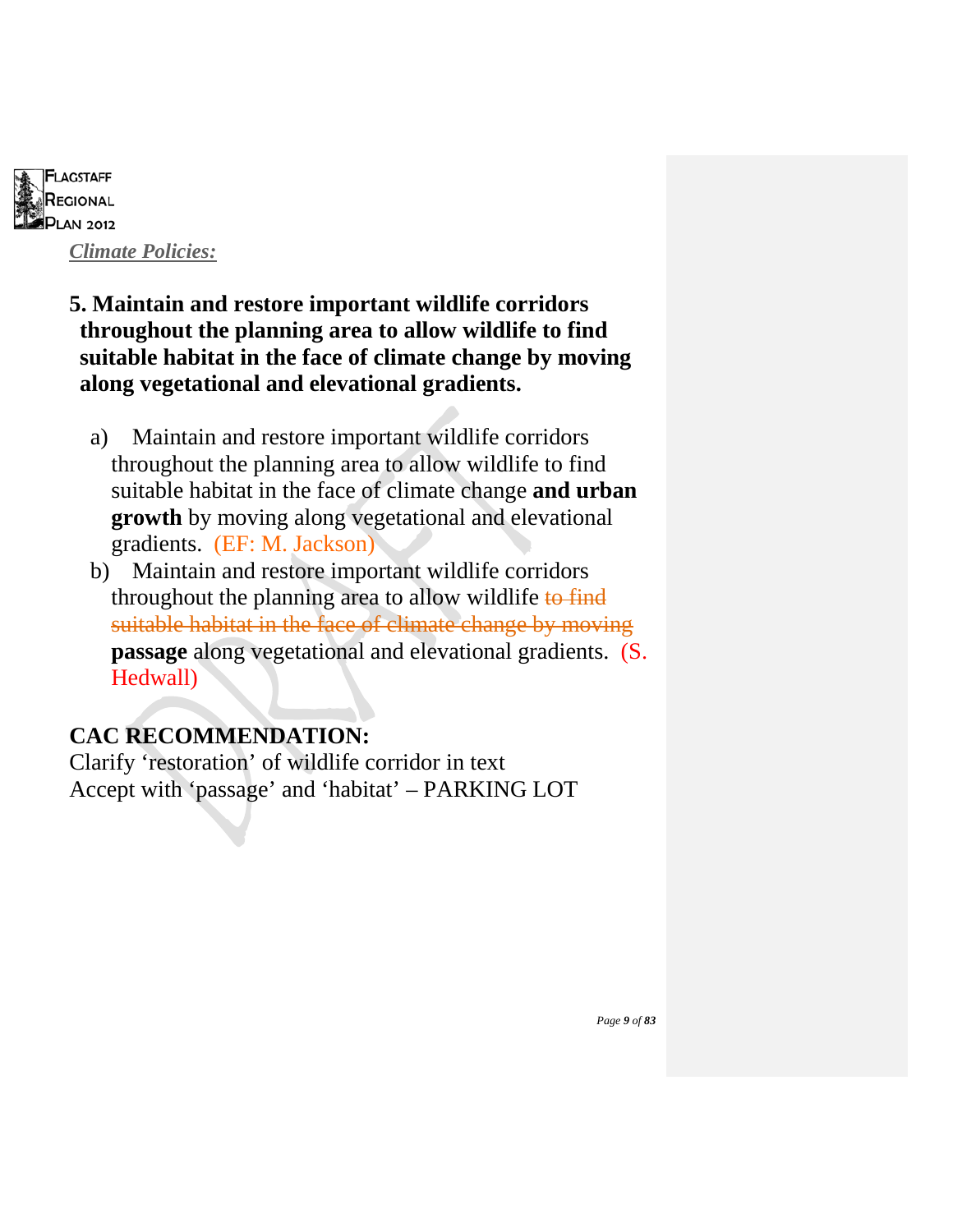

6**. Revisit relevant Policies and Strategies in this element as better knowledge of the likely effects of climate change for the region's resources is developed.**

**Delete policy. "**Plans are by definition reviewed and revised as new circumstances arise and/or planning environment changes. It is unnecessary to include this." (E. Putzova)

### **CAC RECOMMENDATION:** Approve as is

*Page 10 of 83*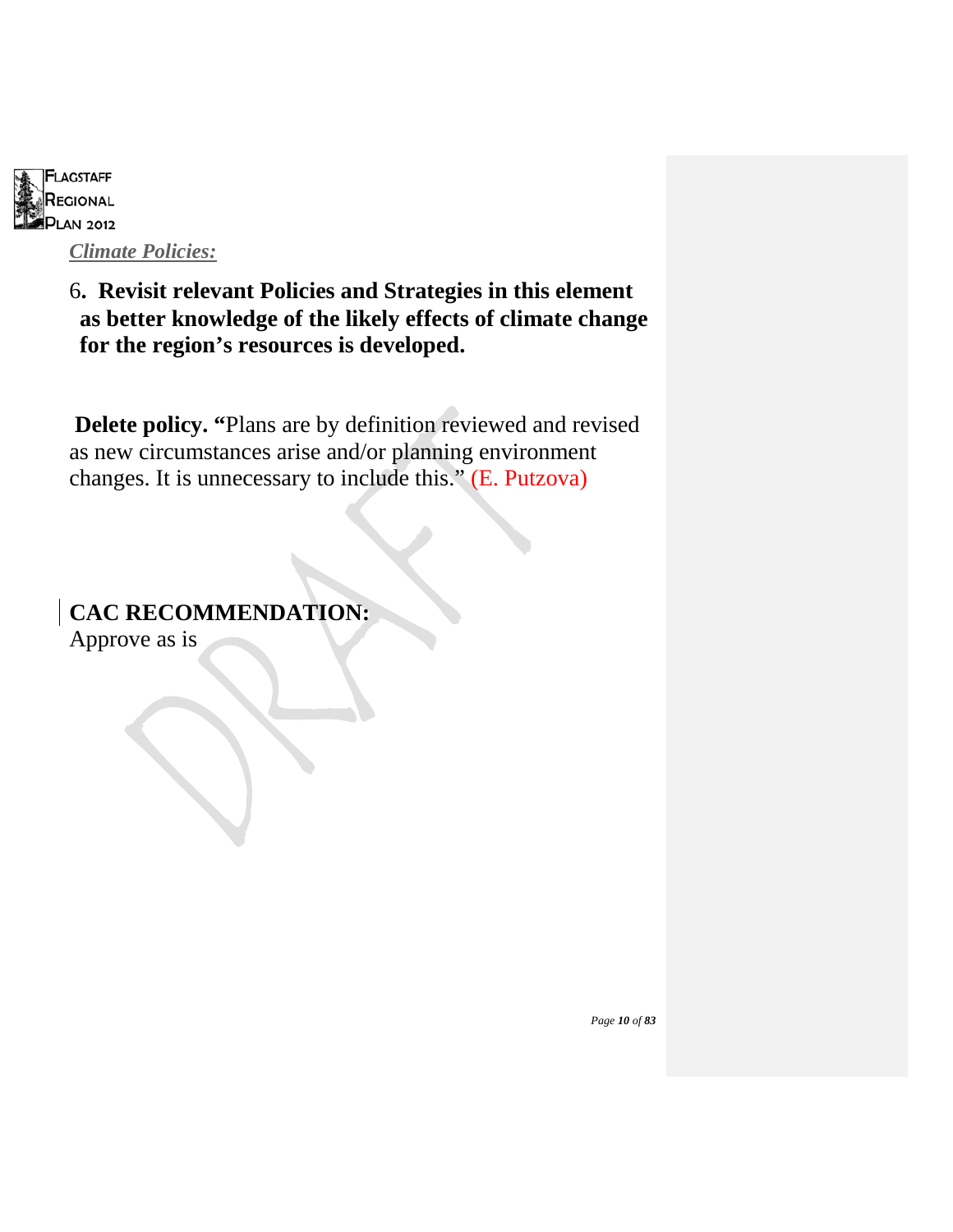

# **Additional suggested** *Climate Policies:*

7. "Encourage concentrated development following an urban village concept to conserve resources and open space." (EF: R. Miller)

### Not adopted

- 8. "Continue to promote cooperation between levels of governments, the public and business." **(**EF: R. Miller)
	- a) I think Rick's suggestion is broader than this element. (EF: B. Higgins)

# **CAC Recommendation: Not adopted**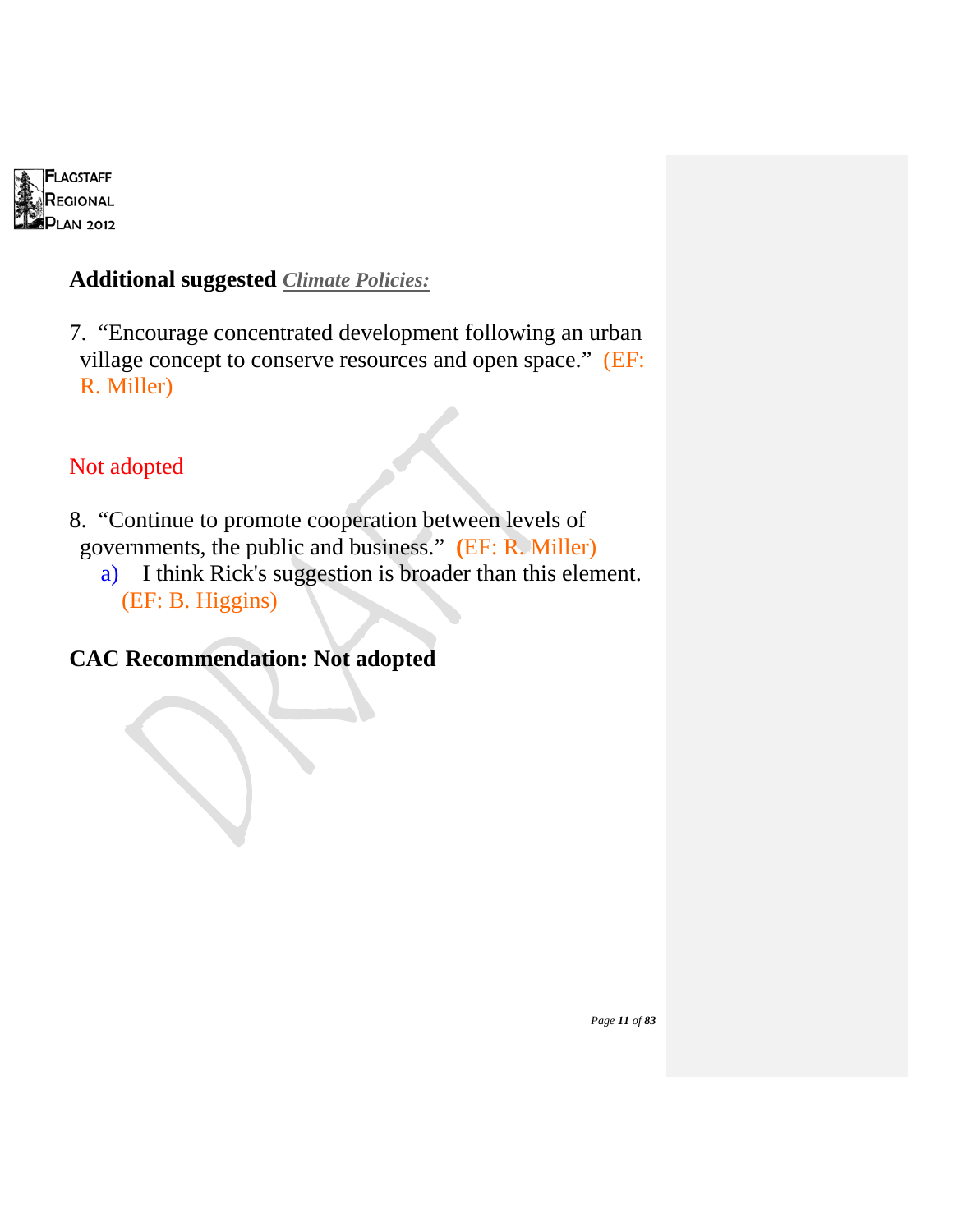

#### **4. Ecosystem Health**

**Goal 1: Improve and restore ecosystem health across all land ownerships in the Flagstaff region.**

#### **Policies:**

1. Recognize the region's ponderosa pine forest is a fire-dependent ecosystem and strive to restore more natural forest composition, structure, and processes.

2. All landowners and land management agencies are encouraged to emphasize forest ecosystem restoration and fire risk reduction for the lands under their respective jurisdictions.

3. The City of Flagstaff and Coconino County support the efforts of the U.S. Forest Service to manage dispersed camping, campfires, off-road motor vehicle travel, and other forms of recreation consistent with resource protection and community fire risk reduction.

4. Community residents, property owners, and other agencies are encouraged to participate in forest planning, management, and restoration efforts as opportunities arise.

5. Residents, property owners, and government agencies are encouraged to pursue opportunities for interagency cooperation and community collaboration to accomplish natural resource goals that might not be accomplished individually.

6. Promote conservation and ecological restoration of the region's diverse ecosystem types including grassland, pinyon-juniper, wetland, and ponderosa pine forests on both public and private lands in a landscape context.

7. Support and encourage collaborative multiple-stakeholder riparian restoration efforts along the Rio de Flag and other watercourses, including the return of native vegetation, channel structure and, where possible, preservation of in-stream flows.

8. Preserve Flagstaff's wetland areas and discourage inappropriate development on adjacent lands that may adversely affect wildlife habitat, recreational opportunities, viewsheds, and ecosystem health.

*Page 12 of 83*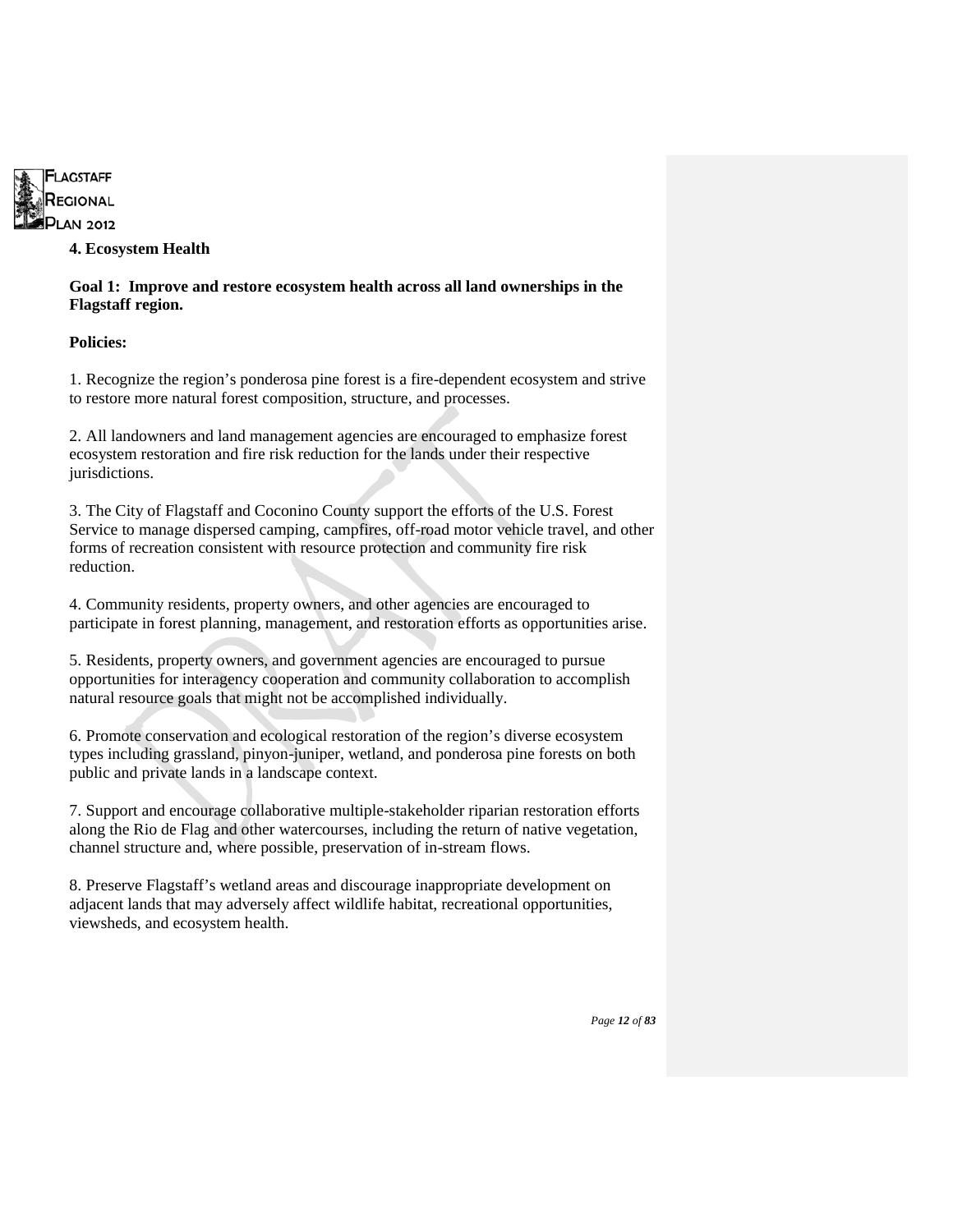

### **4. Ecosystem Health**

**Goal 1: Improve and restore ecosystem health across all land ownerships in the Flagstaff region.**

- a) Improve and restore ecosystem health **and maintain plant and animal community diversity**… (EF: R Miller)
- b) Improve, restore **and maintain** ecosystem health **and plant and animal community diversity** across all land ownership in the Flagstaff region. (EF: E. Nelson)
- c) **Protect, i**mprove and restore naturally diverse healthy ecosystem ecosystem health across all land ownerships in the Flagstaff region. (N. White)

**CAC Recommendation: Accepted with 'Protect' and "maintain plant and animal diversity"**

*Page 13 of 83*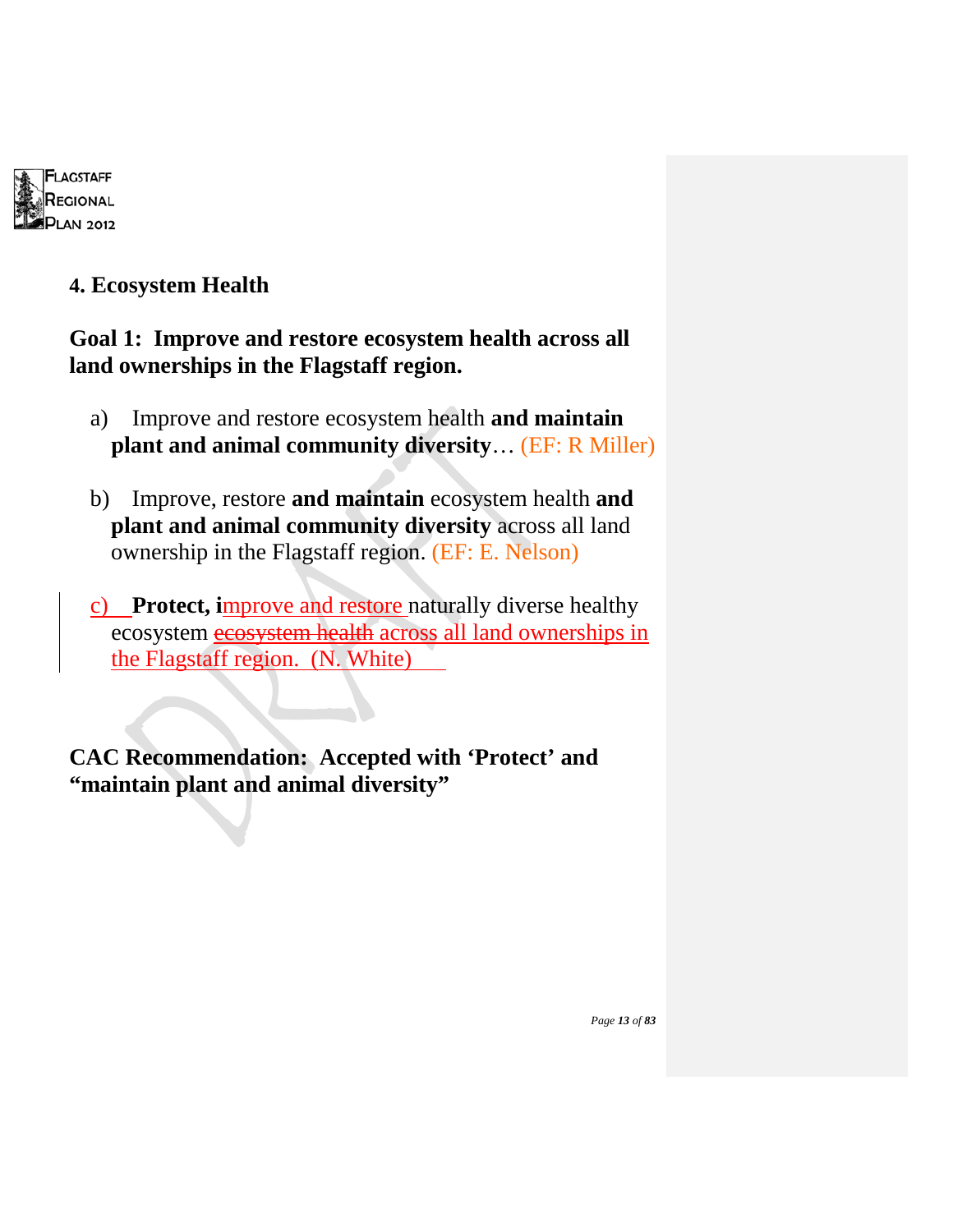

- **1. Recognize the region's ponderosa pine forest is a firedependent ecosystem and strive to restore more natural forest composition, structure, and processes.**
	- (a) Recognize **Encourage public awareness** that the region's ponderosa pine forest is a fire-dependent ecosystem and strive to restore more natural **and sustainable** forest composition, structure, and processes. (EF: M. Jackson)

## **CAC RECOMMENDATION:**

**Accepted with changes a)**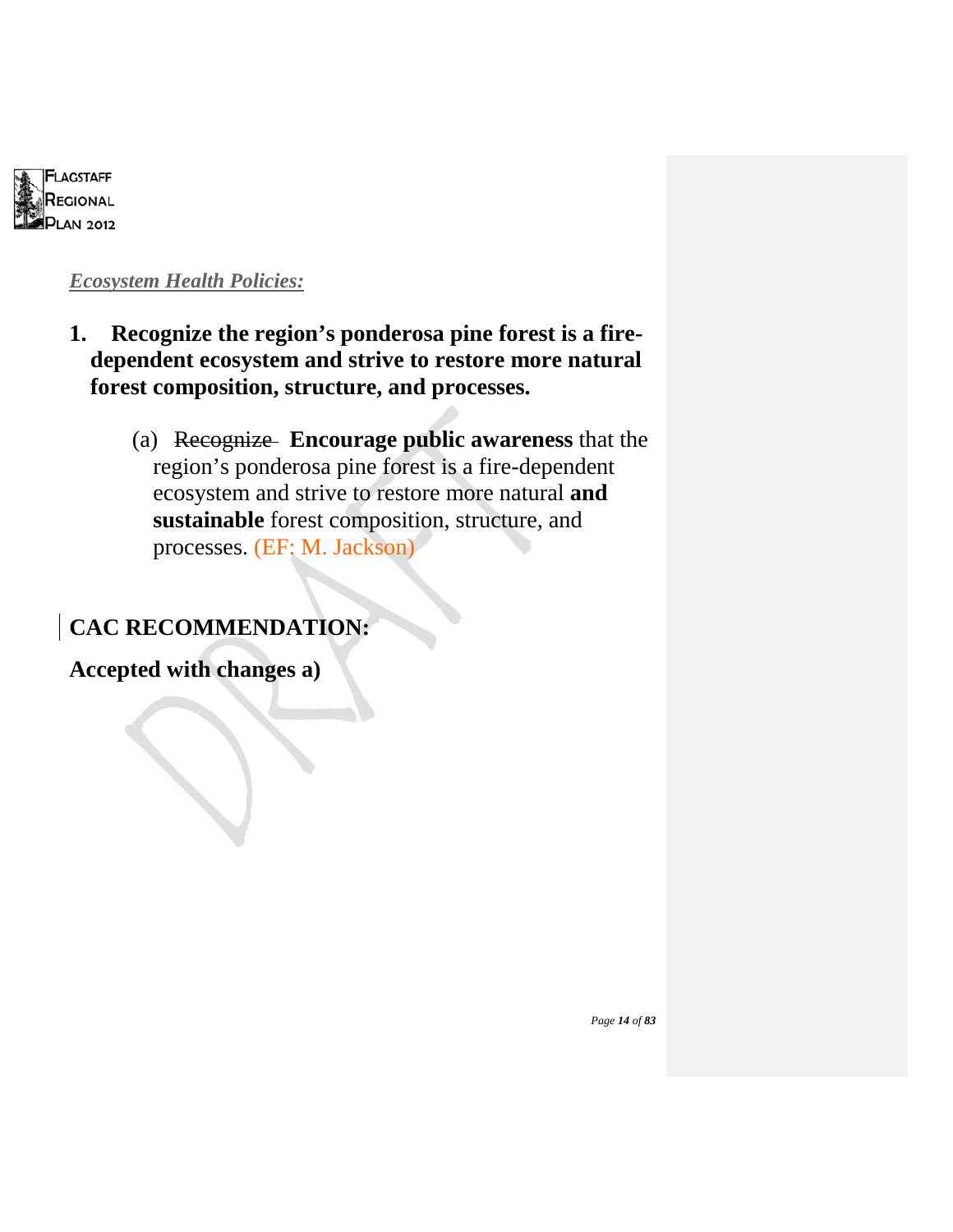

- **2. All landowners and land management agencies are encouraged to emphasize forest ecosystem restoration and fire risk reduction for the lands under their respective jurisdictions.**
	- a. All landowners and land management agencies are encouraged to emphasize forest ecosystem restoration **as well as flood** and fire risk reduction for the lands under their respective jurisdictions. (EF: B. Higgins & M. Jackson)
	- b. All landowners and land management agencies are encouraged to emphasize **cooridinated** forest ecosystem restoration and fire risk reduction for the lands under their respective jurisdictions. (N. White)
	- c. *Comment*: …land management agencies are encouraged to emphasize forest …(E. Putzova)

**Comment [EH1]:** I don't understand what is meant by "emphasize." Example? How a private landowner emphasizes?

**CAC RECOMMENDATION: Accepted with Adding "catastrophic fire risk reduction…"**

*Page 15 of 83*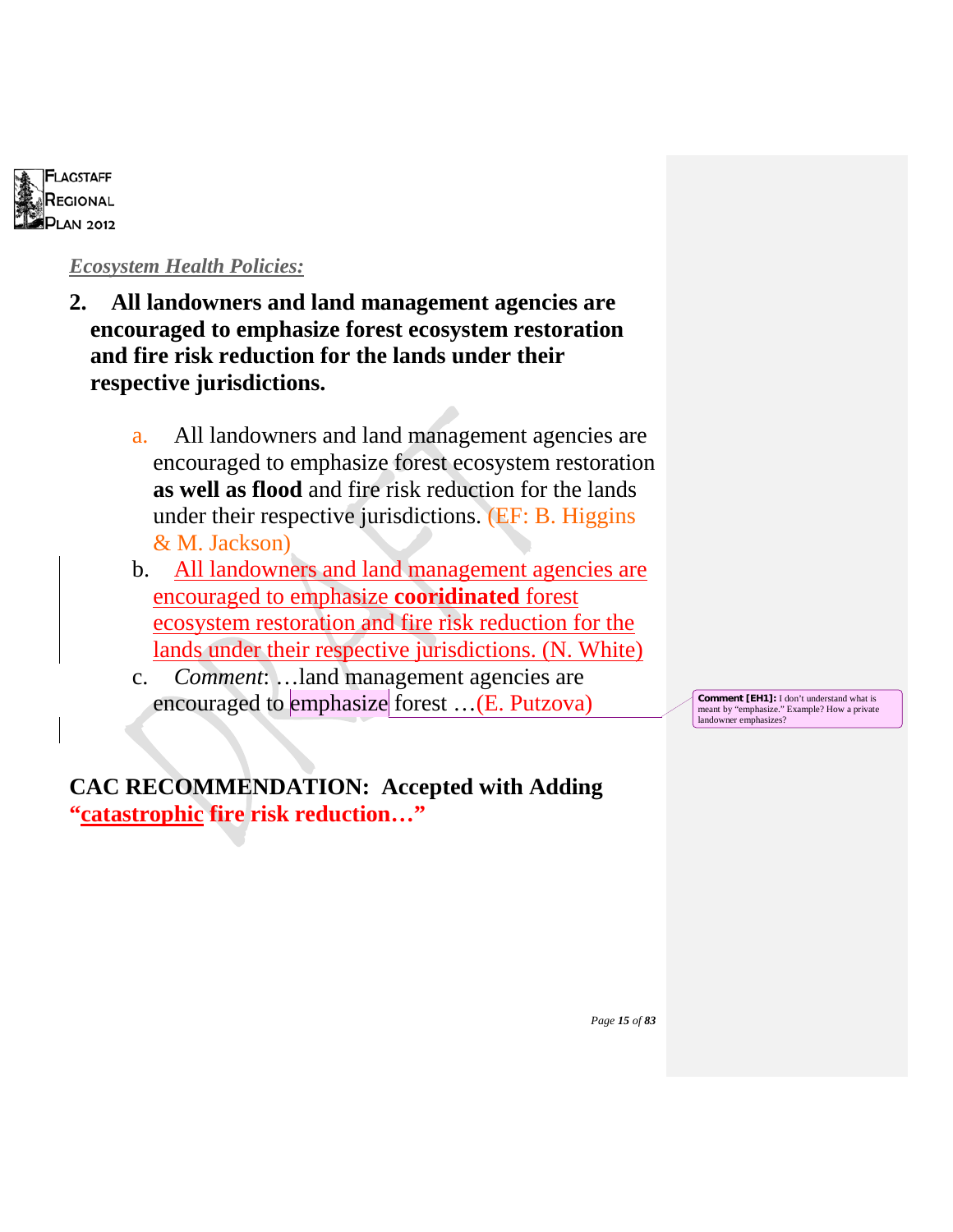

- **3. The City of Flagstaff and Coconino County support the efforts of the U.S. Forest Service to manage dispersed camping, campfires, off-road motor vehicle travel, and other forms of recreation consistent with resource protection and community fire risk reduction.**
	- (a) *Comment:* Define "off-road motor vehicle travel". Is it making new tracks? Traveling on USFS established roads? (N. White)
	- (a)(b) *Comment:* As written this is not a goal, it is a fan letter. Not everyone agrees that the FS is successfully managing dispersed camping, campfire, off road vehicle travel consistent with…. Ask the folks out in Timberline. (B. McKellar)
	- $(\phi)(c)$  The City of Flagstaff and Coconino County support the efforts of the U.S. Forest Service **land management agencies** to manage dispersed camping, campfires, off-road motor vehicle travel, and other forms of recreation consistent with resource protection and community fire risk reduction. (S. Hedwall)
	- $\left(\frac{1}{c}\right)(d)$  Comment: We could perhaps expand this a bit, beyond just recreation. I'm thinking of policies that can raise unintended consequences (ie, increasing dumping fees at the landfill which drives up cases of dumping trash on the forest) (M. Chaveas)

*Page 16 of 83*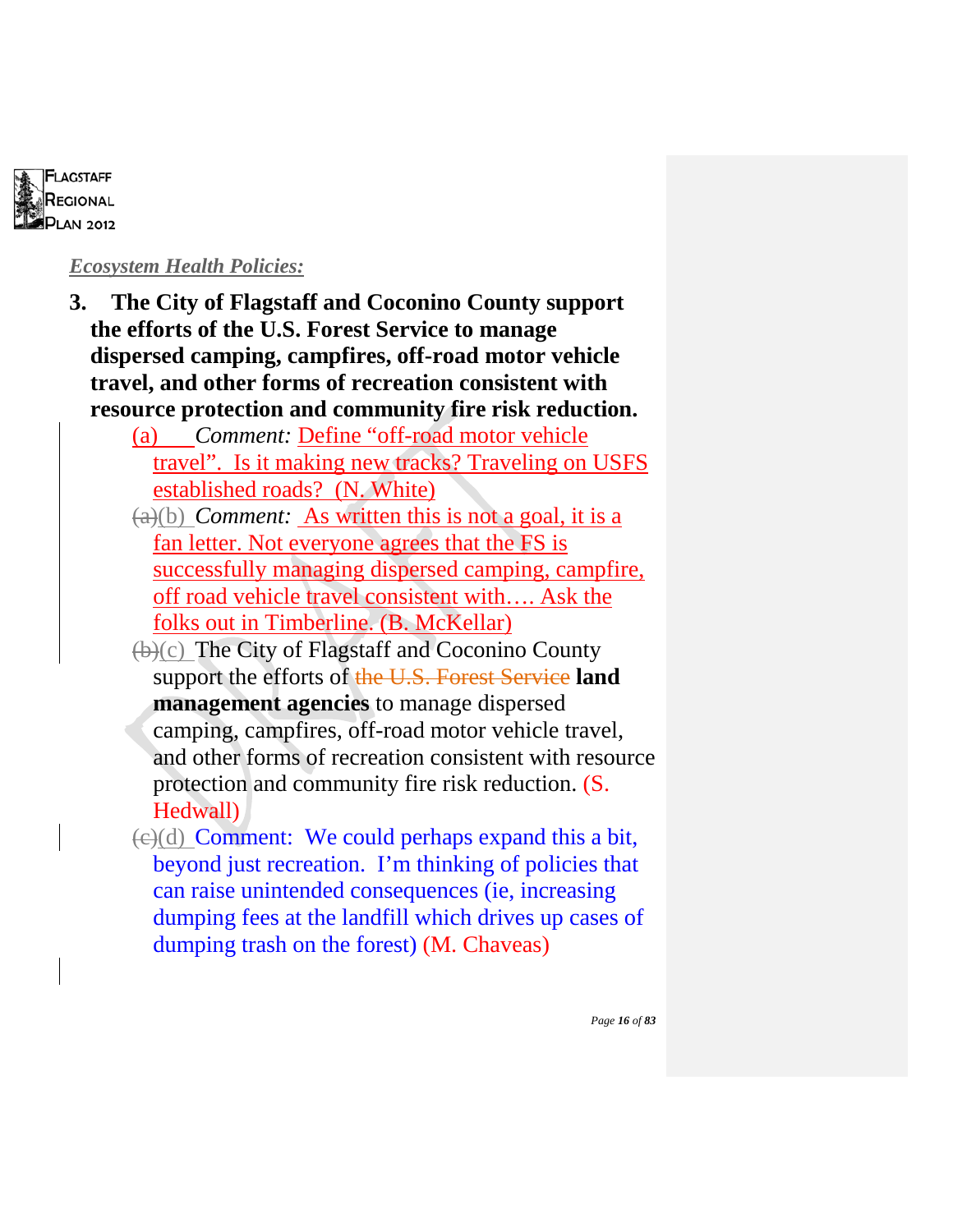

# **CAC RECOMMENDATION:**

**The City of Flagstaff and Coconino County support the efforts of land management agencies to manage recreation, resource protection and community fire risk reduction. Parking LOT**

*Page 17 of 83*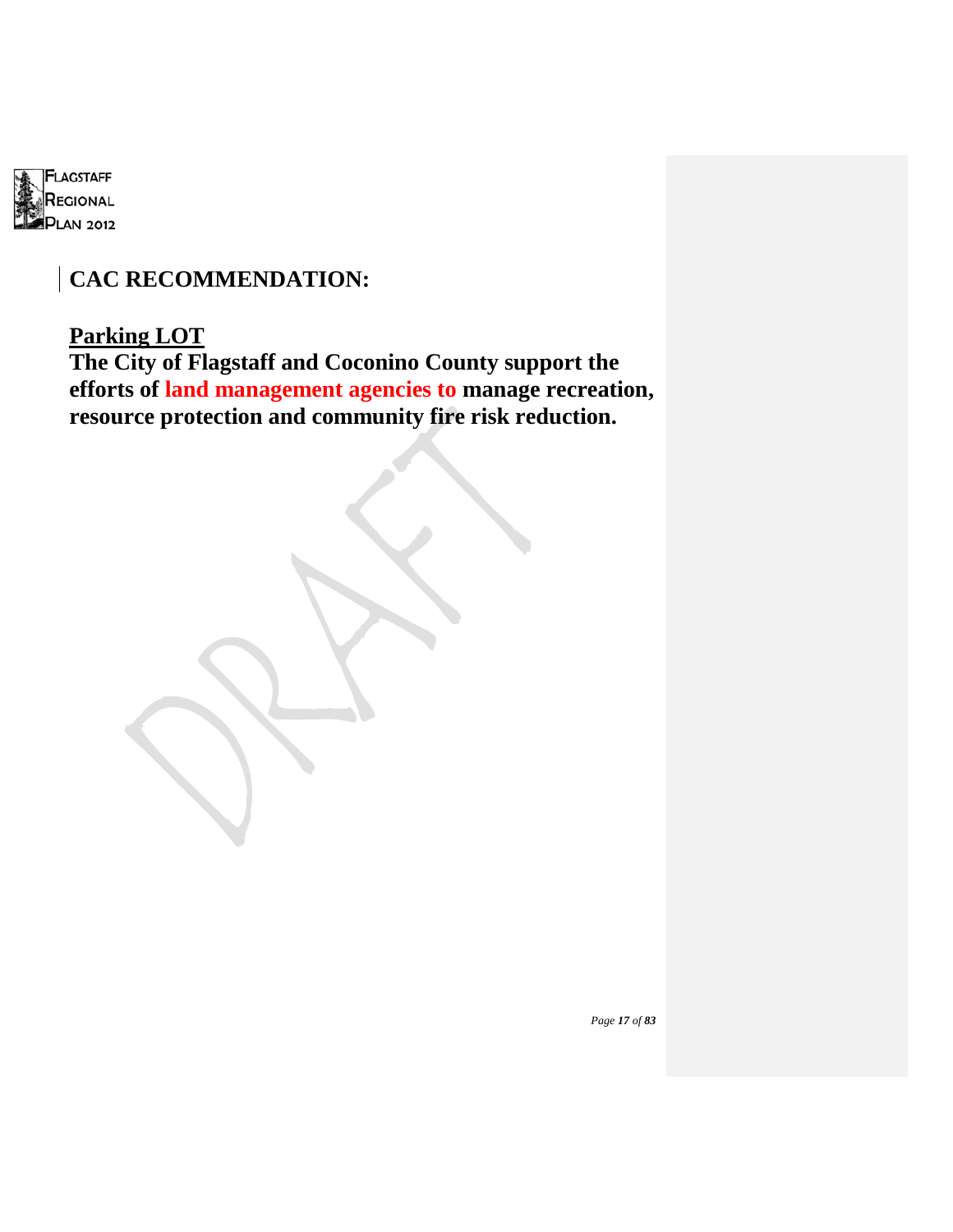

- **4. Community residents, property owners, and other agencies are encouraged to participate in forest planning, management, and restoration efforts as opportunities arise.**
	- (a) Community residents, property owners, and other agencies are encouraged **Encourage all landowners and land management agencies to emphasize forest ecosystem restoration and** to participate in forest planning, management, and restoration efforts as opportunities arise. (EF: M. Jackson)
	- (b) Delete Policy:
		- i. Policies 4, 5 and 6 can be collapsed into one policy ( N. White)
		- *ii. Delete policy. Included in policy #4. (E. Putzova)*

**CAC RECOMMENDATION: Accept as written**

**Comment [SL2]:** M. Jackson Encourage all landowners and land management agencies to emphasize forest ecosystem restoration and

*Page 18 of 83*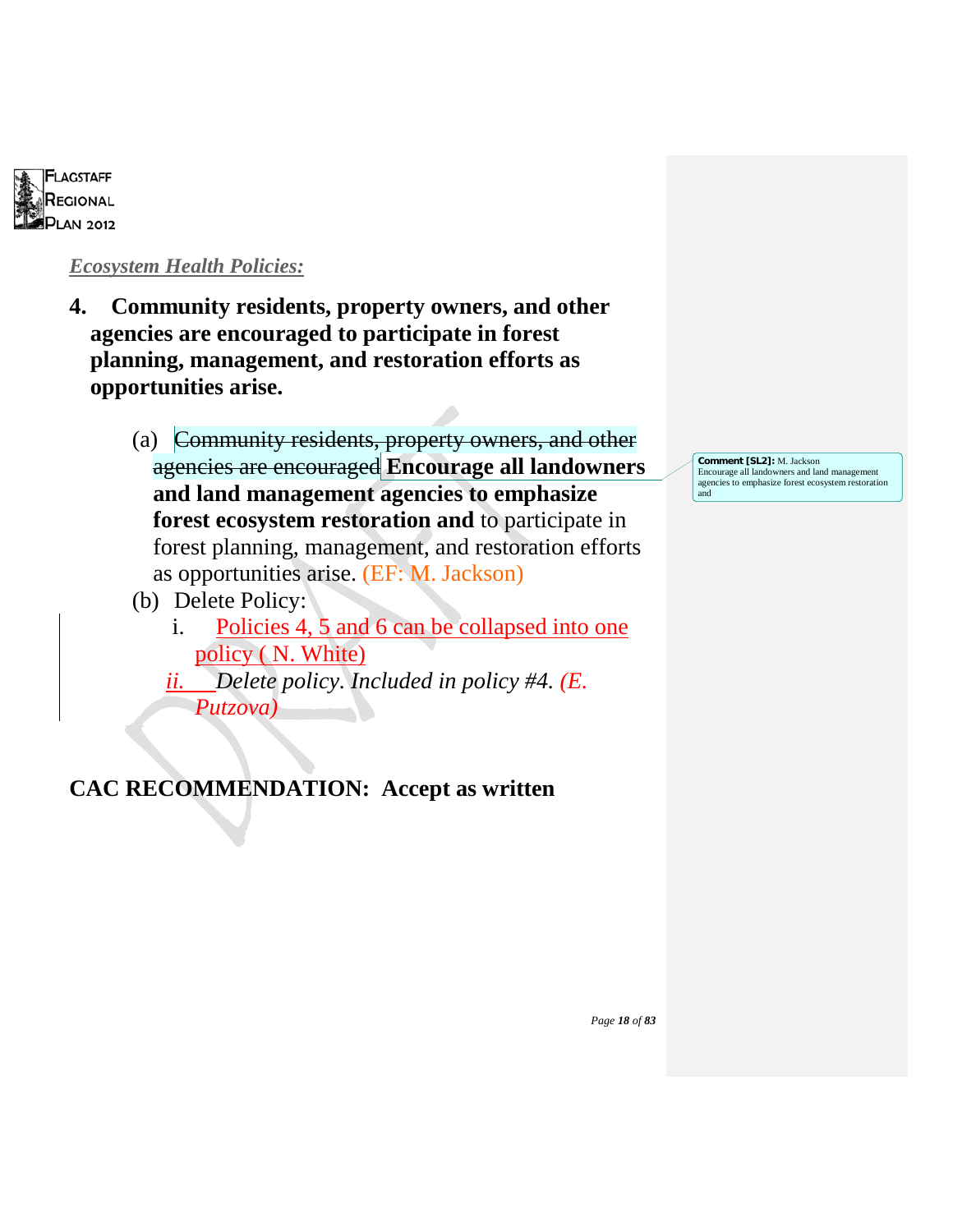

- **5. Residents, property owners, and government agencies are encouraged to pursue opportunities for interagency cooperation and community collaboration to accomplish natural resource goals that might not be accomplished individually.**
	- (a) **Encourage community r**esidents, property owners, and government agencies are encouraged to pursue opportunities for interagency cooperation and community collaboration to accomplish natural resource goals that might not be accomplished individually. (EF: M. Jackson)
	- (b) Delete.
		- i. Recommends deletion as "included in #4". (E. Putzova)

ii. Policies 4, 5 and 6 can be collapsed into one policy ( N. White)

### **CAC RECOMMENDATION: Adopted as written**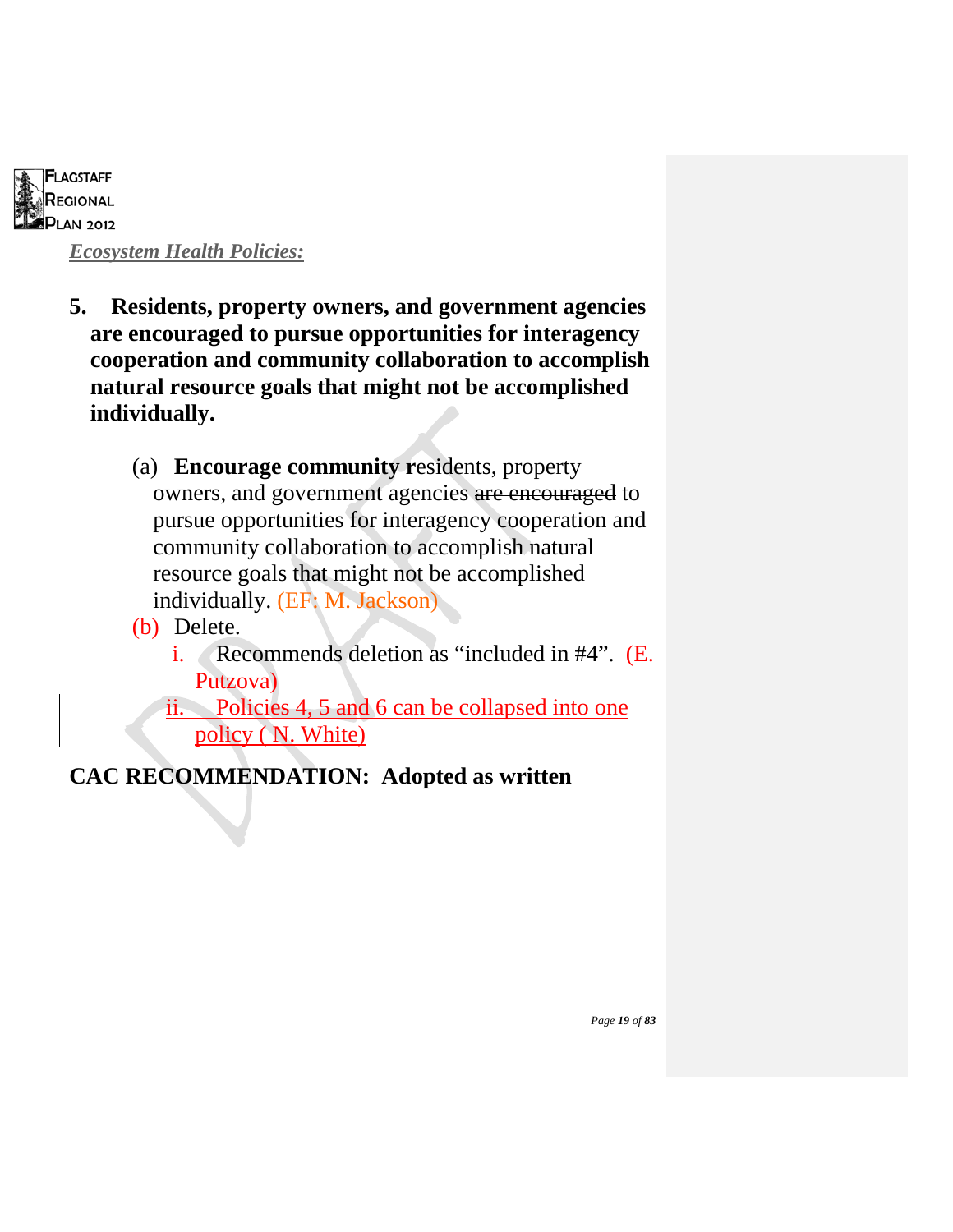

- 6. **Promote conservation and ecological restoration of the region's diverse ecosystem types including grassland, pinyon-juniper, wetland, and ponderosa pine forests on both public and private lands in a landscape context.**
	- (a) Promote conservation and ecological restoration of the region's diverse ecosystem types **and associated animals** including grassland, pinyon-juniper, wetland, and ponderosa pine forests on both public and private lands in a landscape context. (EF:E. Nelson)
	- (b) Delete Policy: Policies 4, 5 and 6 can be collapsed into one policy ( N. White)

### **CAC RECOMMENDATION: Adopted as amended in (a)**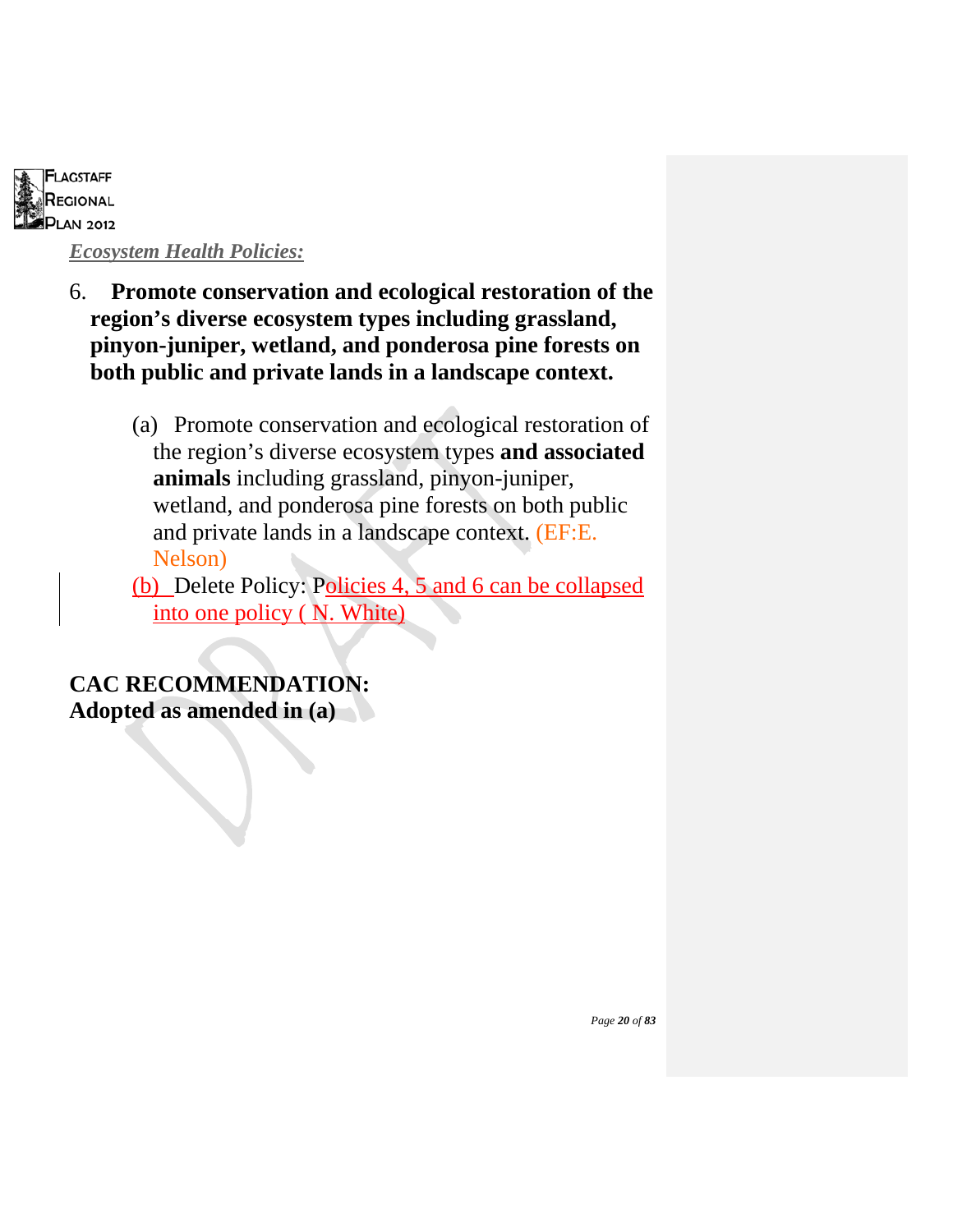

**7. Support and encourage collaborative multiplestakeholder riparian restoration efforts along the Rio de Flag and other watercourses, including the return of native vegetation, channel structure and, where possible, preservation of in-stream flows.**

| Support and encourage the preservation and                  | Formatted: Font: 18 pt, Not Bold, Not Italic   |
|-------------------------------------------------------------|------------------------------------------------|
| improvements of the riparian habitat along the Rio de Flag  | Formatted: Bullets and Numbering               |
| Greenway and other water courses and springs. (N. White)    | Formatted: Font: 18 pt, Bold, Italic           |
| $(a)(b)$ Support and encourage collaborative multiple-      |                                                |
| stakeholder riparian restoration efforts along the Rio de   |                                                |
| Flag and other watercourses, including the return of native |                                                |
| vegetation, channel structure and, where possible,          |                                                |
| preservation and restoration of in-stream flows. (B.        | Formatted: Font: 18 pt, Bold, Font color: Auto |
| McKellar)                                                   |                                                |
| <i>Comment:</i> " return of native vegetation, channel      | Formatted: Font: 18 pt, Italic                 |
| structure" This would mean removing City pond,              | Formatted: Font: 18 pt, Not Bold               |
| flooding Coonino Estates which was a marsh and as I         |                                                |
| remember before Cheshire a wide flood plane" (N.            |                                                |
| White)                                                      | Formatted: Font: 18 pt, Bold, Italic           |
|                                                             | Formatted: Font: Italic                        |

## **CAC RECOMMENDATION:**

Include 'restoration' clearly in text, as suggested by (b); be very clear about the Army Corp of Engineers work and multistakeholder collaboration – what is the INTENTION of the policy; Need further discussion from ACE, Friends of the Rio and others. Parking lot this until further information and comparative text with water quality.

*Page 21 of 83*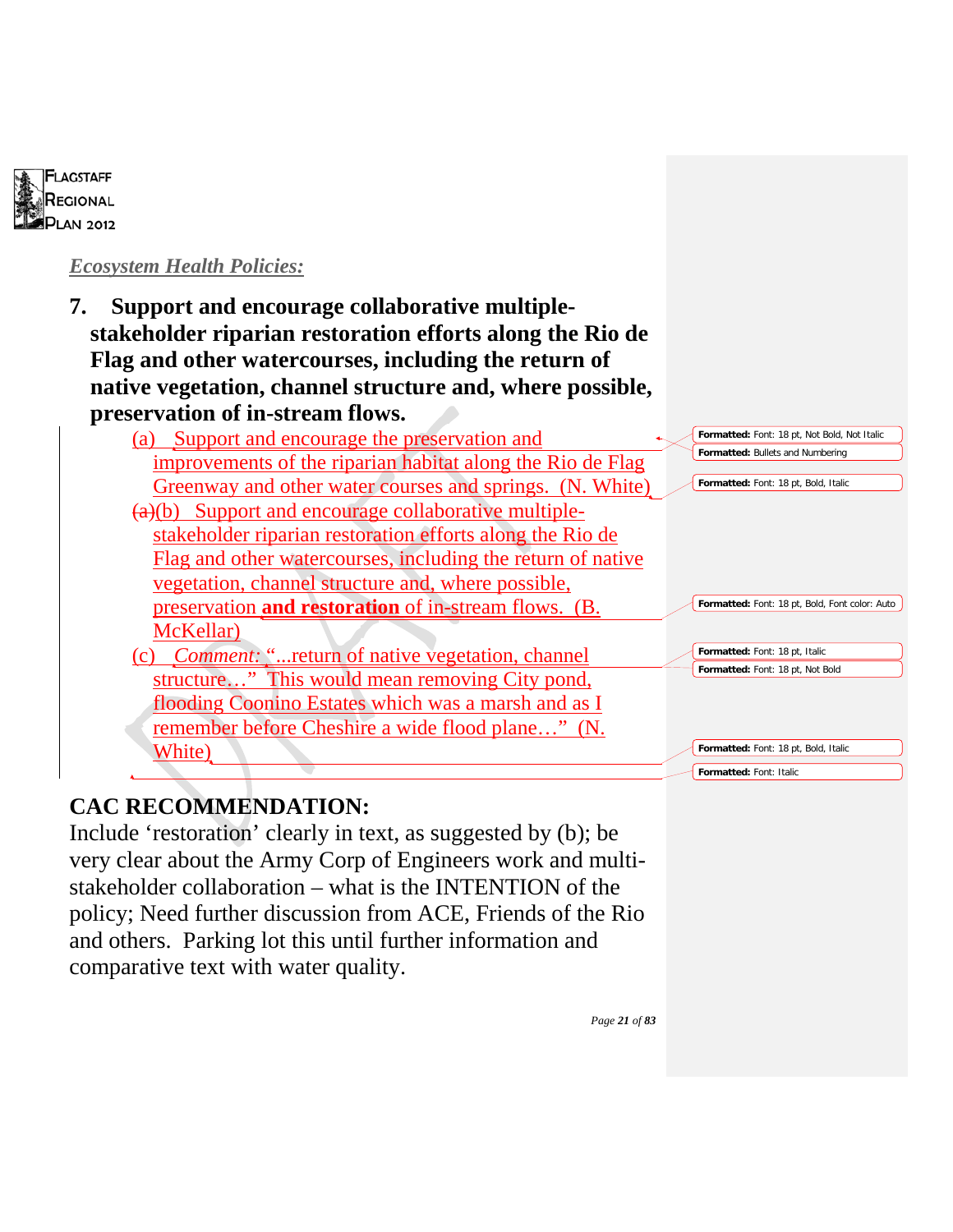

- **8. Preserve Flagstaff's wetland areas and discourage inappropriate development on adjacent lands that may adversely affect wildlife habitat, recreational opportunities, viewsheds, and ecosystem health.**
	- a) Preserve Flagstaff's wetland areas and discourage inappropriate development **Recognize the high value of riparian lands and preserve Flagstaff's wetland areas through discouraging development** on adjacent lands that may adversely affect wildlife habitat, recreational opportunities, viewsheds, and ecosystem health **and environmentally sensitive land**. (EF: M. Jackson & R. Miller)
	- b) Preserve Flagstaff's wetland and riparian areas and discourage prevent inappropriate development on adjacent lands that may adversely affect wildlife habitat, recreational opportunities, viewsheds, and ecosystem health. (E. Putzova)
	- c) Preserve Flagstaff's wetland **and riparian** areas and discourage inappropriate development on adjacent lands that may adversely affect wildlife habitat, recreational opportunities, viewsheds, and ecosystems. (B. McKellar)

### **CAC RECOMMENDATION:**

**Text needs to clearly describe 'inappropriate development' and 'adjacent lands'. Accept with removing "on adjacent lands" and add "and riparian".**

*Page 22 of 83*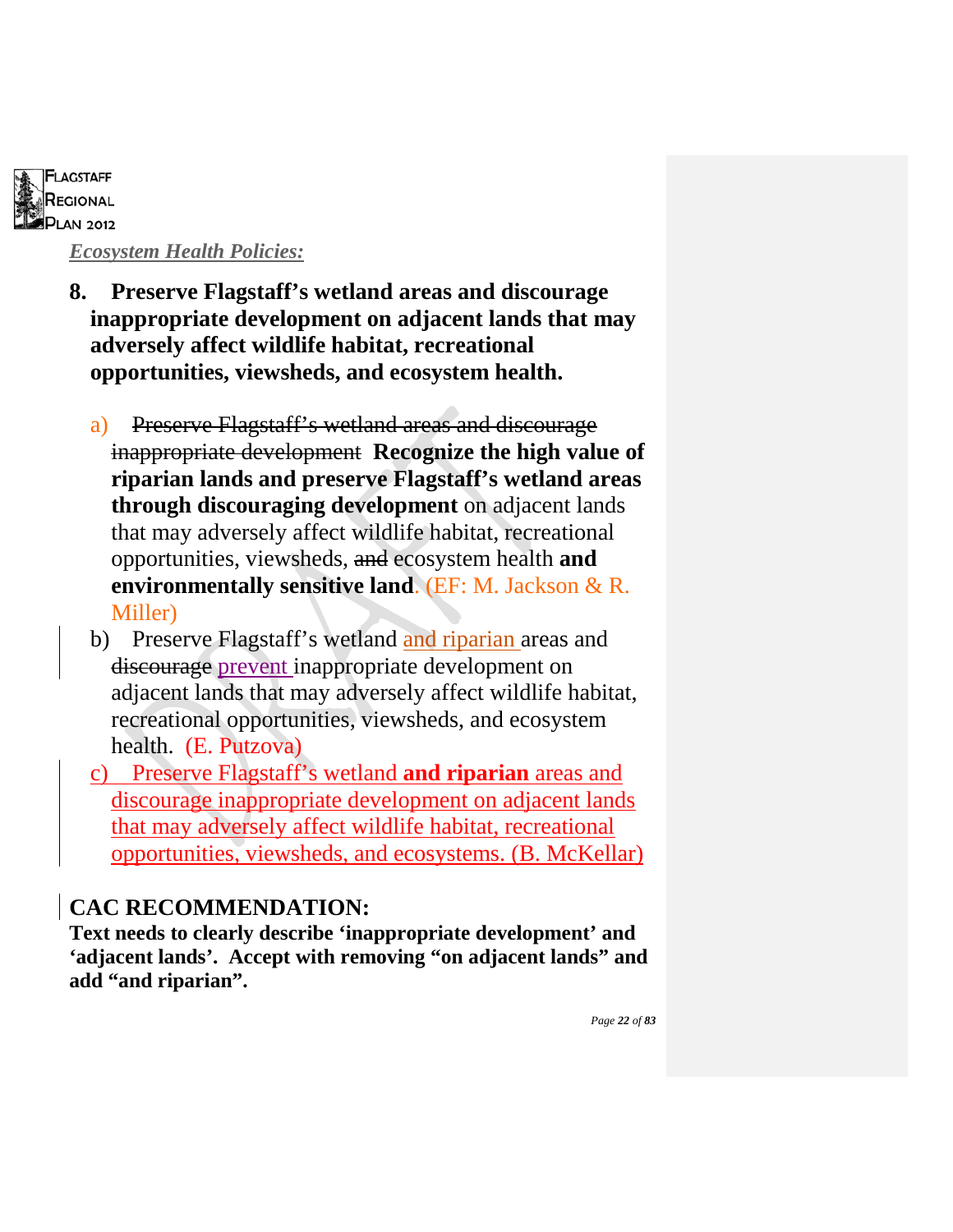

### **SUGGESTED** *Ecosystem Health Policies:*

9. Ensure that future development does not further deplete the region's biodiversity by formulating conservation investment mechanisms that protect and enhance biodiversity. (E. Putzova)

## **CAC RECOMMENDATION:**

Parking lot for Eva to describe this more clearly to the CAC. Understand existing regulations that link to this.

*Page 23 of 83*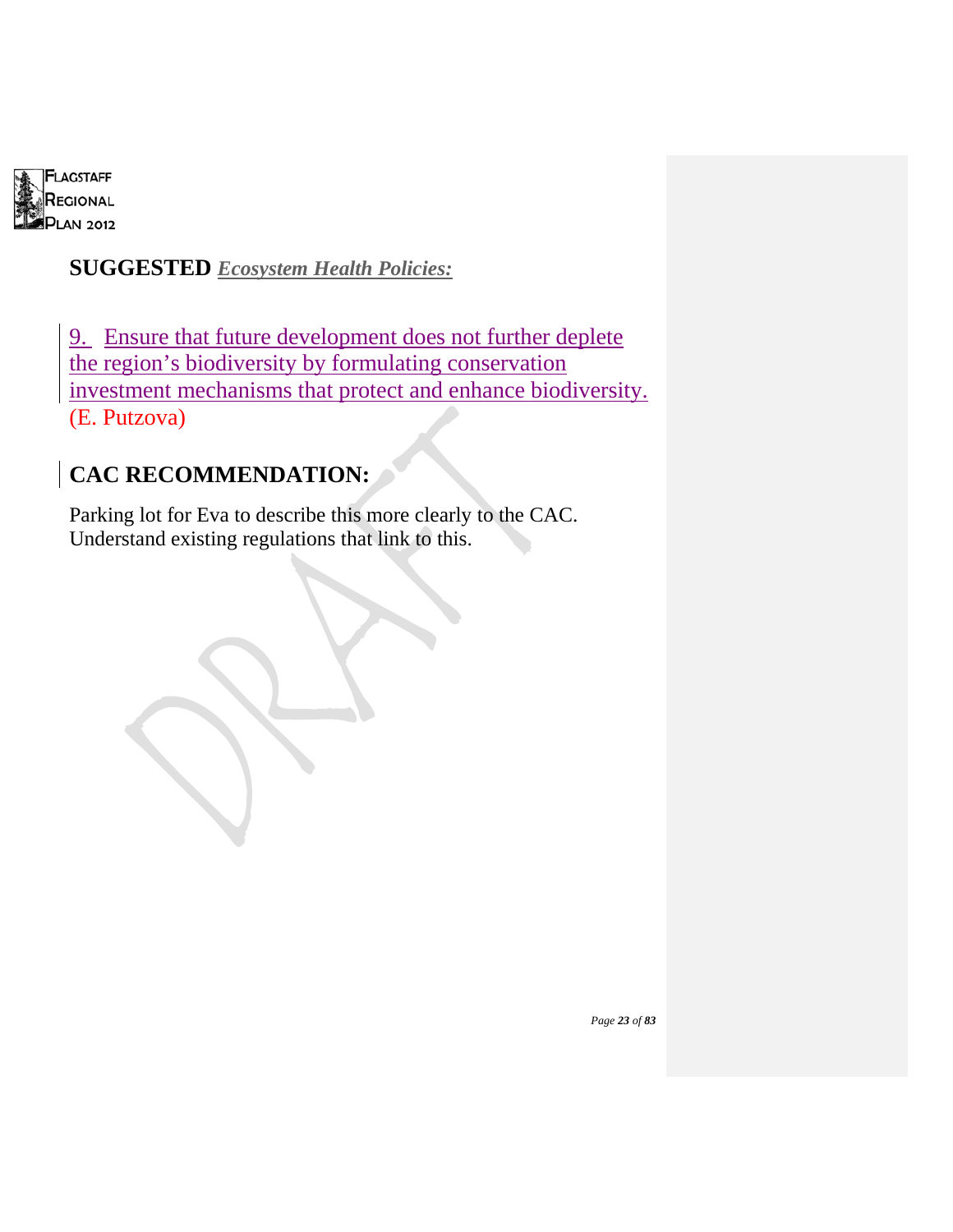

**5. Noxious and Invasive Weeds**

**Goal: Control populations of invasive noxious weeds, eradicate where possible, and prevent new infestations.**

**Policies:**

1.The City and County will cooperate with the SFPWMA to inventory, eradicate, and control invasive non-native weeds, including those required for compliance with State regulations; prevent establishment of new infestations through public awareness and education; and restore disturbed areas with native species.

2.Weed management plans shall be required for new development projects where applicable to control existing populations and prevent new infestations.

3.The City and County will adopt weed control measures to be applied to road and utility infrastructure construction and maintenance projects, and will pursue aggressive weed-control strategies in public rights-of-way and other City and County-owned properties.

4.The City and County Parks and Recreation Departments will pursue opportunities with other agencies and volunteer groups to control the spread of non-native invasive plants and noxious weeds on public park lands and natural areas.

5.Landscaping for new developments shall emphasize the use of native plants and drought-tolerant species appropriate to the area. Disturbed areas shall be restored and revegetated with native species to the greatest extent possible.

The City and County will support public education programs to help residents learn how to identify and control the spread of noxious weeds and invasive plants on private property.

*Page 24 of 83*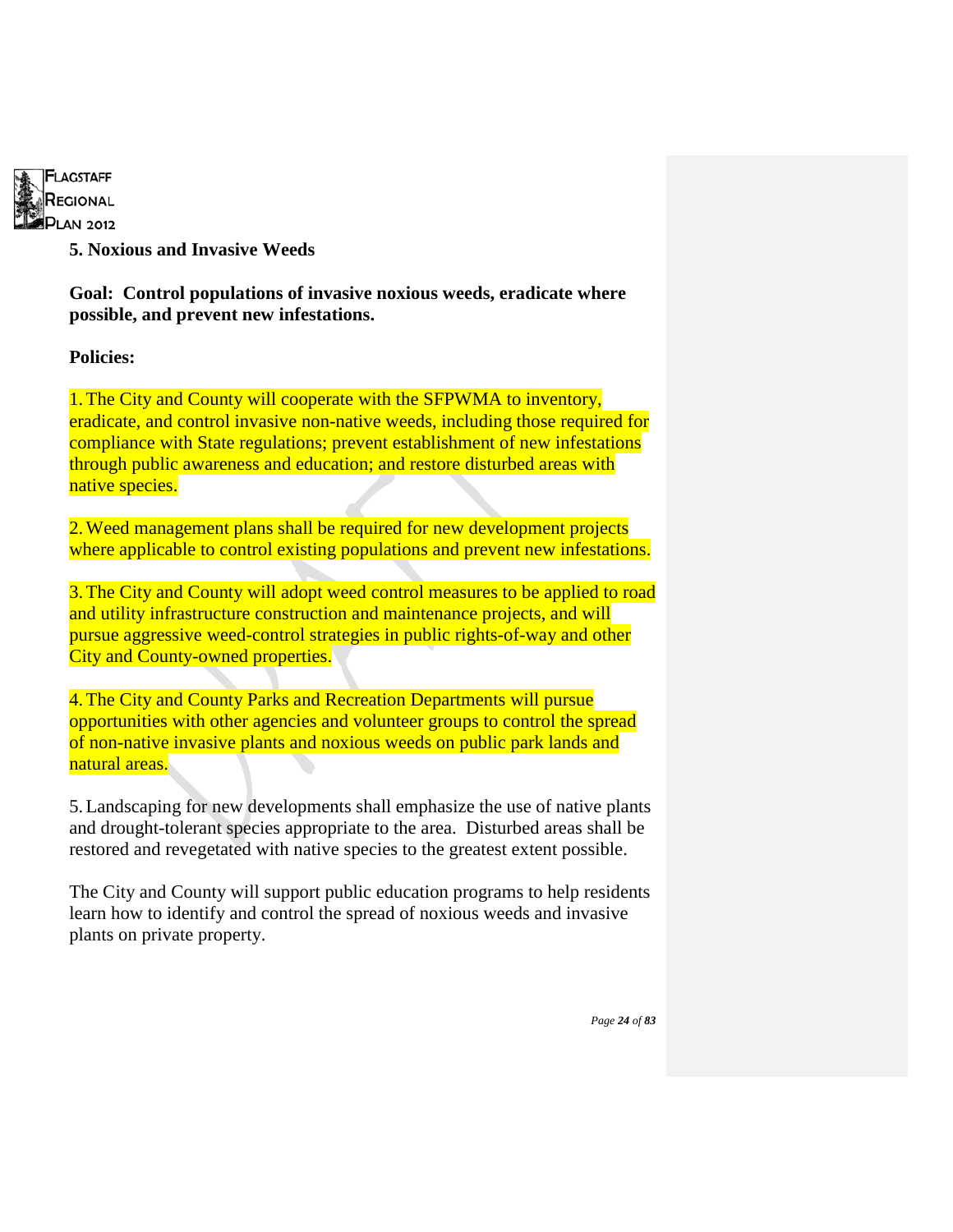

### **5. Noxious and Invasive Weeds**

**Goal: Control populations of invasive noxious weeds, eradicate where possible, and prevent new infestations.**

*No comments submitted.*

**CAC Comment:**

**Include 'adaptive species' discussion in text. Adopt GOAL and Policies #1-4 as written.**

*Page 25 of 83*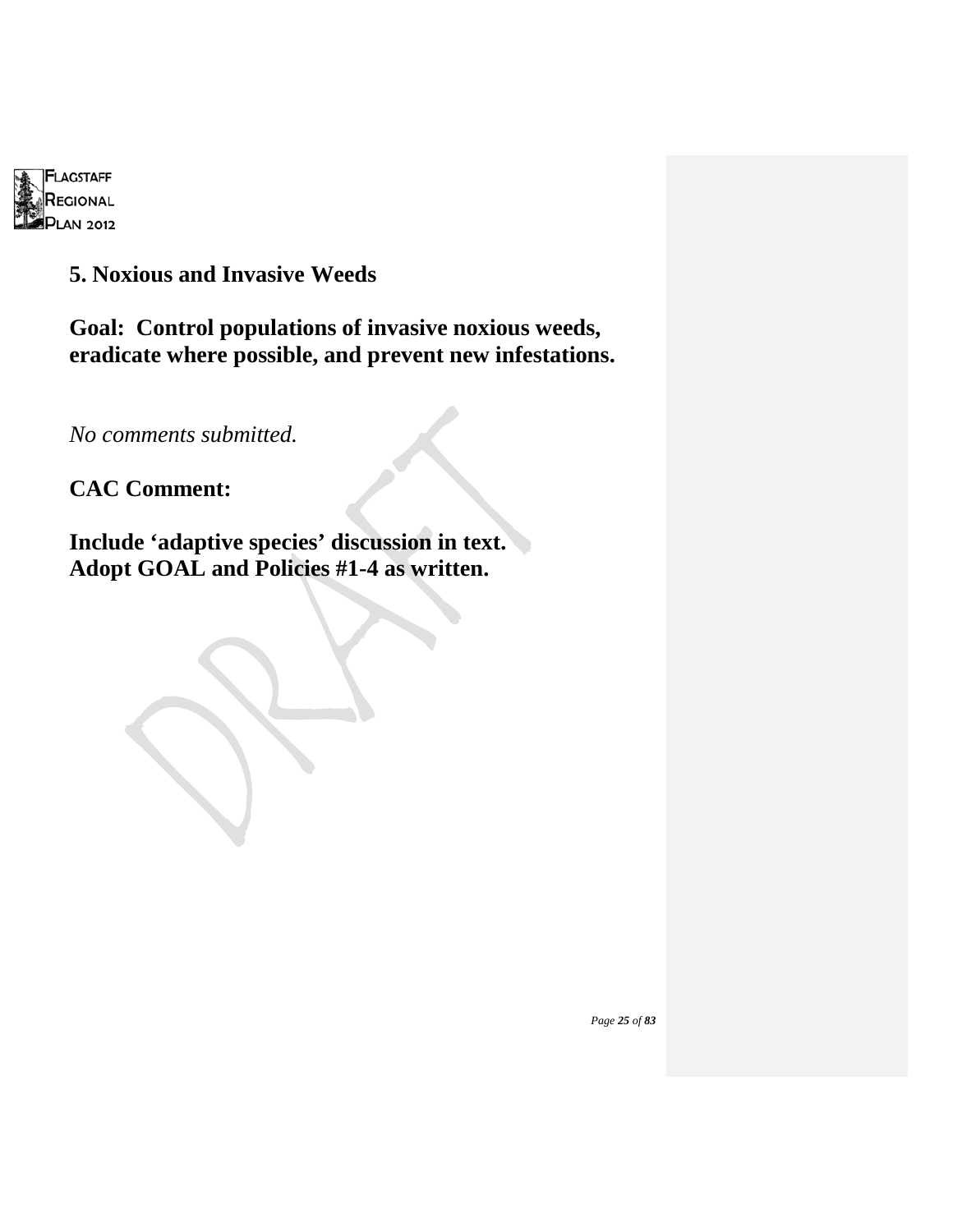

**1. The City and County will cooperate with the SFPWMA to inventory, eradicate, and control invasive non-native weeds, including those required for compliance with State regulations; prevent establishment of new infestations through public awareness and education; and restore disturbed areas with native species.**

*No comments submitted.*

*Page 26 of 83*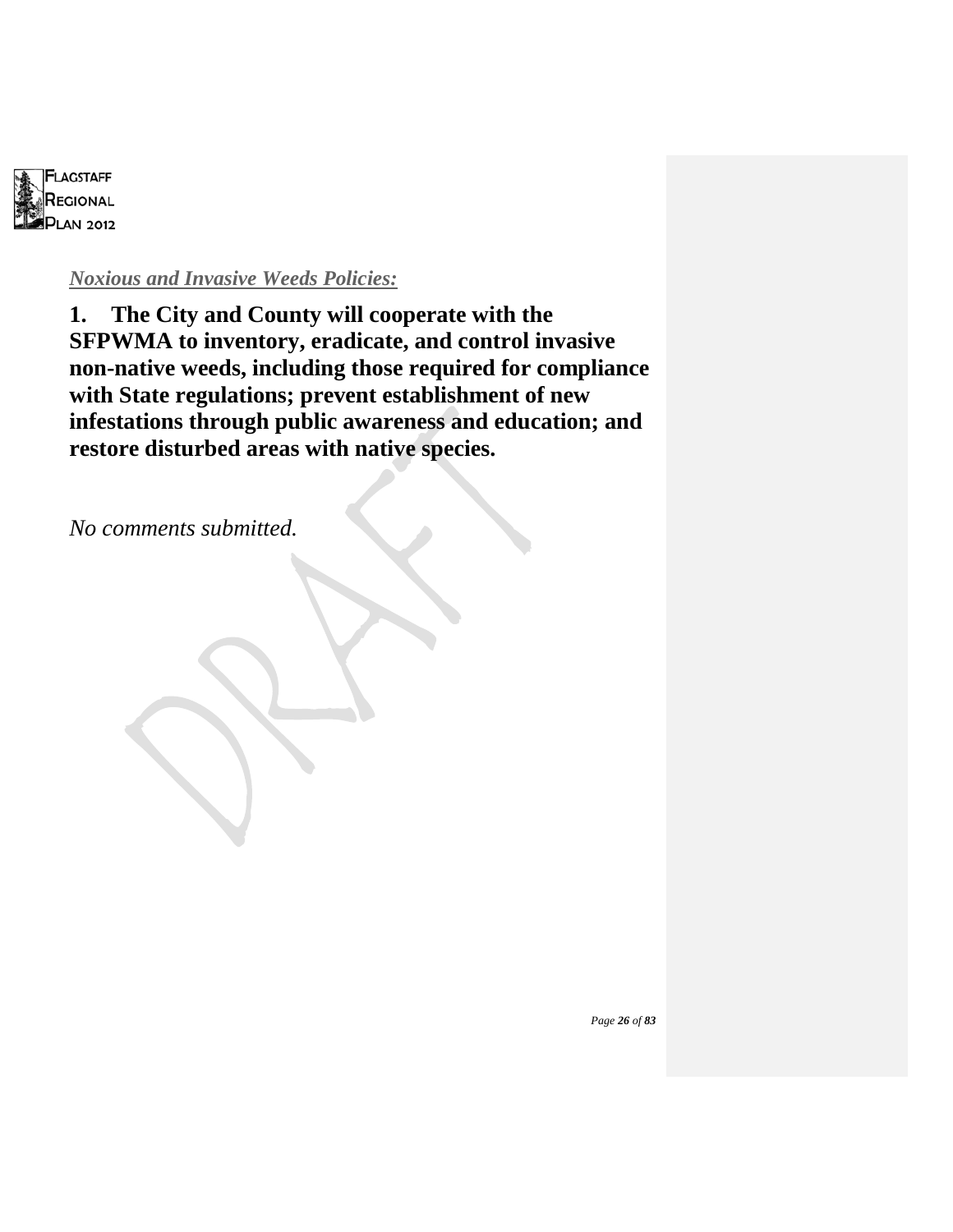

### 2. **Weed management plans shall be required for new development projects where applicable to control existing populations and prevent new infestations**.

a. "This is good. I can point out both City and private construction that encouraged noxious weed growth and spread." (N. White)

# **CAC RECOMMENDATION:**

*Page 27 of 83*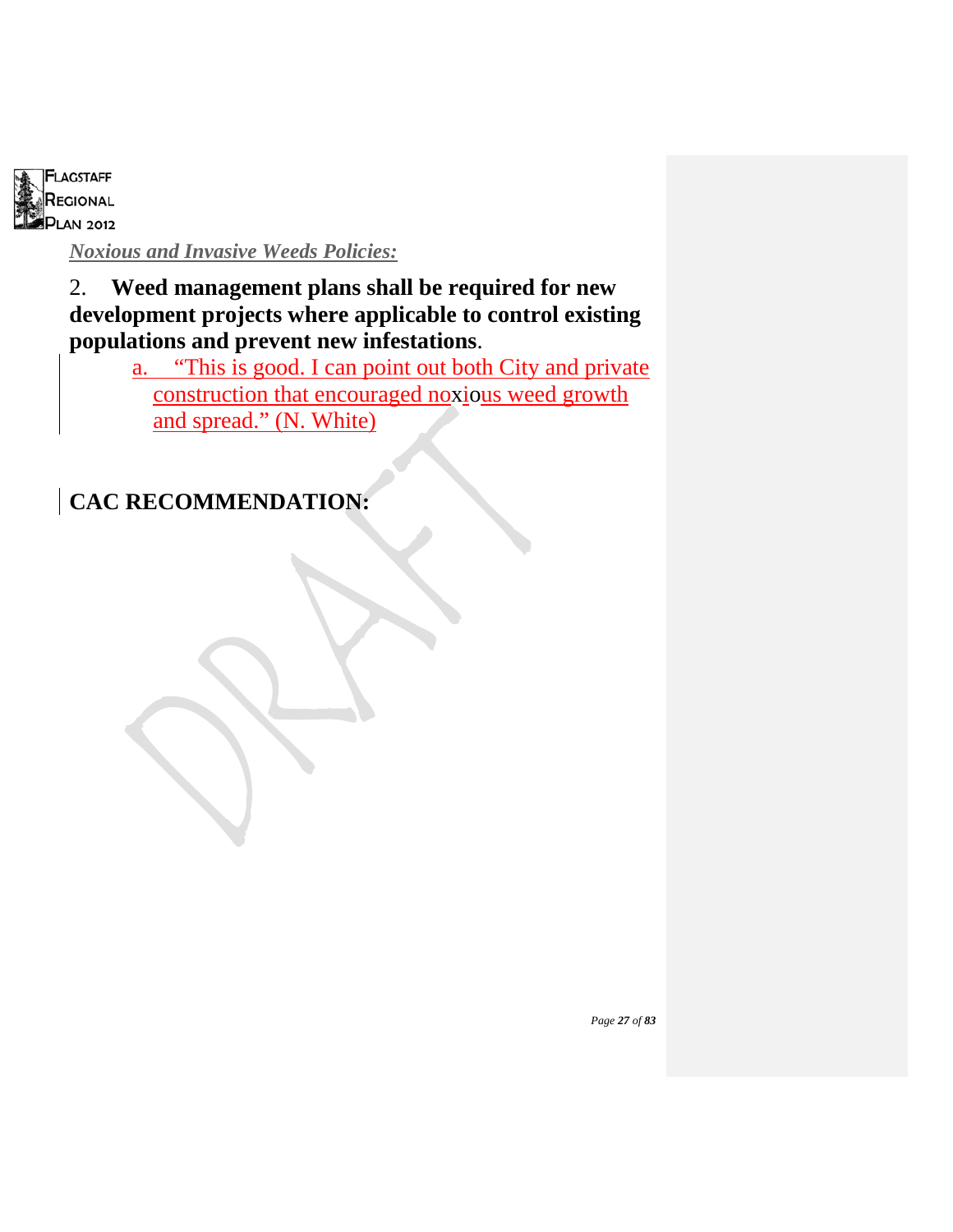

**3. The City and County will adopt weed control measures to be applied to road and utility infrastructure construction and maintenance projects, and will pursue aggressive weed-control strategies in public rights-of-way and other City and County-owned properties.**

a.b. "This is good. I can point out both City and private construction that encouraged noxious weed growth and spread." (N. White)

CAC RECOMMENDATION:

*Page 28 of 83*

**Formatted:** Bullets and Numbering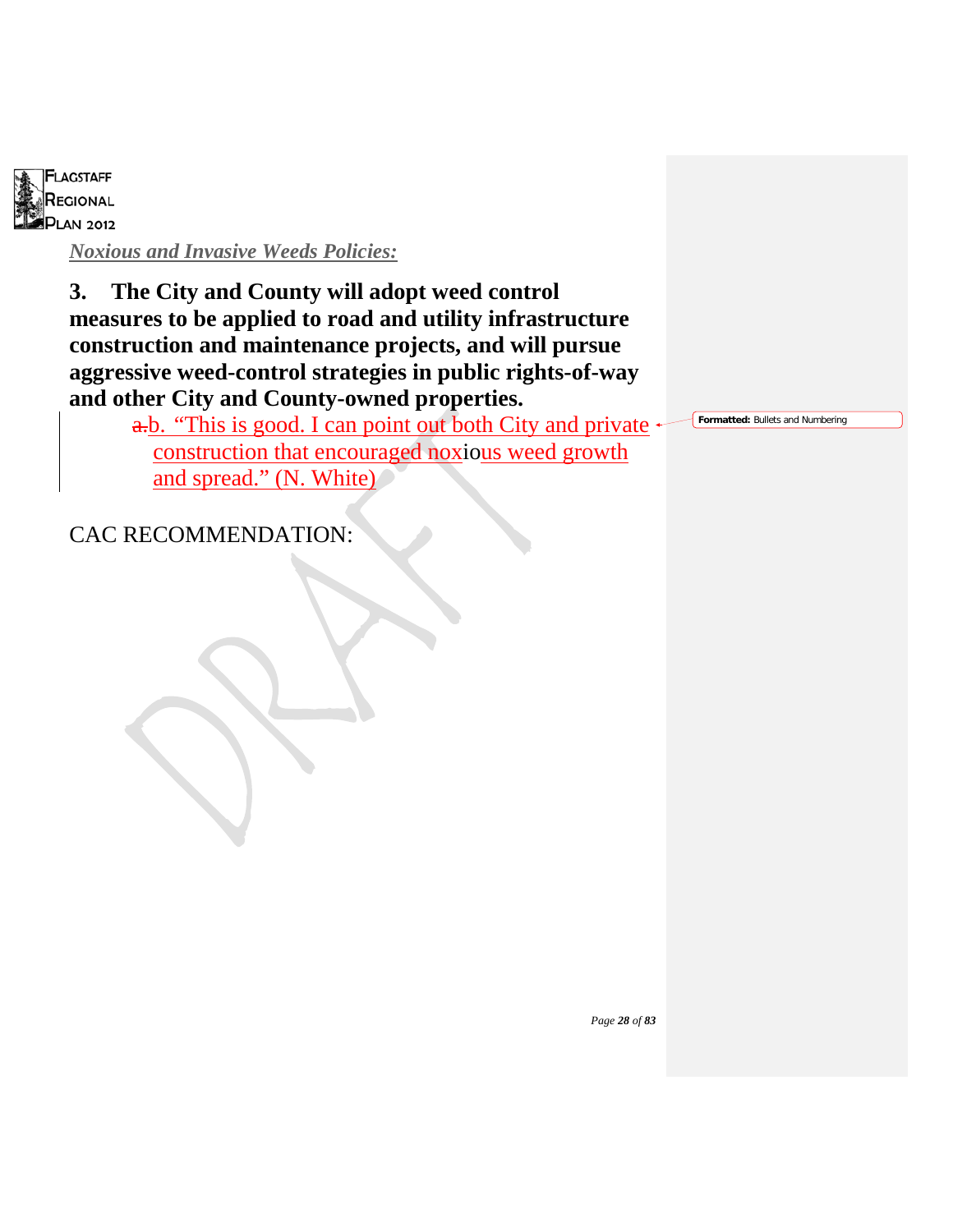

 $\mathbf{I}$ 

*Noxious and Invasive Weeds Policies:*

**4. The City and County Parks and Recreation Departments will pursue opportunities with other agencies and volunteer groups to control the spread of non-native invasive plants and noxious weeds on public park lands and natural areas.**

*No comments submitted.*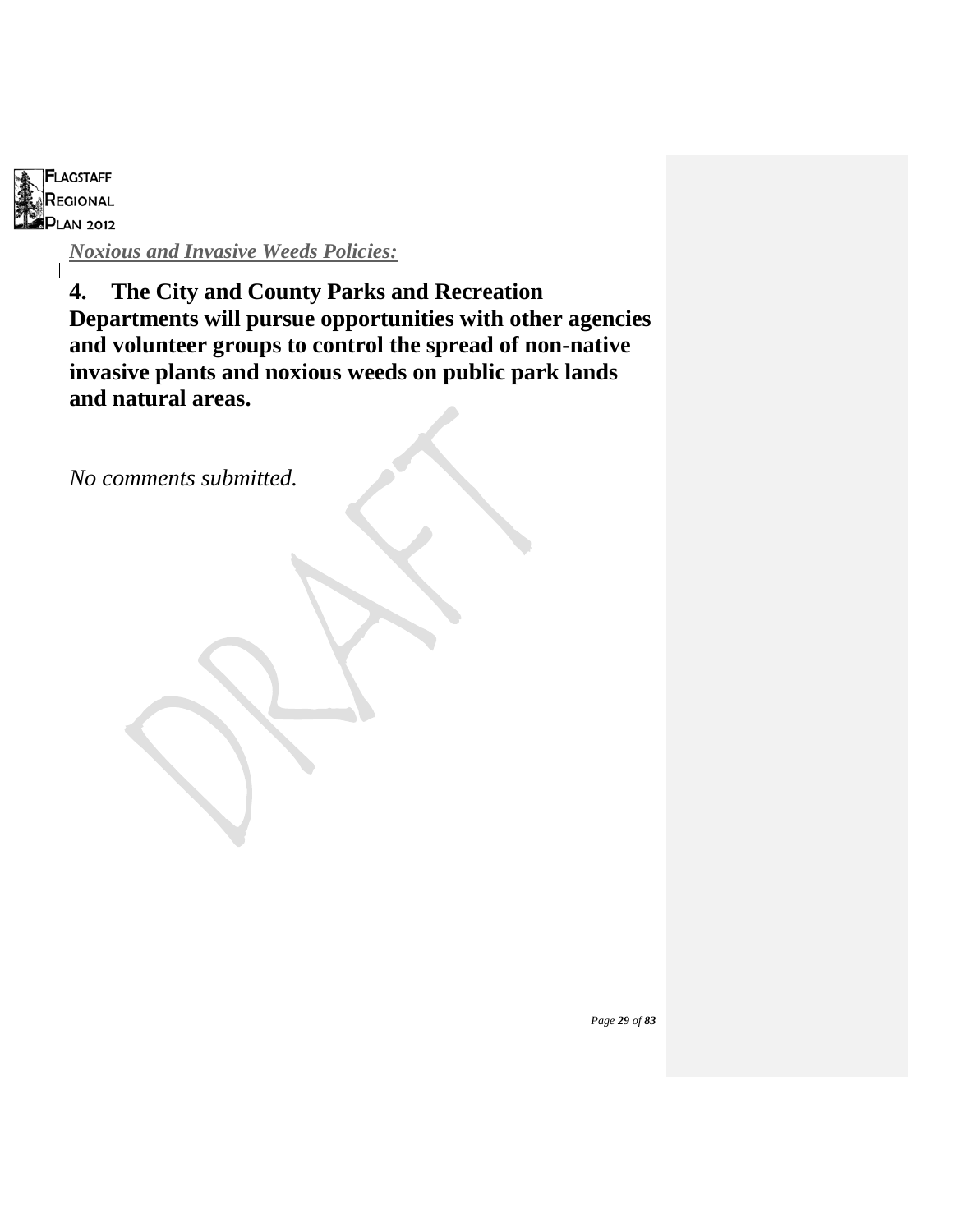

**5. Landscaping for new developments shall emphasize the use of native plants and drought-tolerant species appropriate to the area. Disturbed areas shall be restored and revegetated with native species to the greatest extent possible.**

a) Landscaping for new developments shall emphasize emphasize require the use of native plants and droughttolerant species appropriate to the area or edible plants grown for food. Disturbed areas shall be restored and revegetated with native species to the greatest extent possible. (E. Putzova)

## **CAC RECOMMENDATION:**

Abide by guidelines Native, drought-tolerant or edible Parking lot and re-word with these suggestions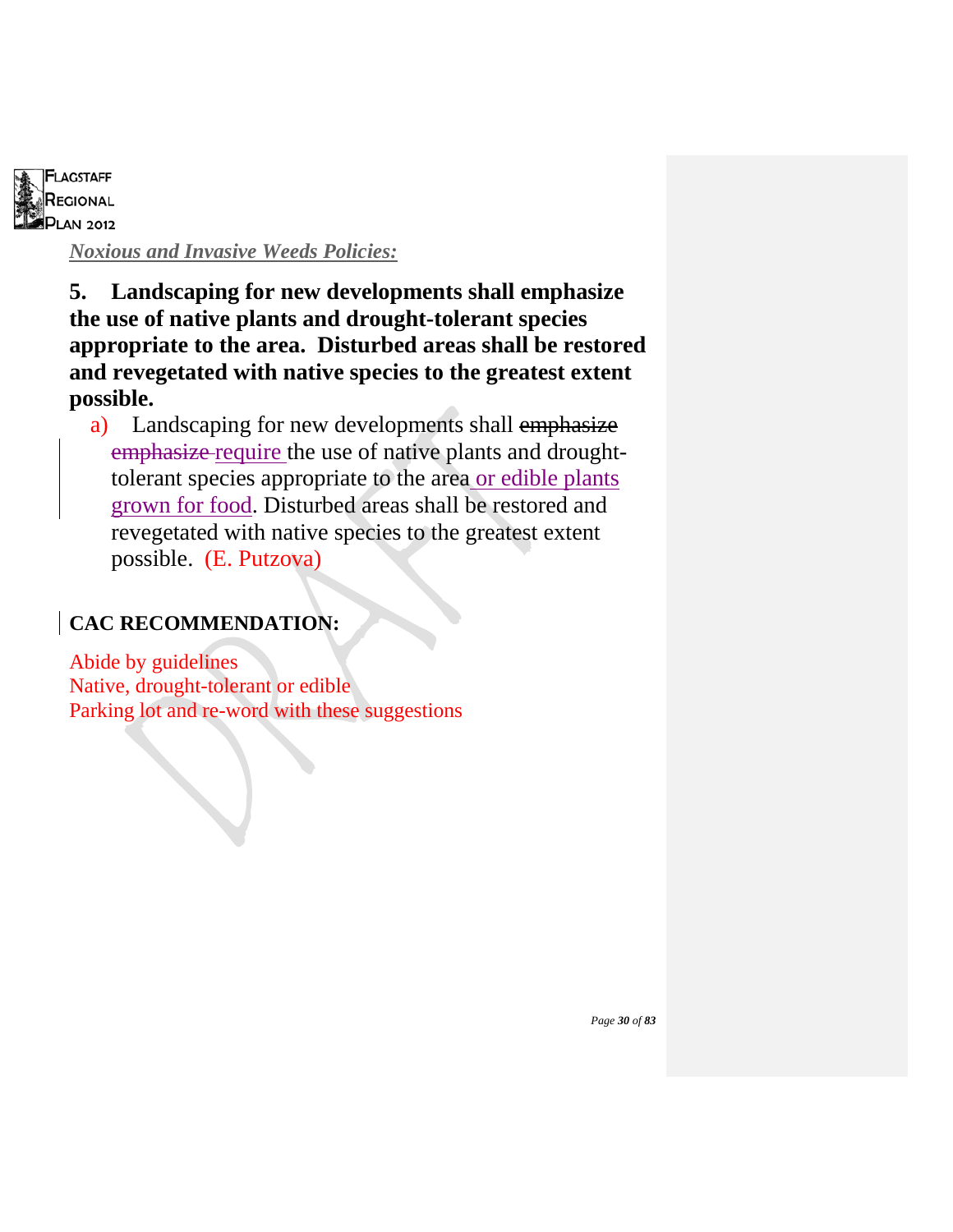

**6. The City and County will support public education programs to help residents learn how to identify and control the spread of noxious weeds and invasive plants on private property.**

- a) The City and County will support public education **and eradication** programs to help residents learn how to identify and control the spread of noxious weeds and invasive plants on private property. (EF:)
- b) The City and County will support **sponsor** public education programs **to** help residents learn how to identify and control the spread of noxious weeds and invasive plants on private property. (E. Putzova)

## **CAC RECOMMENDATION:**

Accepted as written with "and eradication" added.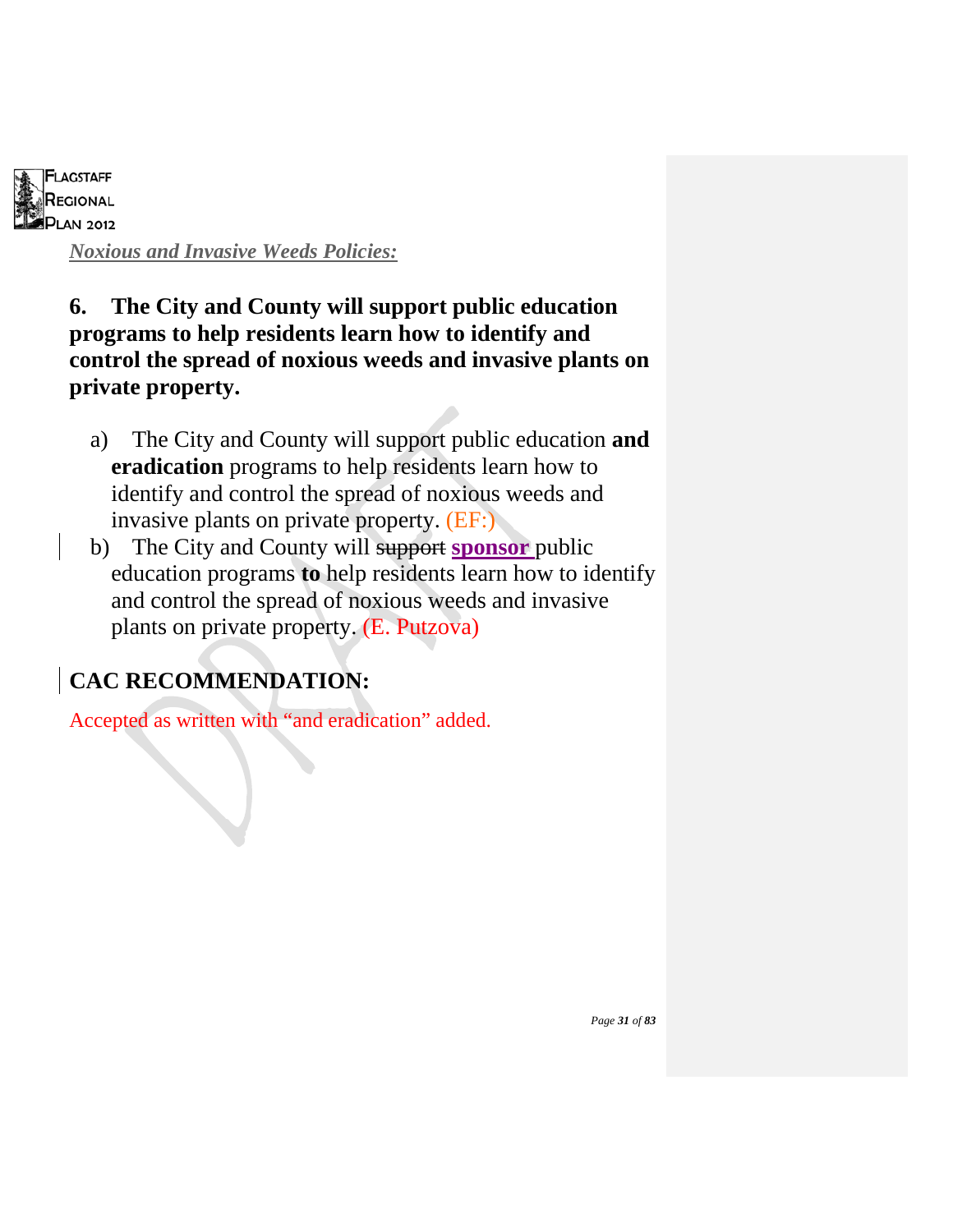

*Suggested Noxious and Invasive Weeds Policies:*

7. Need a policy stating explicitly that any decision to introduce a biological control (i.e. tamarisk beetle) be preceded by thorough research. Point to state and any other existing laws on this issue. (EF: R. Scott)

# **CAC RECOMMENDATION:**

This is controlled by federal regulations.

*Page 32 of 83*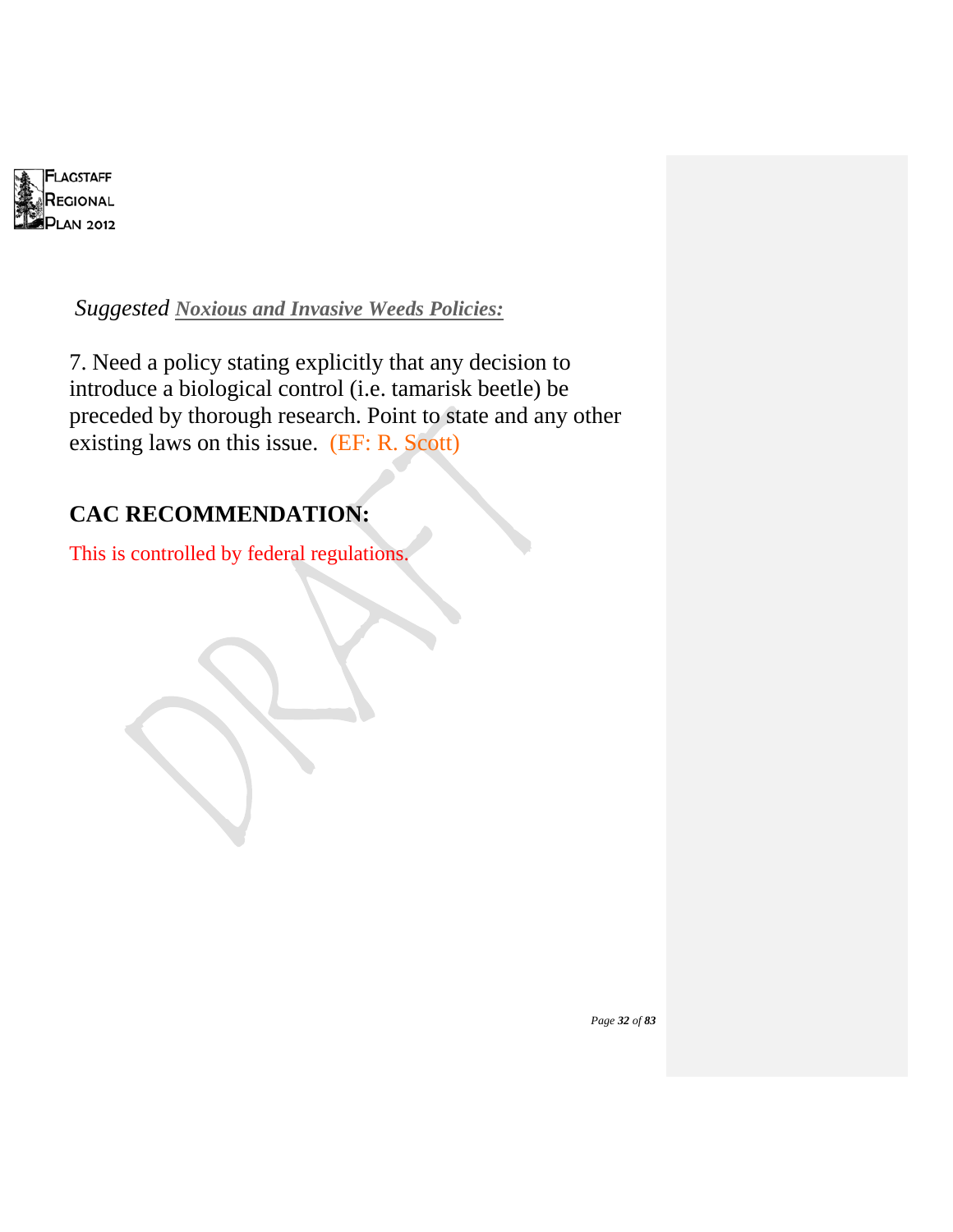

#### **6. Wildlife**

Goal: Protect wildlife populations, localized and larger-scale wildlife habitats, ecosystem processes, and wildlife movement areas throughout the planning area.

#### **Policies**

- 1. Encourage local development that protects, conserves, and when possible enhances and restores important wildlife habitat through proactive planning, creative design, and flexible zoning, e.g. by allowing higher-thanzoned housing density in one area of a parcel in exchange for maintenance of open space with high value for wildlife.
- 2. Use open space acquisition to conserve important wildlife habitat, and consider the effects of proposed recreational uses of open space on a variety of wildlife species. Explore the development of a conservation lands system as a means to achieve comprehensive open space conservation across the planning area.
- 3. Protect sensitive and uncommon habitats such as ephemeral wetlands, riparian habitats, springs and seeps, rare plant communities, and open prairie ecosystems including the physical elements such as water sources and soil types on which they depend.
- 4. Protect populations of rare and sensitive animal species and their habitats, including threatened and endangered species and species of special conservation concern.
- 5. Identify, conserve and manage important wildlife movement corridors for a broad range of species through planning and open space conservation, and when possible integrate wildlife passage structures such as overpasses and culverts into roadway, bridge and culvert design.
- 6. Support the control and removal of exotic and invasive plants and animals, both terrestrial and aquatic, which can alter and degrade wildlife habitat, and develop targeted educational strategies to help prevent their introduction.
- 7. Use a combination of proactive planning, public education, and enforcement of existing regulations to limit the negative impacts of domestic pets and the size of populations of "pest" wildlife species, and minimize humanwildlife conflicts by discouraging the feeding of wildlife.
- 8. Encourage developers to avoid or minimize impacts to Gunnison's prairie dog colonies whenever possible and encourage the humane relocation of prairie dogs to suitable habitat when necessary. Promote public awareness of the positive "keystone" role of prairie dogs in grassland ecosystems and consider the development of a mitigation policy to obtain suitable habitat for prairie dog translocation with financial support from project developers.
- 9. Update maps of wildlife movement corridors and species and habitat distributions included in this plan on an ongoing basis as new research data become available from sources such as federal, state and local agencies, Northern Arizona University's GRAIL laboratory, and local biologists.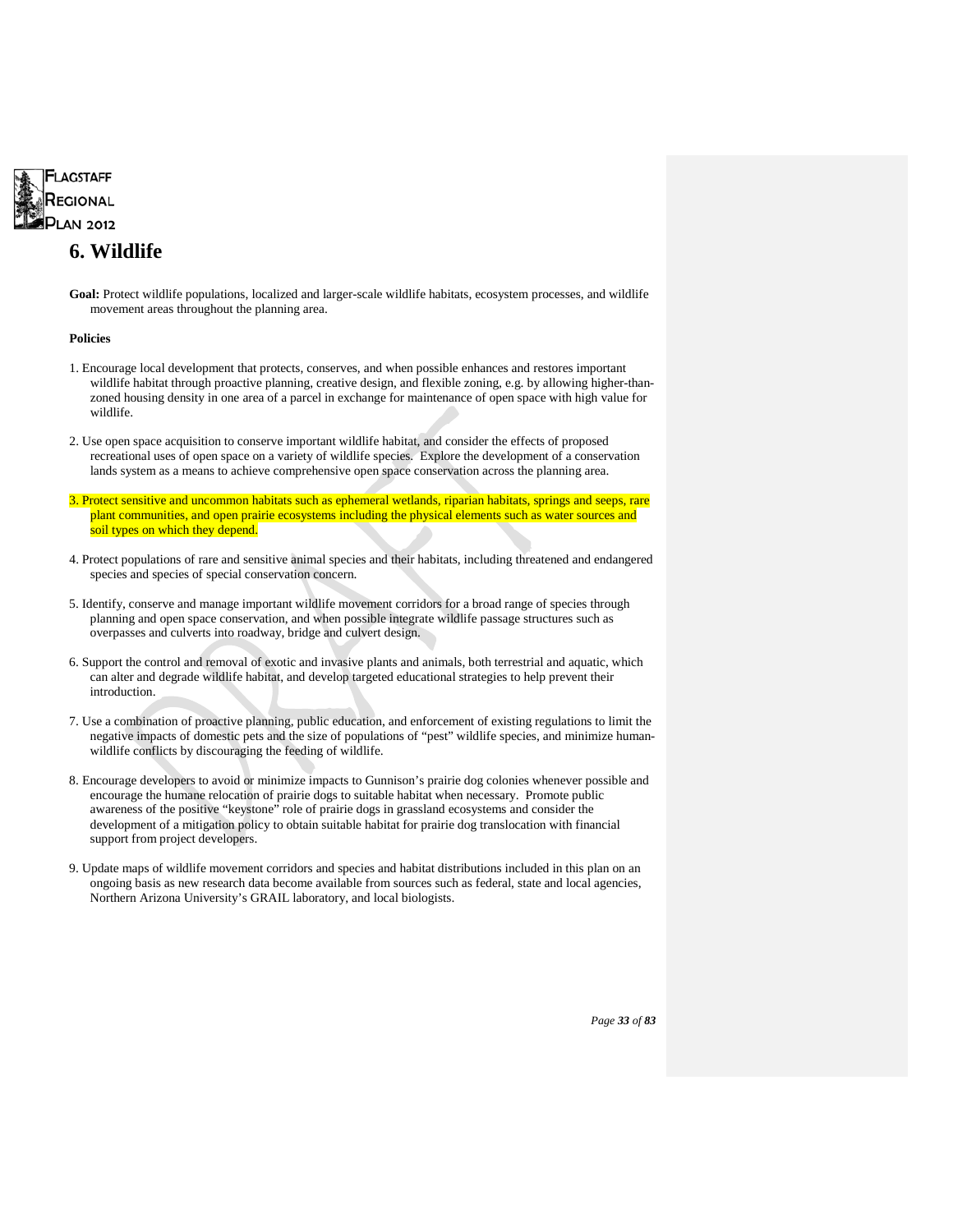

### **6. Wildlife**

**Goal: Protect wildlife populations, localized and largerscale wildlife habitats, ecosystem processes, and wildlife movement areas throughout the planning area.**

- a) Protect **indigenous, diversity and** wildlife populations, localized and larger-scale wildlife habitats, ecosystem processes, and wildlife movement areas throughout the planning area. (EF: M. Jackson and R. Miller)
- b) **Support diverse** wildlife populations, localized and larger-scale wildlife habitats, ecosystem processes, and wildlife movement areas throughout **by preserving** the planning area. (N. White)

**Comment [SL3]:** M Jackson indigenou

**Comment [SL4]:** R. Miller **diversity and**

**CAC RECOMMENDATION:**

*Page 34 of 83*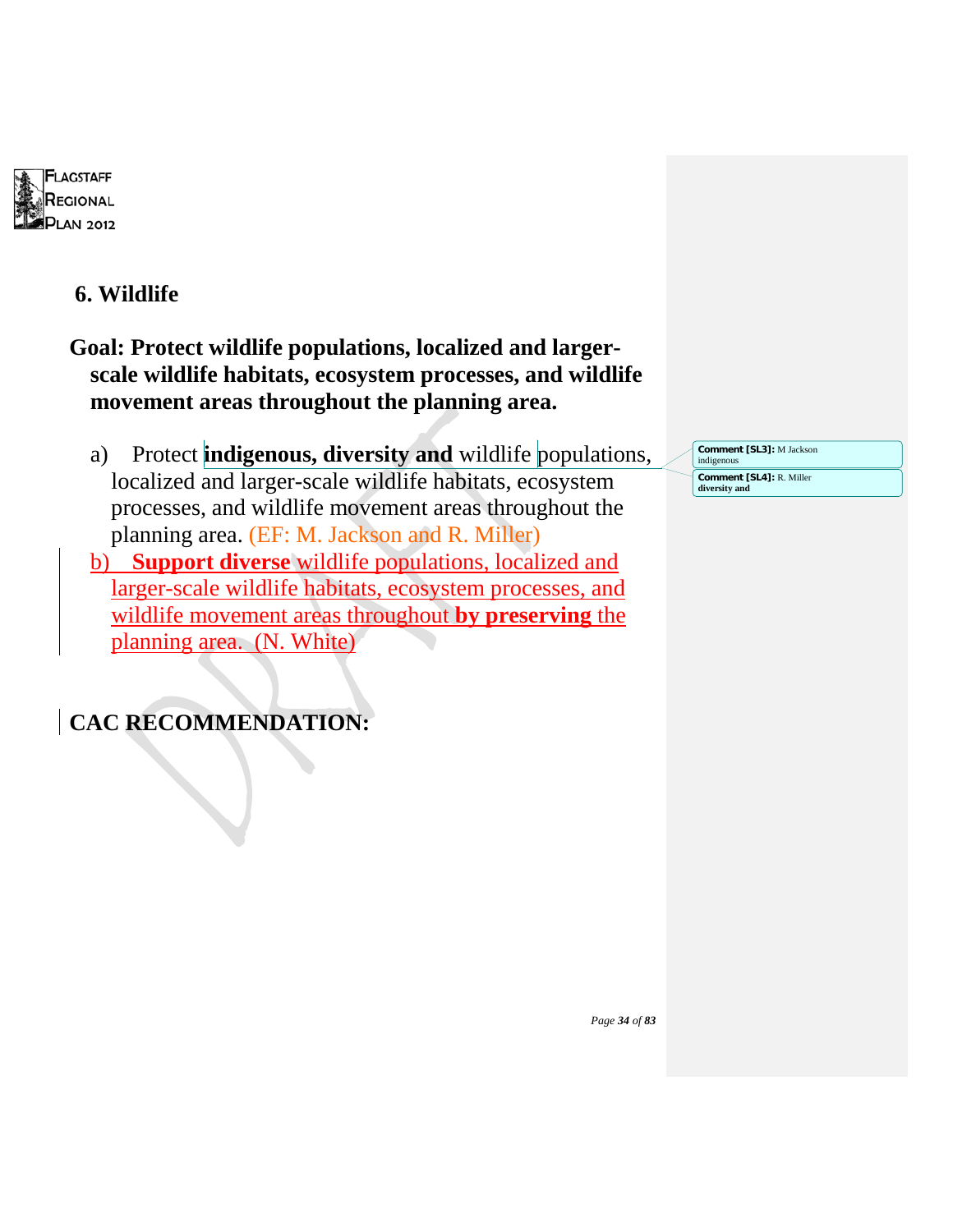

*Wildlife Policies:*

- 1**. Encourage local development that protects, conserves, and when possible enhances and restores important wildlife habitat through proactive planning, creative design, and flexible zoning, e.g. by allowing higher-thanzoned housing density in one area of a parcel in exchange for maintenance of open space with high value for wildlife.**
	- a) Encourage local development that protects, conserves, and when possible enhances and restores important wildlife habitat through proactive planning, creative design, and flexible zoning, e.g. by allowing higher-thanzoned housing density in one area of a parcel in exchange for maintenance of open space with high value for wildlife. (EF: S. Golden)
	- b) Encourage... through proactive planning, creative design, and flexible zoning, e.g. by allowing higher-thanzoned housing density in one area of a parcel in exchange for maintenance of open space with high value for wildlife. Comment: is the highlighted section a strategy?

**Comment [SL5]:** S. Golden: delete "important" (use of "important" may serve as a way to allow policies that would harm habitat because "important" is not defined - the Open Space Commission can set the priority guidelines for what is important habitat)

**Comment [b6]:** Is this a strategy?

### **CAC RECOMMENDATION:**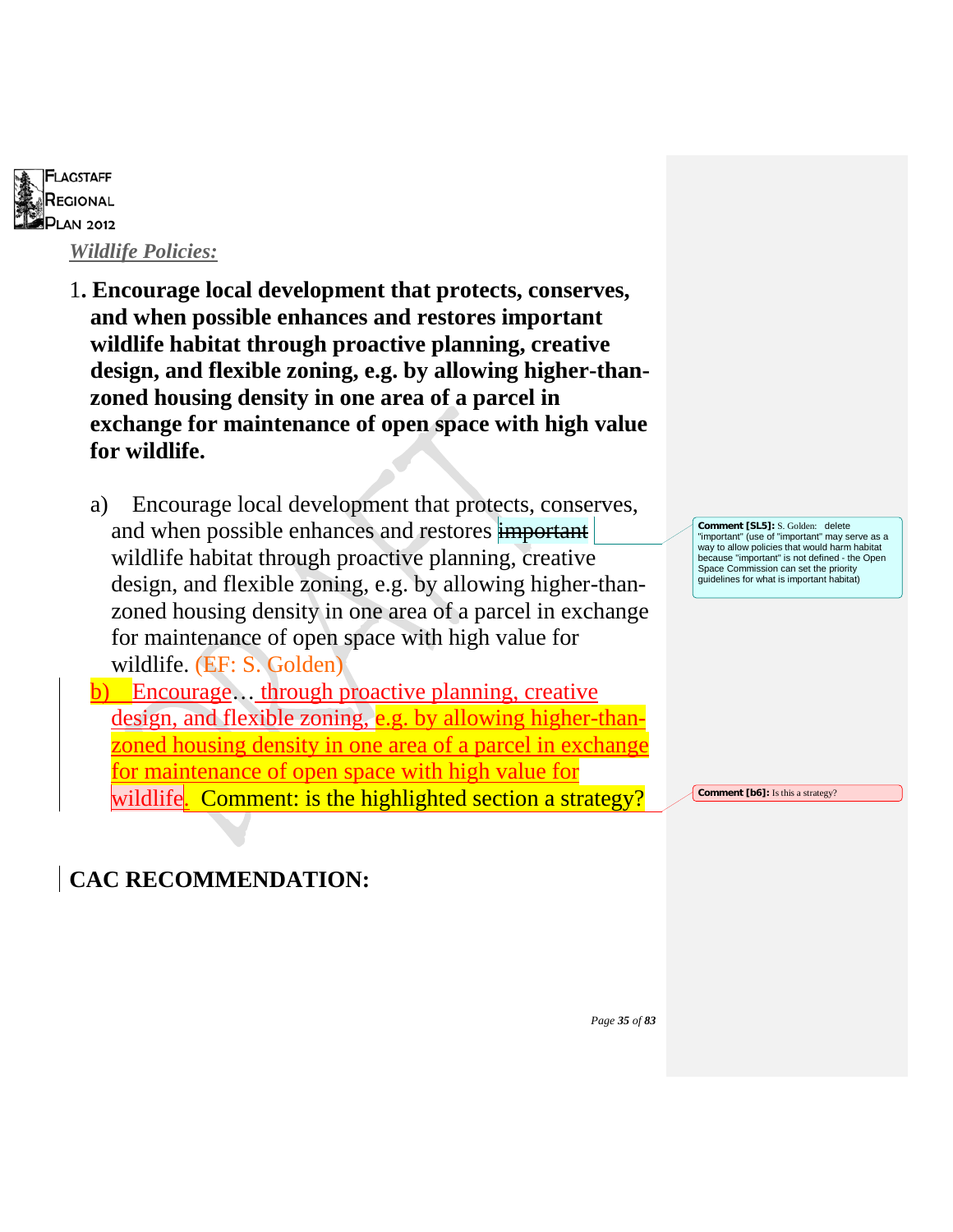

### *Wildlife Policies:*

- 2. **Use open space acquisition to conserve important wildlife habitat, and consider the effects of proposed recreational uses of open space on a variety of wildlife species. Explore the development of a conservation lands system as a means to achieve comprehensive open space conservation across the planning area.**
	- a) Make two policies out of this.
		- a. Use open space acquisition to conserve important wildlife habitat, and consider the effects of proposed recreational uses of open space on a variety of wildlife species.
		- b. Explore the development of **Begin the process of developing** a conservation lands system **for the entire county** as a means to achieve comprehensive open space conservation across the planning area. (EF: S. Golden and S. Best)
	- b) Use open space acquisition to conserve important wildlife habitat, and consider the effects of proposed recreational uses of open space on a variety of wildlife species. Explore the development of **Develop** a conservation lands system as a means to achieve comprehensive open space conservation across the planning area. (E. Putzova)

*Page 36 of 83*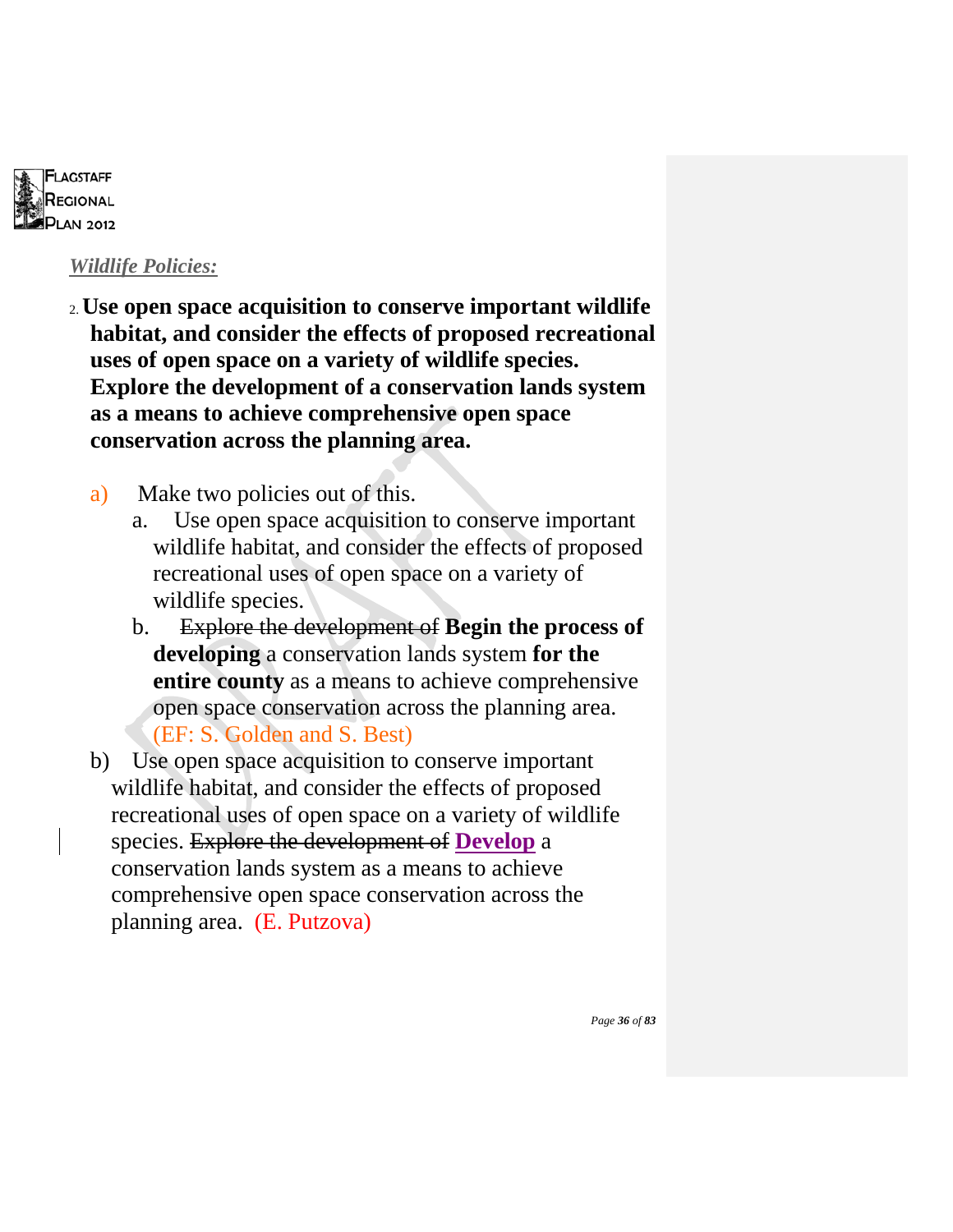

c) Explore the development of a conservation lands system as a means to achieve comprehensive open space conservation across the planning area. (N. White)

**Comment [b7]:** N White. Is this a strategy?

## **CAC RECOMMENDATION:**

*Page 37 of 83*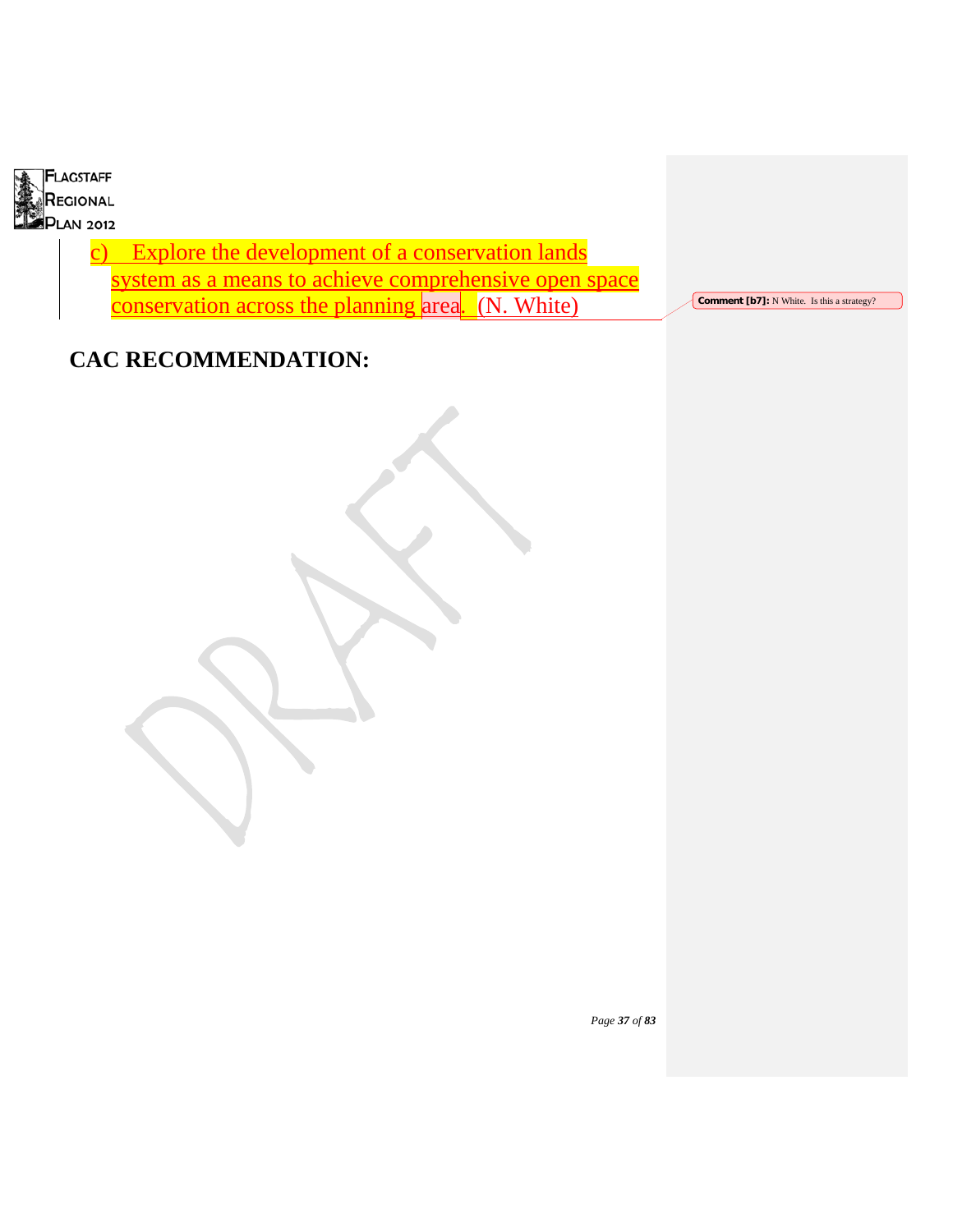

- **3. Protect sensitive and uncommon habitats such as ephemeral wetlands, riparian habitats, springs and seeps, rare plant communities, and open prairie ecosystems including the physical elements such as water sources and soil types on which they depend.**
	- a) "Protect" is unforgiving. I may agree with it but it is hard to implement on private Property. (N. White)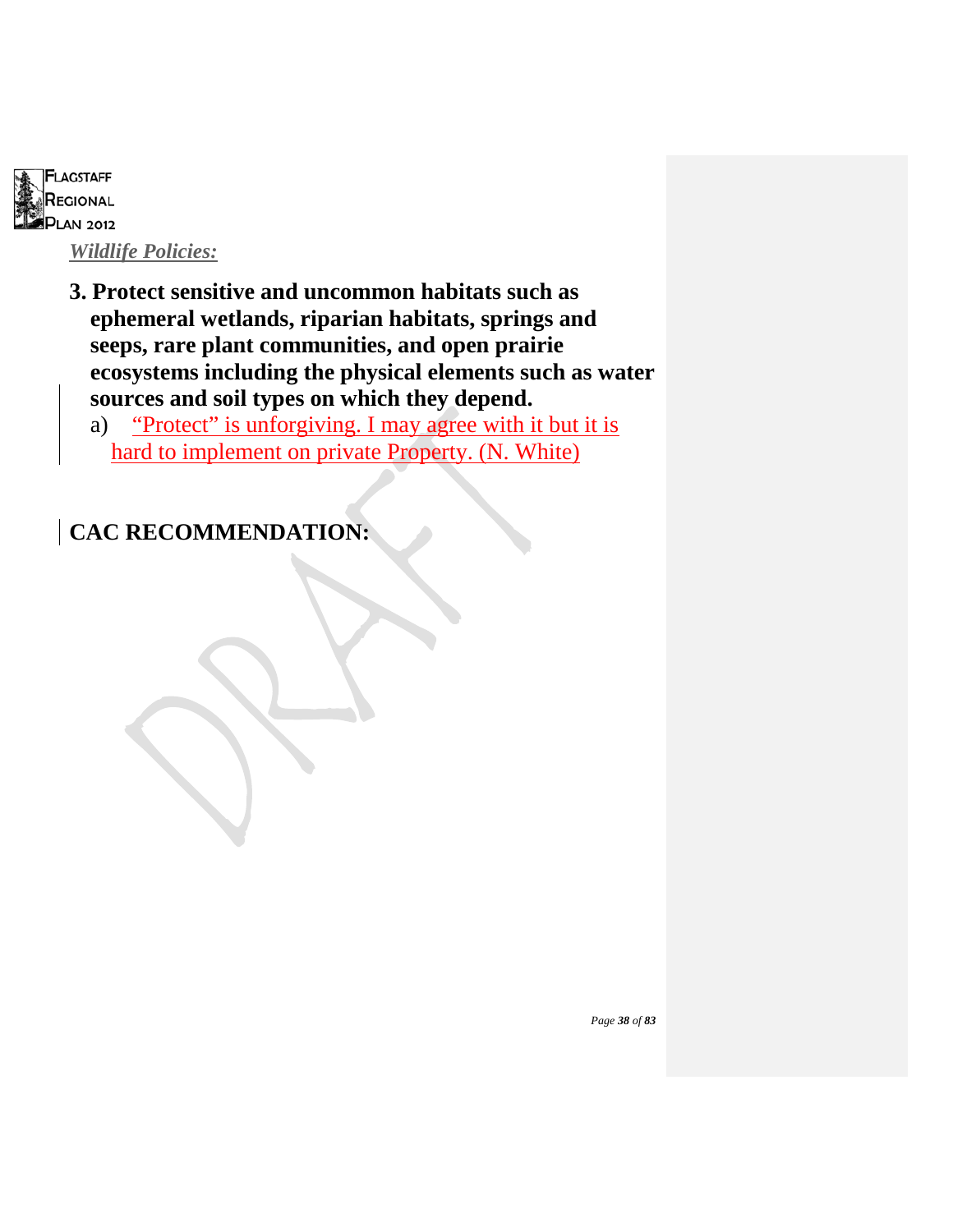

- 4. **Protect populations of rare and sensitive animal species and their habitats, including threatened and endangered species and species of special conservation concern.**
	- a) **Support, restore, and p**rotect populations of rare and sensitive animal species and their habitats, including threatened and endangered species and species of special conservation concern. (EF)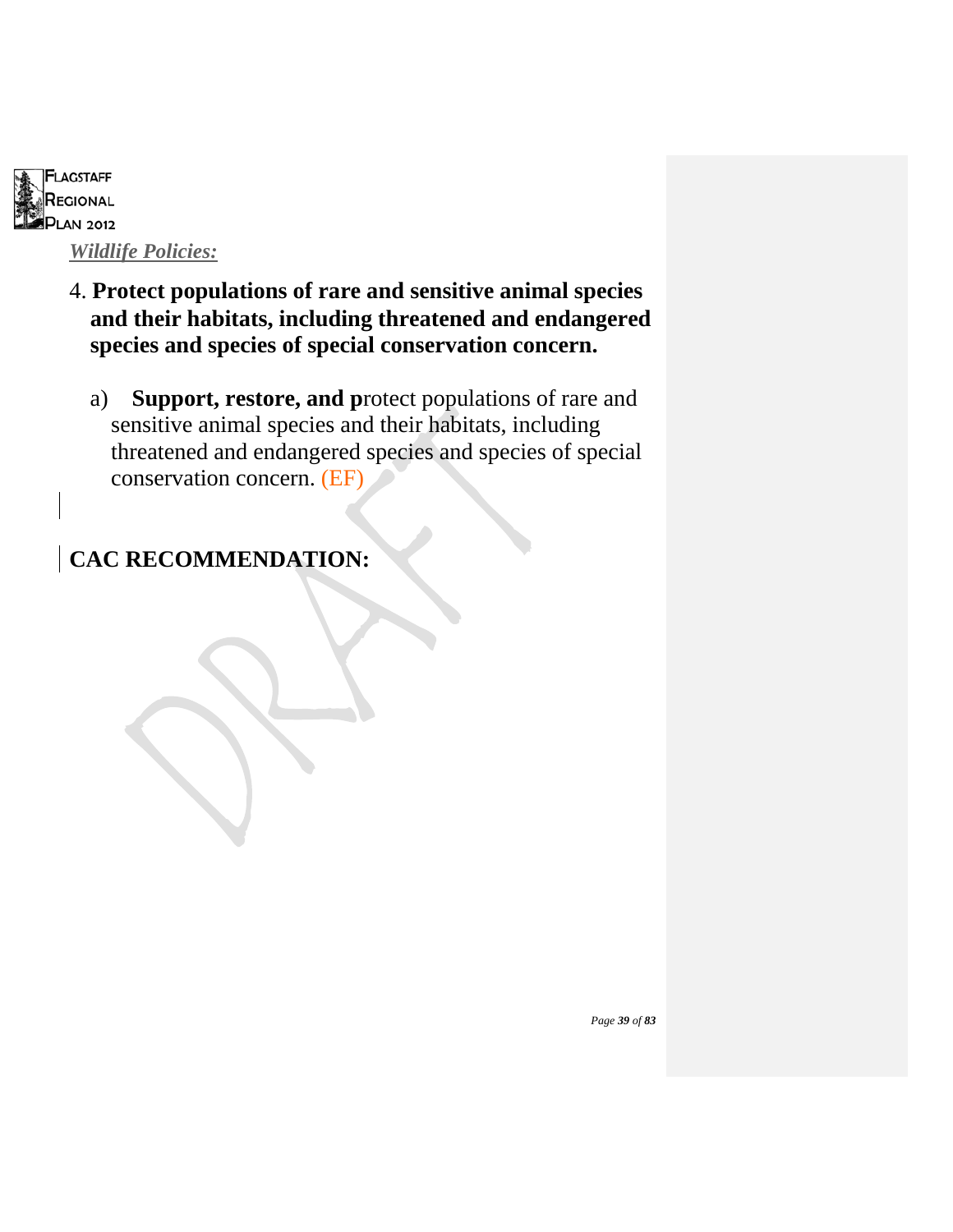

5. **Identify, conserve and manage important wildlife movement corridors for a broad range of species through planning and open space conservation, and when possible integrate wildlife passage structures such as overpasses and culverts into roadway, bridge and culvert design.**

*No comment.*

*Page 40 of 83*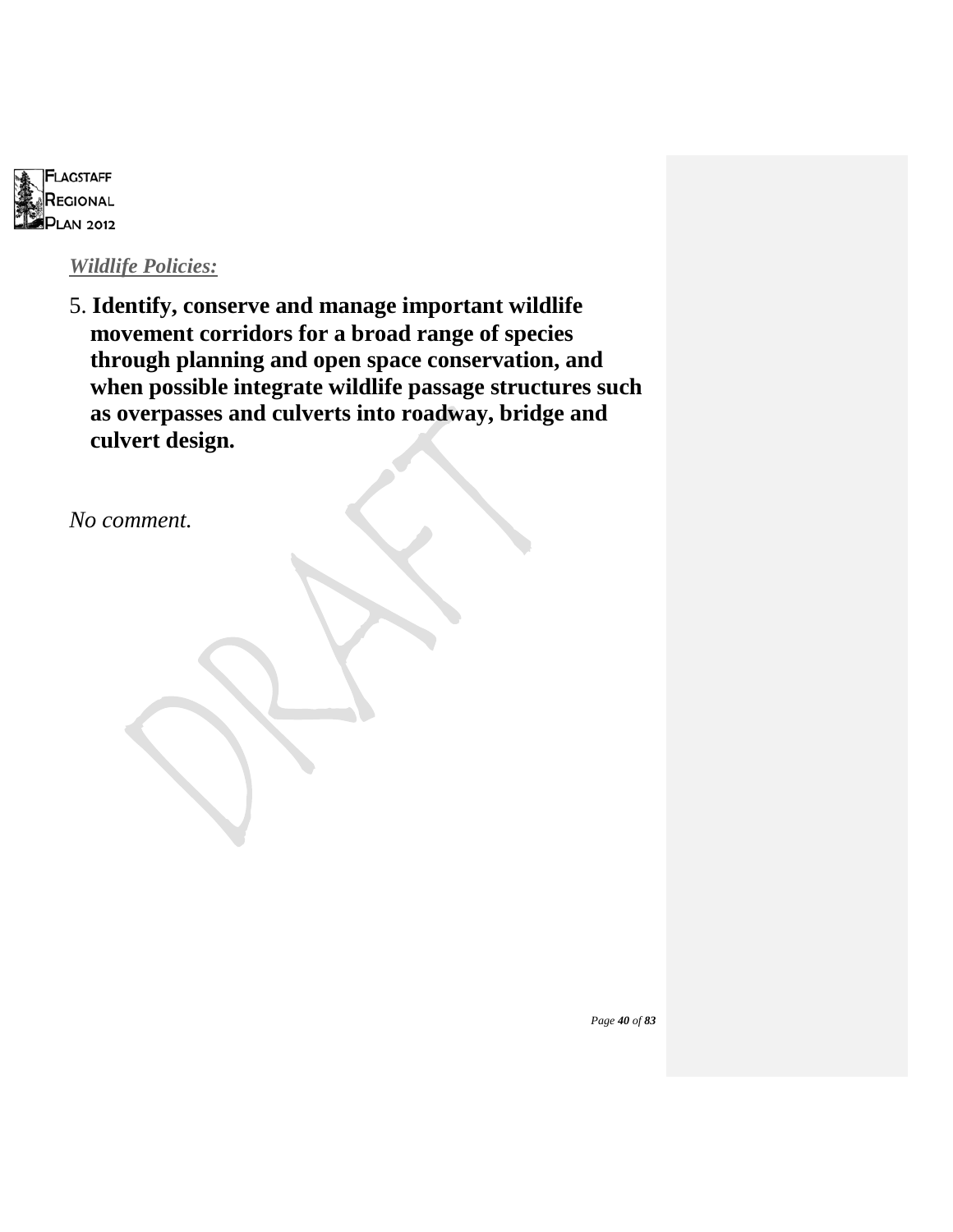

6**.Support the control and removal of exotic and invasive plants and animals, both terrestrial and aquatic, which can alter and degrade wildlife habitat, and develop targeted educational strategies to help prevent their introduction.**

a)Collapse 6, 7, 8 and 9 or make strategies. (N. White) b)Forbid releasing aquatic pets. (EF: E. Nowak)

**CAC RECOMMENDATION:**

*Page 41 of 83*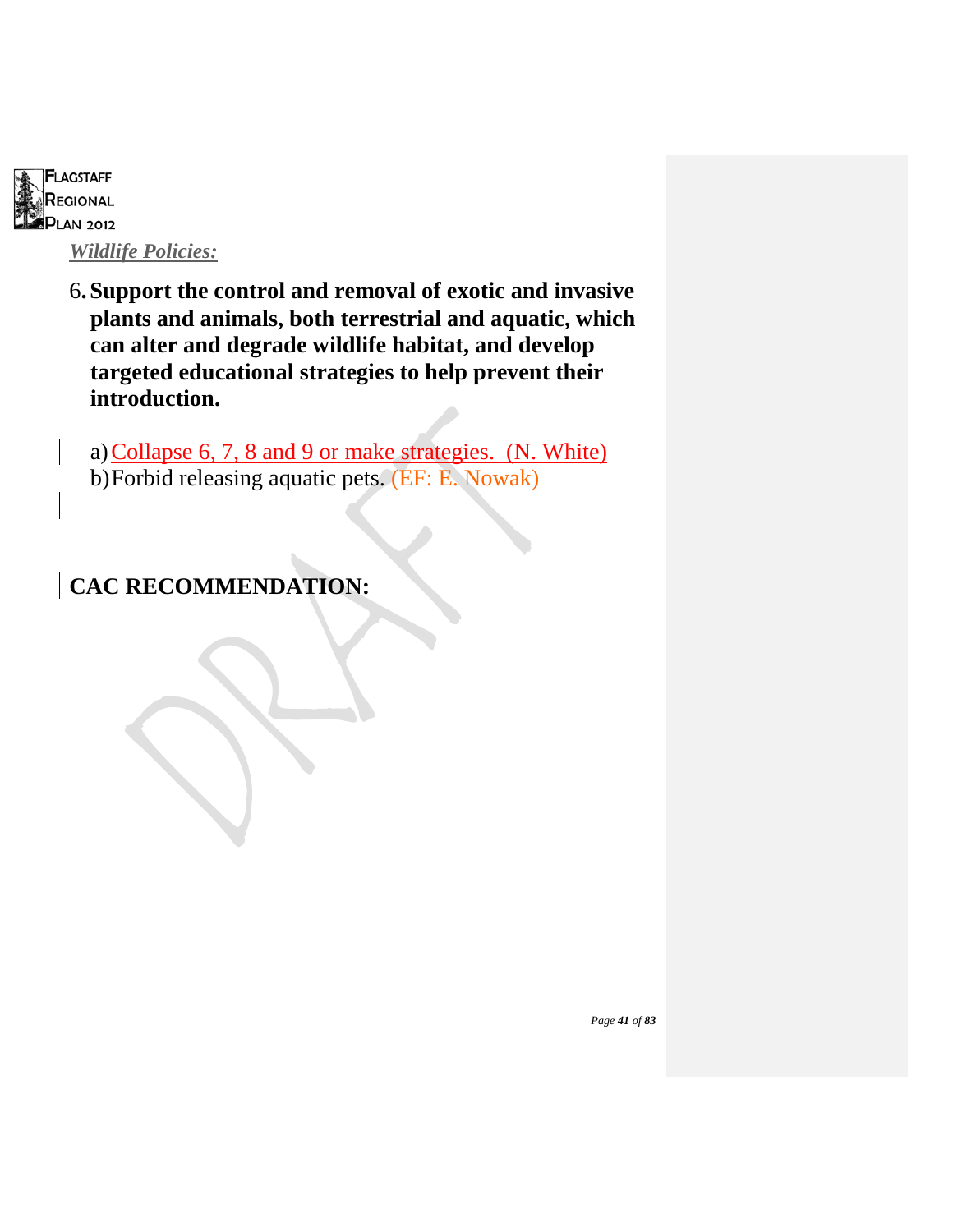

- 7.**Use a combination of proactive planning, public education, and enforcement of existing regulations to limit the negative impacts of domestic pets and the size of populations of "pest" wildlife species, and minimize human-wildlife conflicts by discouraging the feeding of wildlife**.
	- a)Use a combination of proactive planning, public education, and enforcement of existing regulations to limit the negative impacts of domestic pets and the size of populations of "pest" **and feral** wildlife species, and minimize human-wildlife conflicts by discouraging the feeding of wildlife. (EF: E. Nowak)
	- b) Collapse 6, 7, 8 and 9 or make strategies. (N. White)
	- c) "…and the size of populations of "pest" wildlife species**…"** What is a Pest Species? To a lot of people that's the perfect definition of a prairie dog. If you are pushing to limit the size of some species population, you'd better be very specific. … And why not have goal of new City and County ordinances outlawing the feeding and watering of deer and elk? (B. McKellar)

## **CAC RECOMMENDATION:**

#### **Comment [SL8]:** E. Nowak

I would ground the notion of "pest" in supporting biological data, or use some other specific term, like "overpopulation of large ungulates that is likely a factor in preventing aspen regeneration." **Comment [SL9]:** E. Nowak

people should be educated on how to safely recreate in bear/rattlesnake/lion country, in a way that emphasizes safe human behavioral responses to potential predators and venomous snakes; a response that does not result in the killing or long-distance translocation of individual animals as a way to mitigate potential conflicts.

*Page 42 of 83*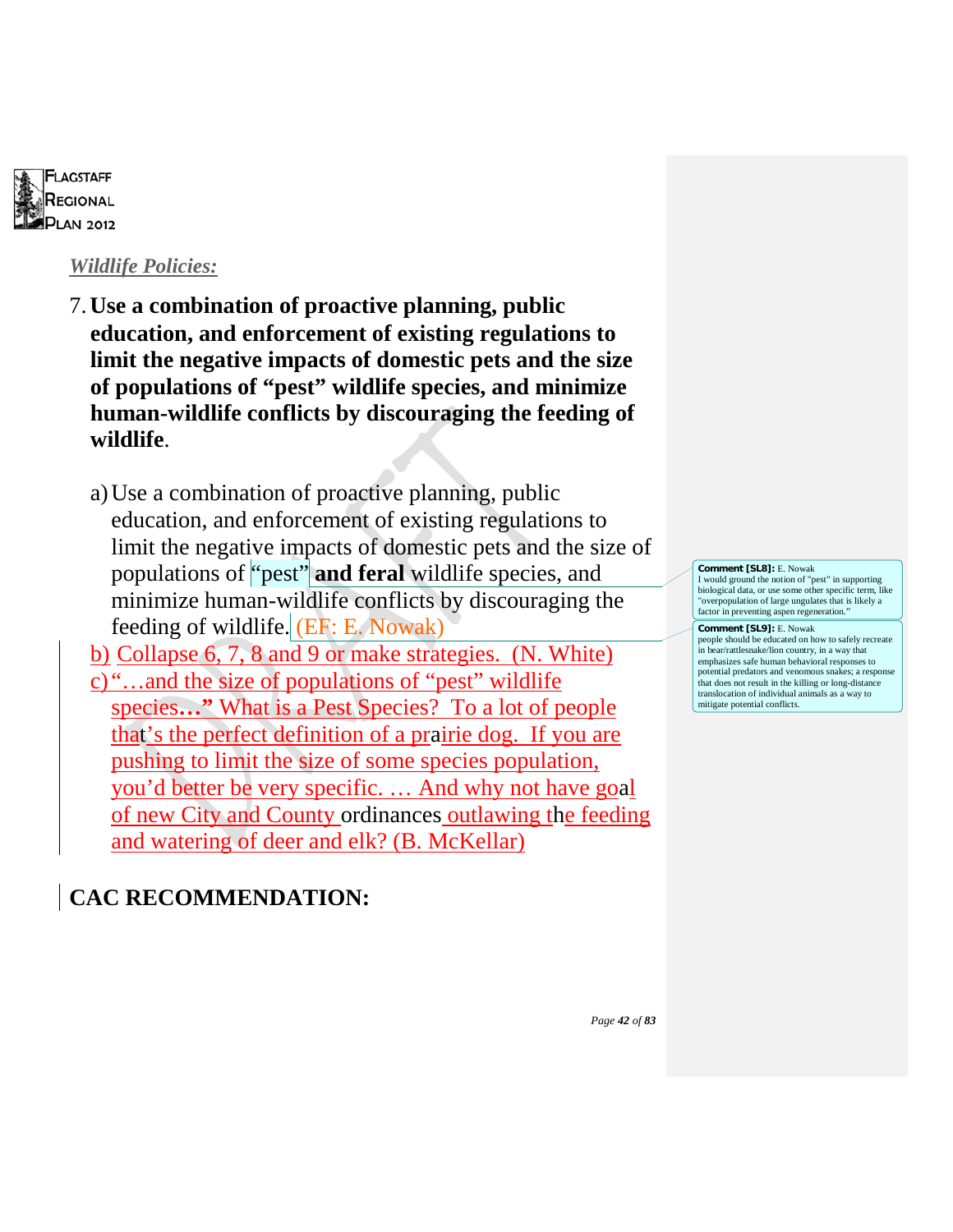

- 8. **Encourage developers to avoid or minimize impacts to Gunnison's prairie dog colonies whenever possible and encourage the humane relocation of prairie dogs to suitable habitat when necessary. Promote public awareness of the positive "keystone" role of prairie dogs in grassland ecosystems and consider the development of a mitigation policy to obtain suitable habitat for prairie dog translocation with financial support from project developers.**
	- a)Encourage developers**, institutions and public agencies** to avoid or minimize impacts to Gunnison's prairie dog colonies whenever possible and encourage the humane relocation of prairie dogs to suitable habitat when necessary. Promote public awareness of the positive "keystone" role of prairie dogs in grassland ecosystems and consider the development of a mitigation policy to obtain suitable habitat for prairie dog translocation with financial support from project developers **and comply with relevant guidelines established by Arizona Game and Fish Department**. (EF: numerous)
	- b)Encourage developers to avoid or minimize impacts to Gunnison's prairie dog colonies whenever possible and encourage the humane relocation of prairie dogs to suitable habitat when necessary. Promote public awareness of the positive "keystone" role of prairie dogs



**Comment [SL11]:** S. golden delete "when necessary" (it's arguable that it is *never*  necessary, and this policy is only encouraging - not requiring anything)

**Comment [SL12]:** S. Golden add "and comply with relevant guidelines established by Arizona Game and Fish Department."

*Page 43 of 83*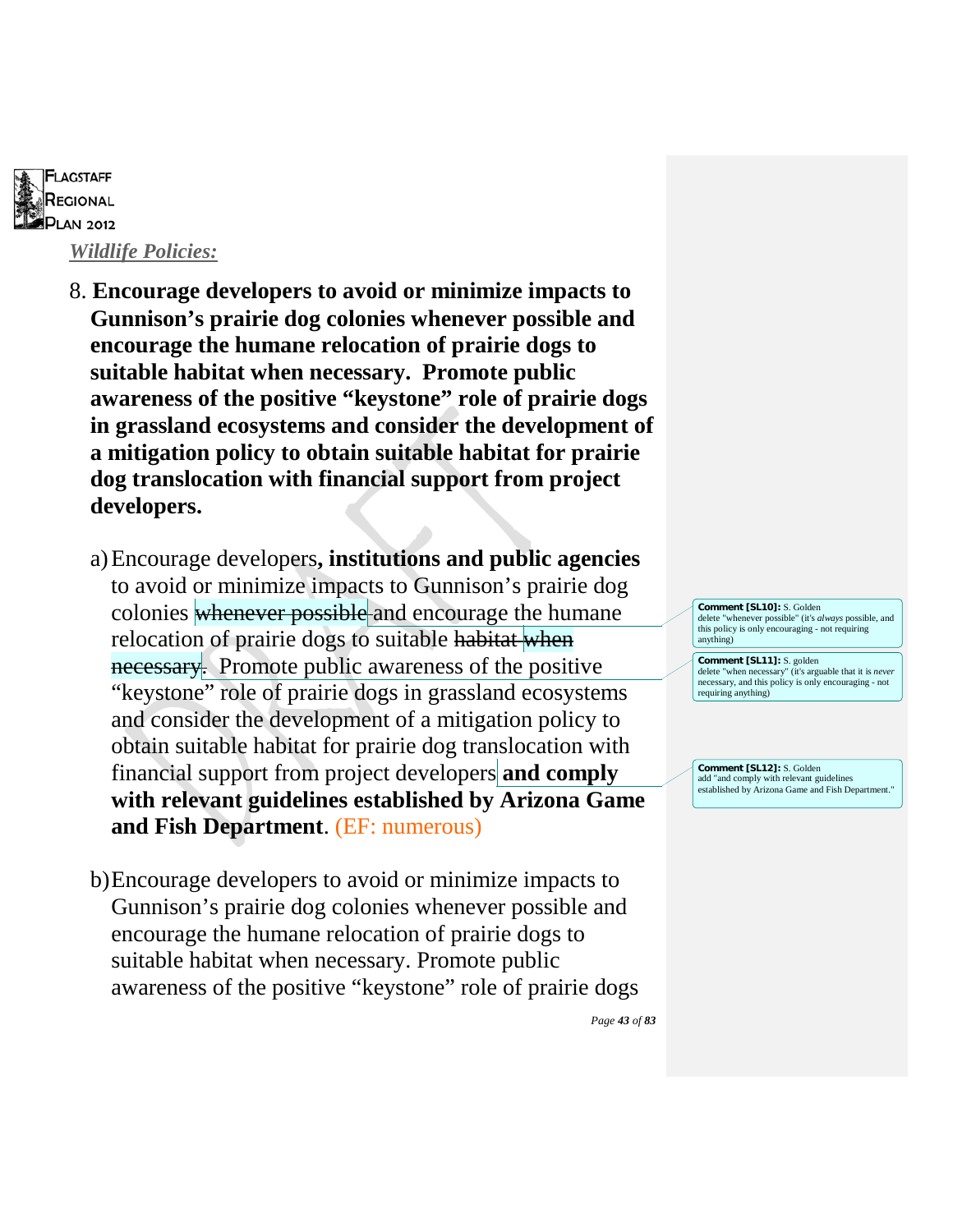

in grassland ecosystems and consider the development of **develop** a mitigation policy to obtain suitable habitat for prairie dog translocation with financial support from project developers. (E. Putzova) c)Collapse 6, 7, 8 and 9 or make strategies. (N. White)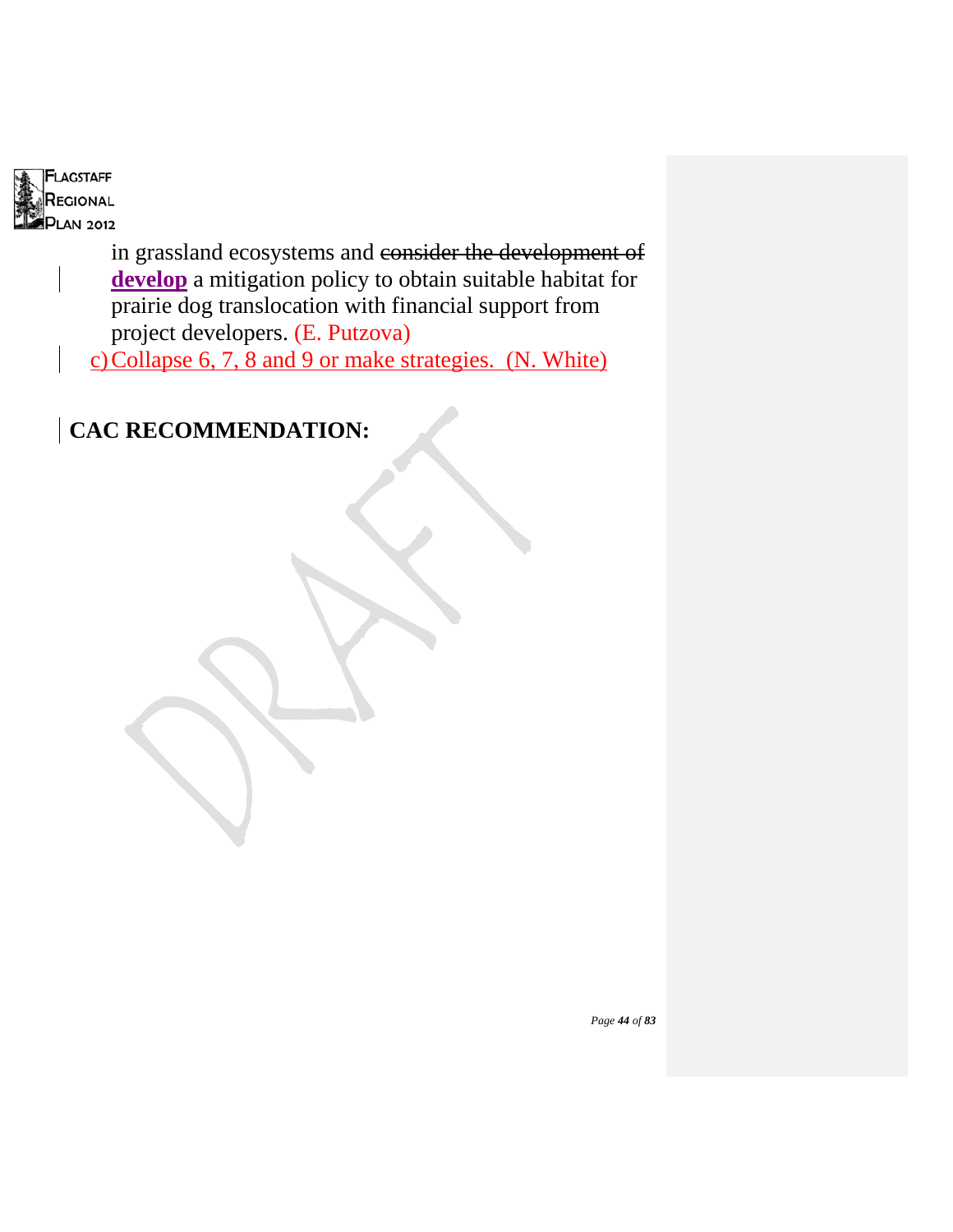

- **9. Update maps of wildlife movement corridors and species and habitat distributions included in this plan on an ongoing basis as new research data become available from sources such as federal, state and local agencies, Northern Arizona University's GRAIL laboratory, and local biologists.**
	- a)**Comment:** Use those maps and the maps of environmentally sensitive lands from the next section to encourage discussion of impacts of development on quality of life in the Flagstaff area as part of all zoning decisions. (EF: R. Miller)

b)Collapse 6, 7, 8 and 9 or make strategies. (N. White)

**Formatted:** Bullets and Numbering

**CAC RECOMMENDATION:**

*Page 45 of 83*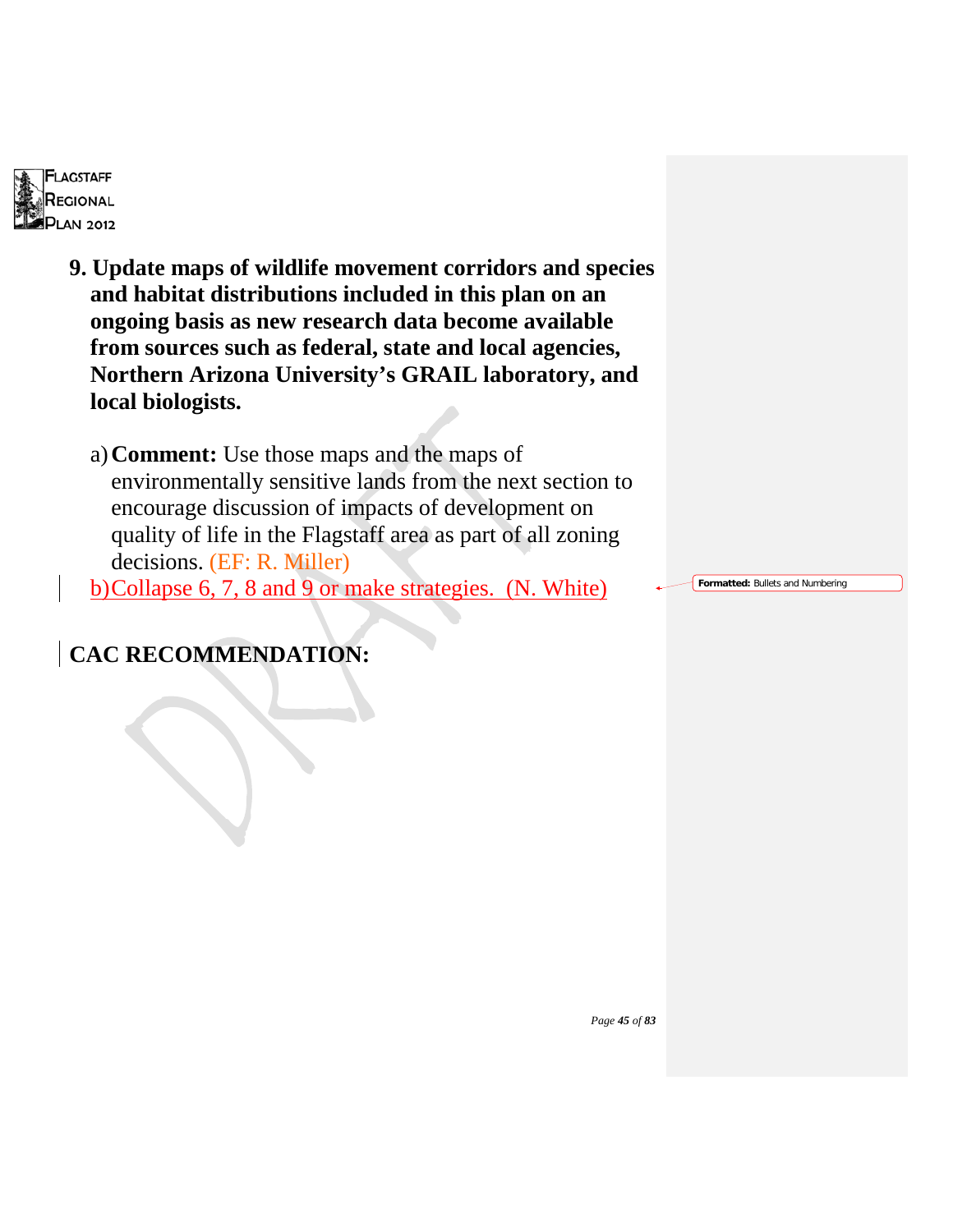

#### **7. Environmentally Sensitive Lands**

**Goal:** Preserve and enhance the natural qualities of environmentallysensitive lands.

#### **Policies:**

1.The City and County encourage the preservation and restoration of natural wetlands, floodplains, riparian areas, seeps and springs, distinctive landscape features, and other environmentally-sensitive lands.

2. Development projects shall be designed to minimize the alteration of natural landforms and maximize conservation of distinctive natural features.

3. Development proposals and other land management activities shall be assessed in a broad landscape context.

4.The City and County favor the use of all available mechanisms for the preservation of environmentally-sensitive lands, including but not limited to public acquisition, conservation easements, transfer of development rights, or cluster development with open space designations.

5. Development proposals affecting natural wetlands shall require a wetland delineation by the U.S. Army Corps of Engineers prior to the public review process in order to provide complete and essential information for decision makers.

6.Integrated conservation design practices, such as open space dedication, conservation subdivisions, and cluster development are encouraged for new developments in order to conserve sensitive and unique natural areas.

*Page 46 of 83*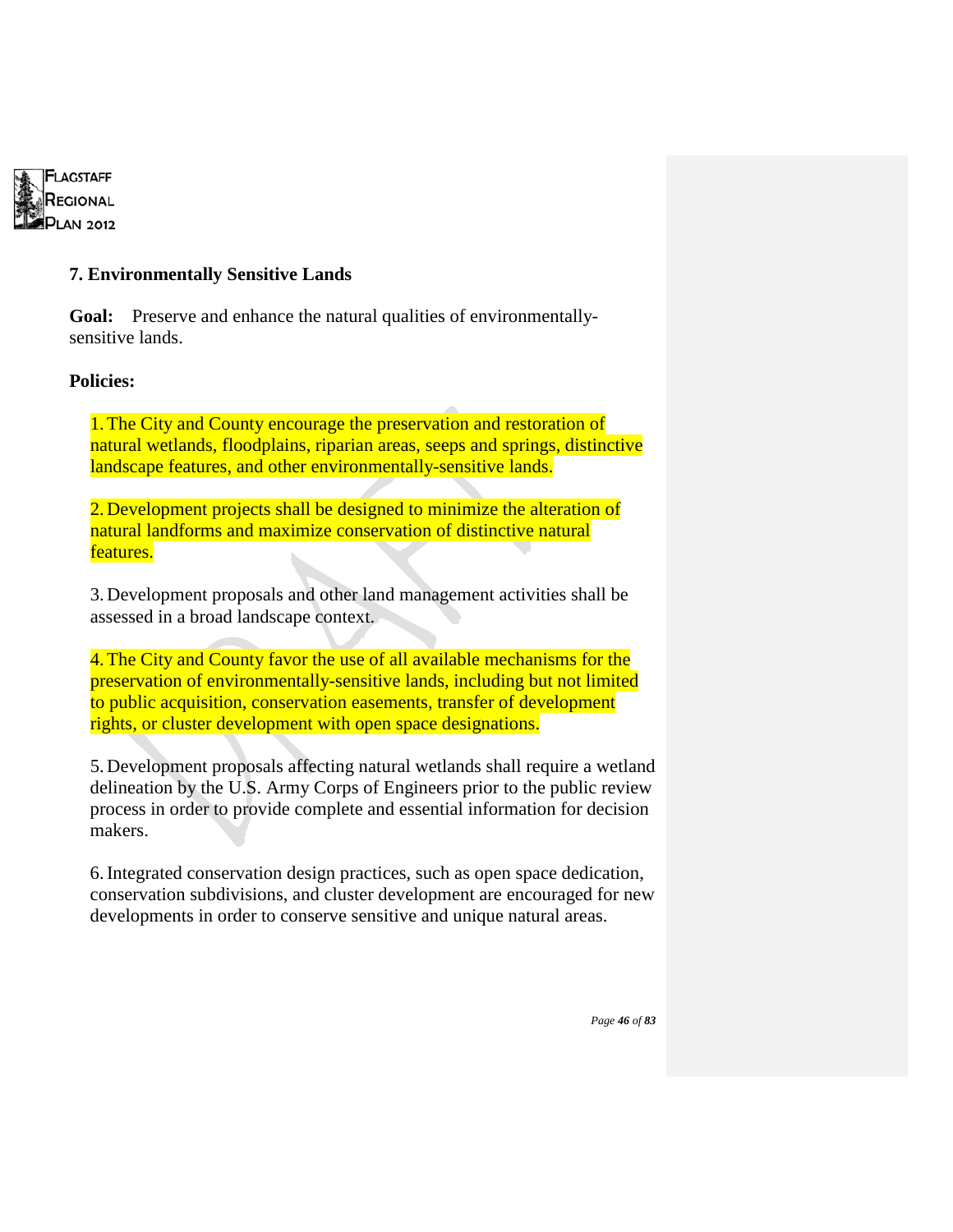

## **7. Environmentally Sensitive Lands**

**Goal: Preserve and enhance the natural qualities of environmentally-sensitive lands.**

- a)**Where possible and with greater frequency than the average for this area, preserve Preserve** and enhance the natural qualities of environmentally-sensitive lands. (EF: R. Miller)
- b) Preserve and enhance the natural qualities of environmentally-sensitive lands **and views. (N. White)**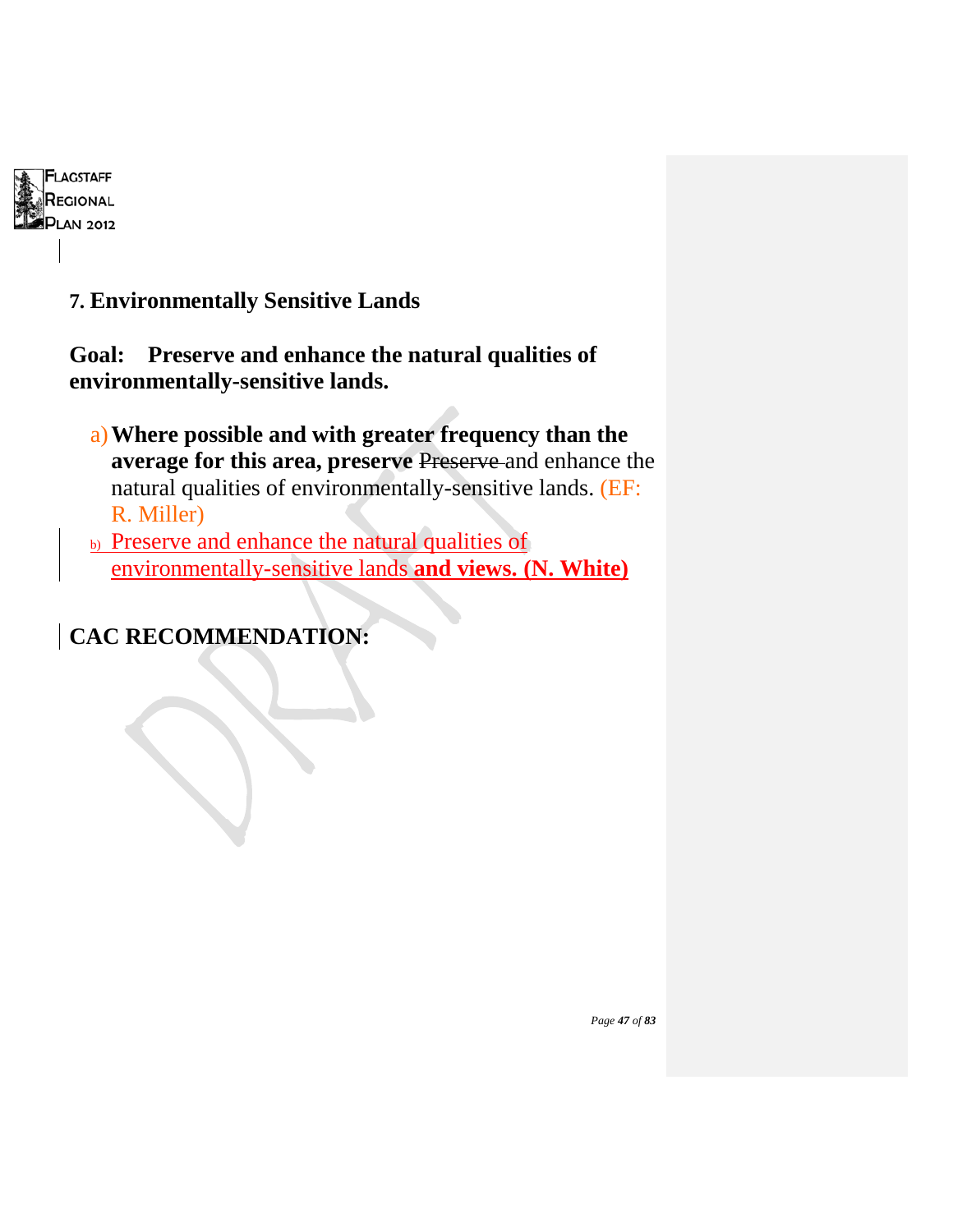

**1.The City and County encourage the preservation and restoration of natural wetlands, floodplains, riparian areas, seeps and springs, distinctive landscape features, and other environmentally-sensitive lands.**

*No comments.*

*Page 48 of 83*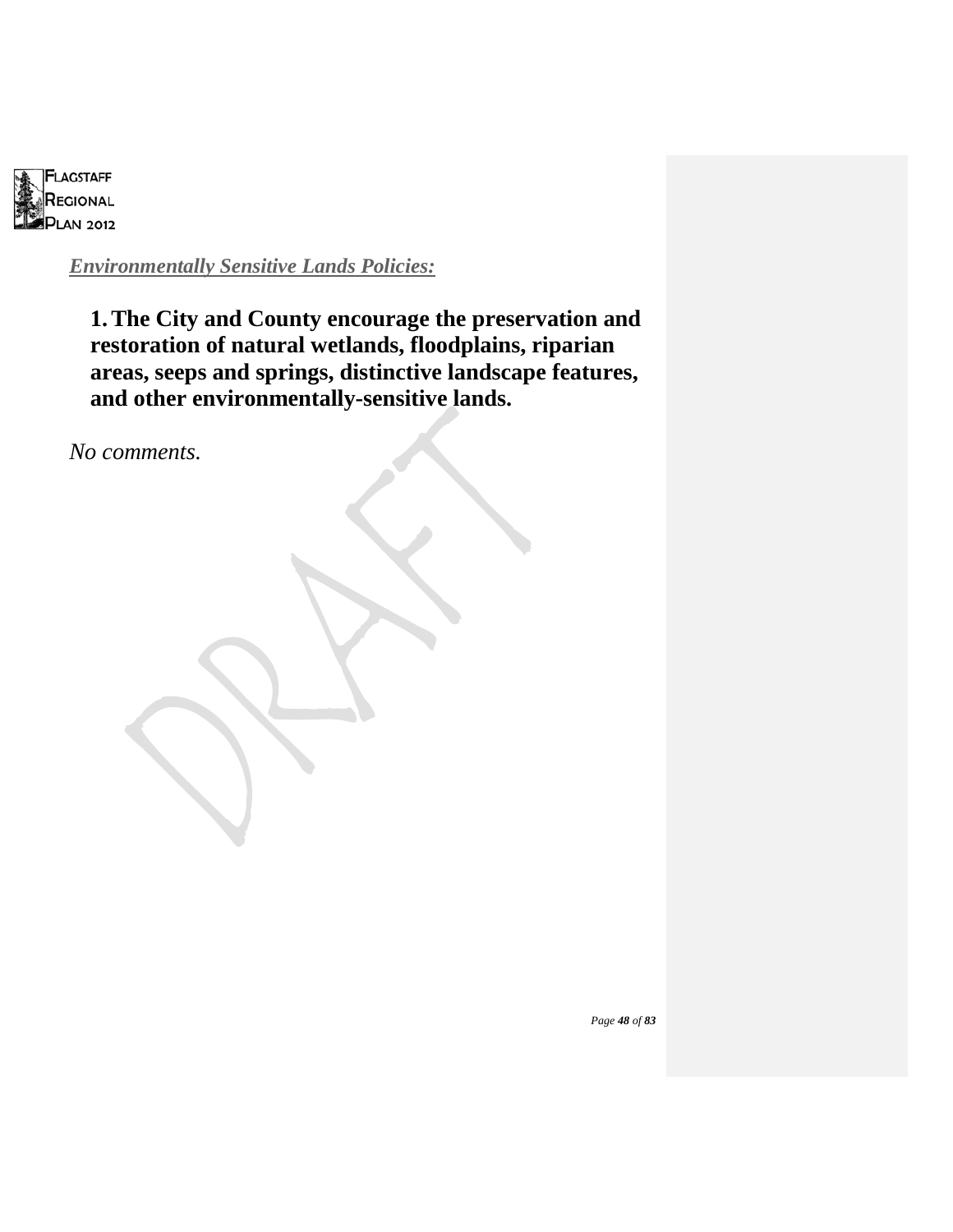

**2. Development projects shall be designed to minimize the alteration of natural landforms and maximize conservation of distinctive natural features.**

*No comments.*

*Page 49 of 83*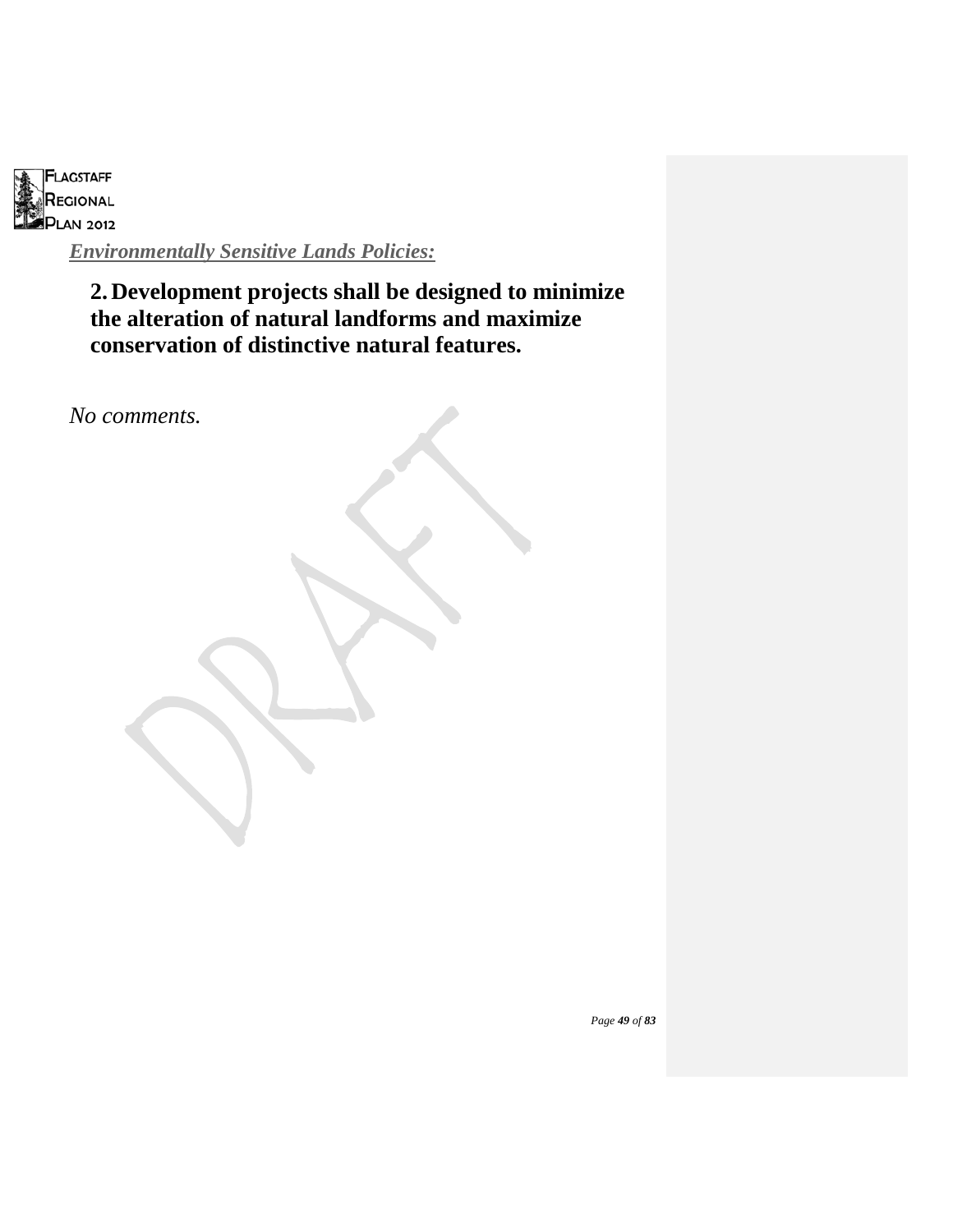

## **3. Development proposals and other land management activities shall be assessed in a broad landscape context.**

- a)Development proposals and other land management activities shall be assessed in a broad landscape context **including the community value of any environmentally sensitive lands affected. (EF: R. Miller)**
- b)What does this mean and how is this going to be implemented? (E.Putzova)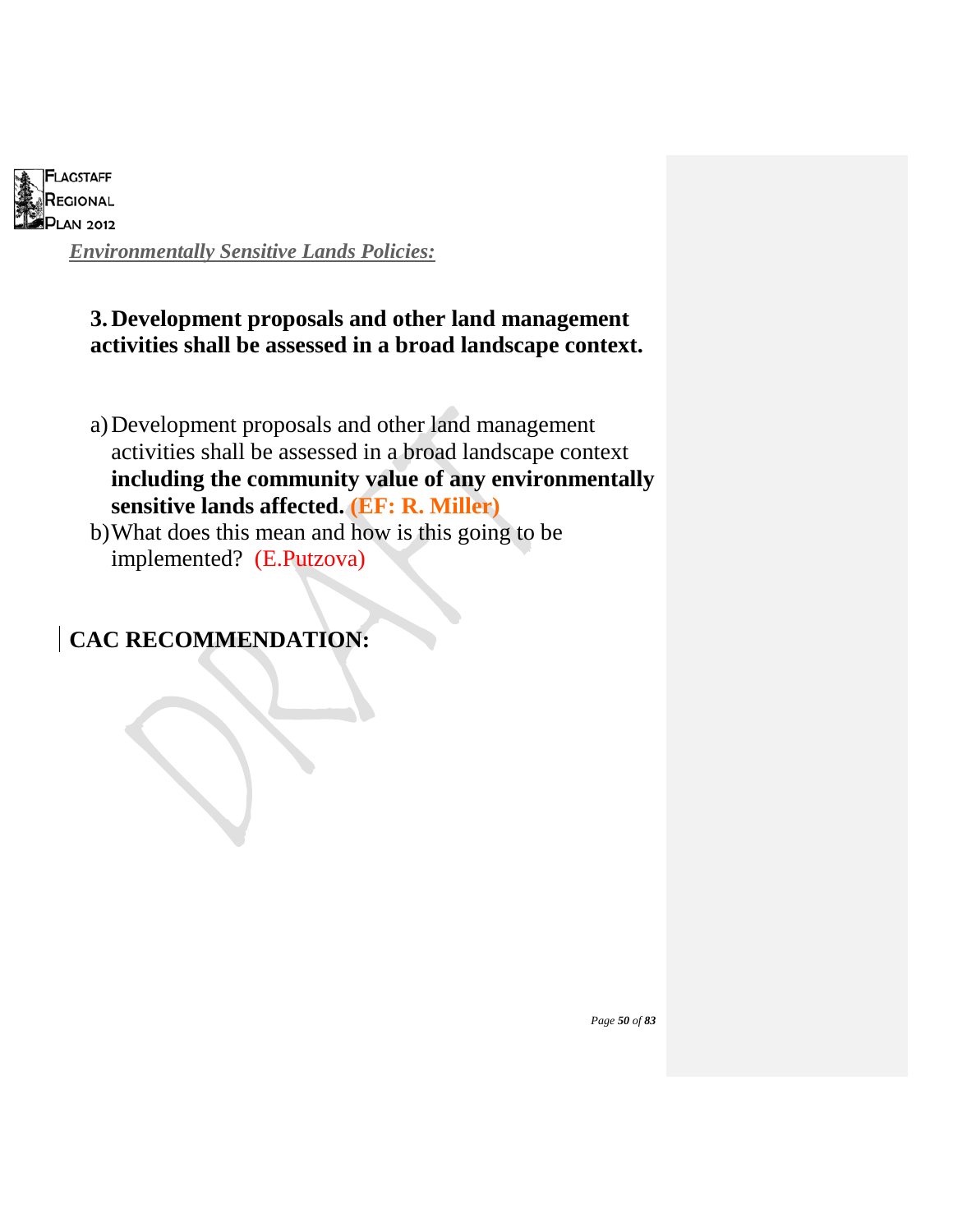

**4.The City and County favor the use of all available mechanisms for the preservation of environmentallysensitive lands, including but not limited to public acquisition, conservation easements, transfer of development rights, or cluster development with open space designations.**

No comments submitted.

*Page 51 of 83*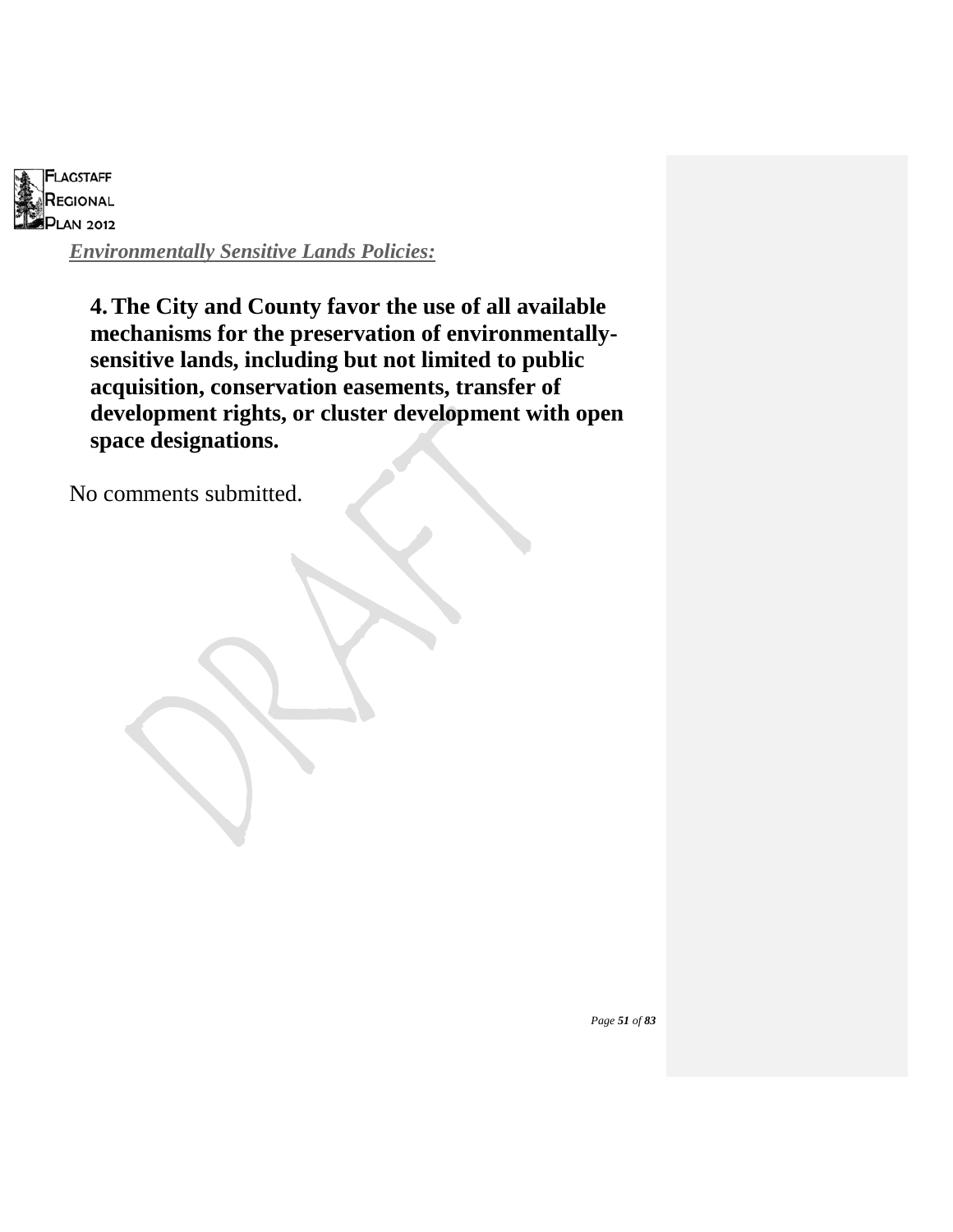

**5. Development proposals affecting natural wetlands shall require a wetland delineation by the U.S. Army Corps of Engineers prior to the public review process in order to provide complete and essential information for decision makers.**

a)Development proposals affecting natural wetlands **larger than one acre or ¼ acre for a single site** shall require a wetland delineation by the U.S. Army Corps of Engineers prior to the public review process in order to provide complete and essential information for decision makers. (EF: R. Miller)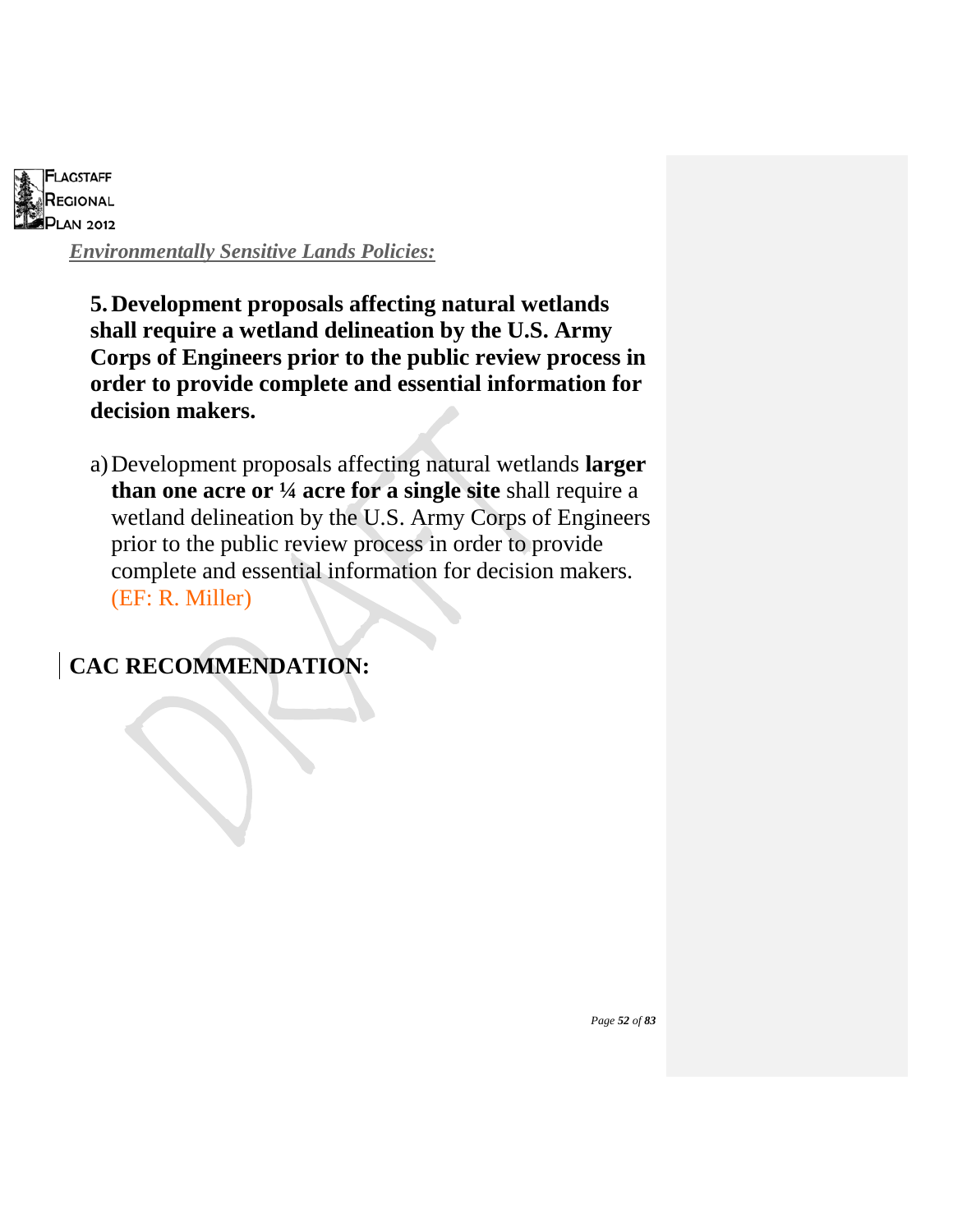

**6.Integrated conservation design practices, such as open space dedication, conservation subdivisions, and cluster development are encouraged for new developments in order to conserve sensitive and unique natural areas.**

a)Integrated conservation design practices, such as open space dedication, conservation subdivisions, and cluster development are encouraged for new developments in order to conserve sensitive and unique natural areas. (EF: M. Jackson)

# **CAC RECOMMENDATION:**

**Comment [SL13]:** . Jackson (delete)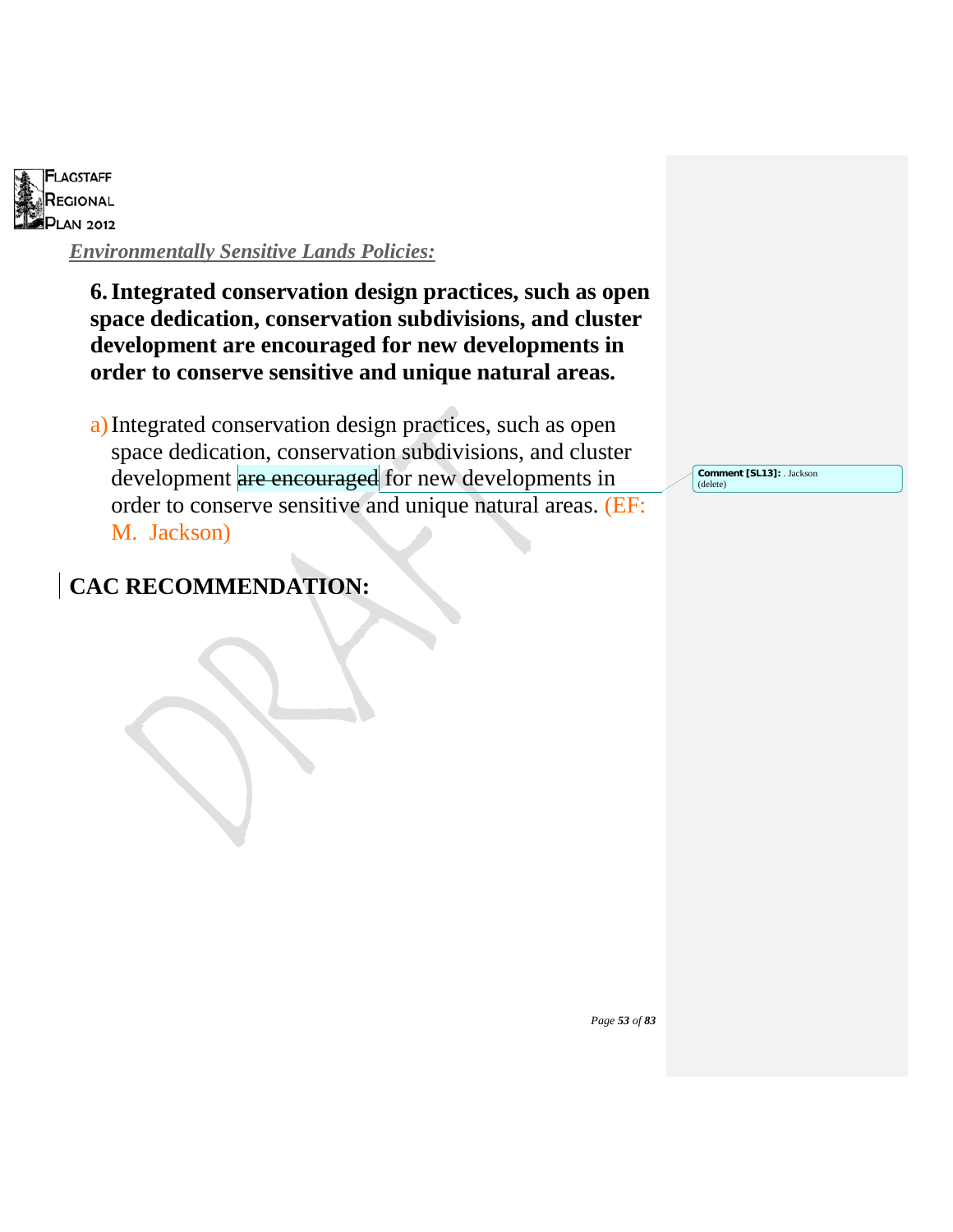

 $\overline{\phantom{a}}$ 

### *Environmentally Sensitive Lands SUGGESTED Policies:*

7. Encourage residents, property owners and government agencies to pursue opportunities for interagency cooperation and community collaboration to accomplish natural resource goals that might not be accomplished individually. (EF. R. Miller)

8. Promote conservation and ecological restoration of the region's diverse ecosystems types including grassland, pinyon-juniper, wetland, and ponderosa pine forests on both public and private lands in a landscape context. (EF. R. Miller)

9. Work with governmental agencies, organizations, landowners and residents to promote and accomplish conservation of the most sensitive areas. (EF. R. Miller)

*10* Any proposed development in environmentally sensitive areas shall require extended public review process. (E. Putzova)

**Comment [EH14]:** This needs to be implemented in the LDC.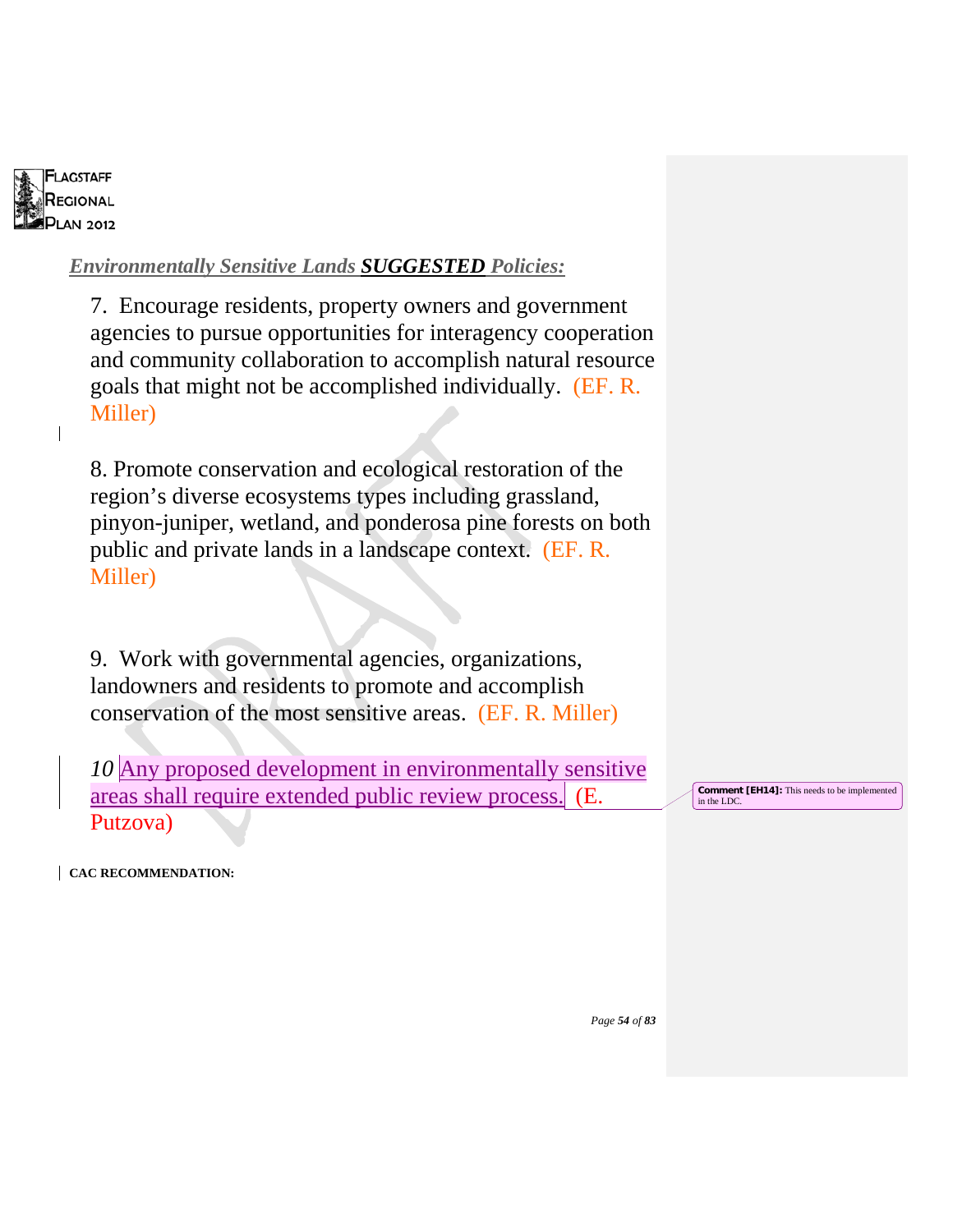

## **8. Soils**

**Goal:** Protect soils through conservation practices

## **Policies:**

1. Development projects shall be reviewed for soil and dust mitigation practices.

2. County Policy: In areas of shallow or poor soils where standard on-site wastewater systems are not feasible, very low density development, integrated conservation design, a centralized treatment facility and/or technologically advanced environmentally sensitive systems shall be preferred.

*Page 55 of 83*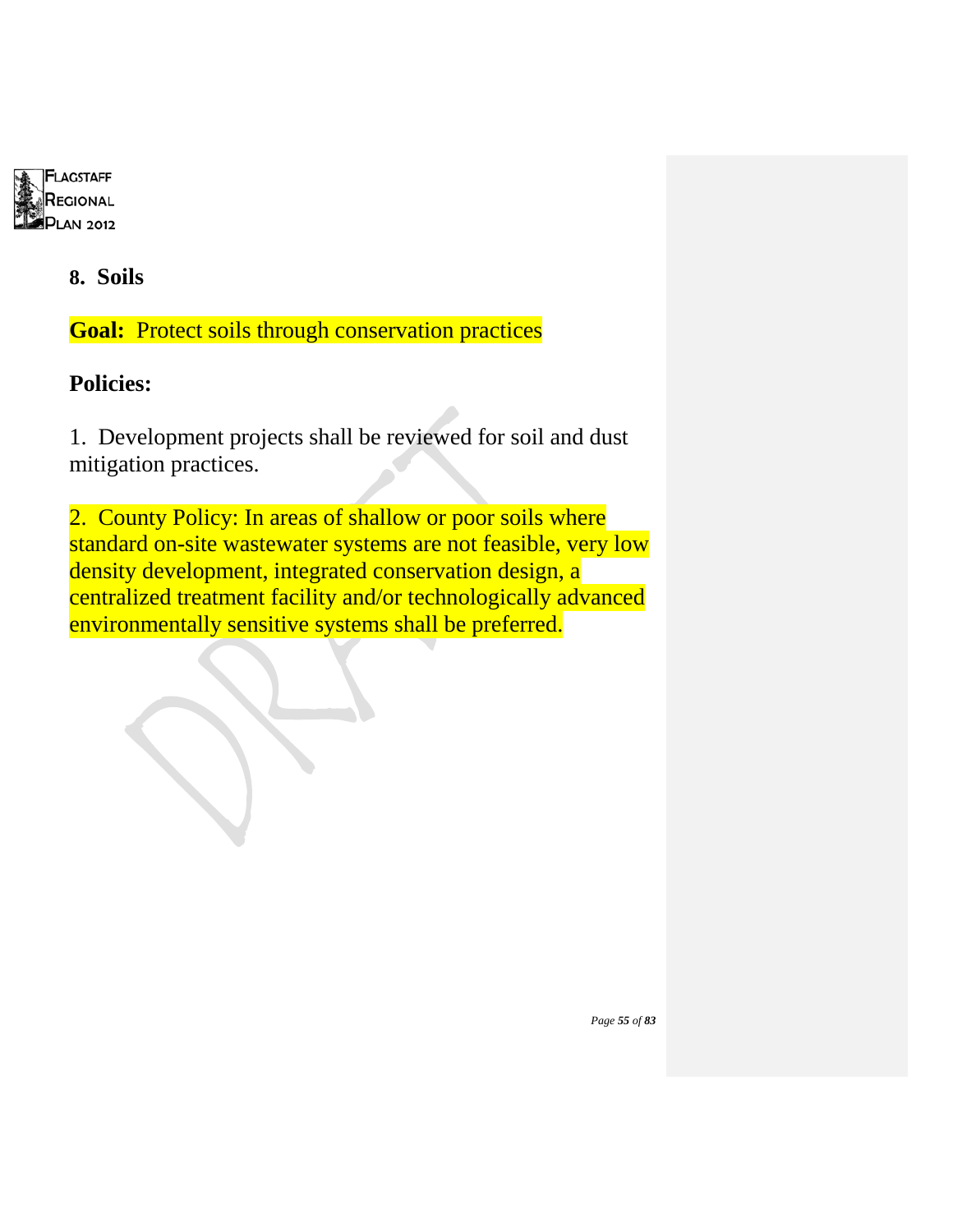

**8. Soils**

**Goal: Protect soils through conservation practices**

*No comments.*

*Page 56 of 83*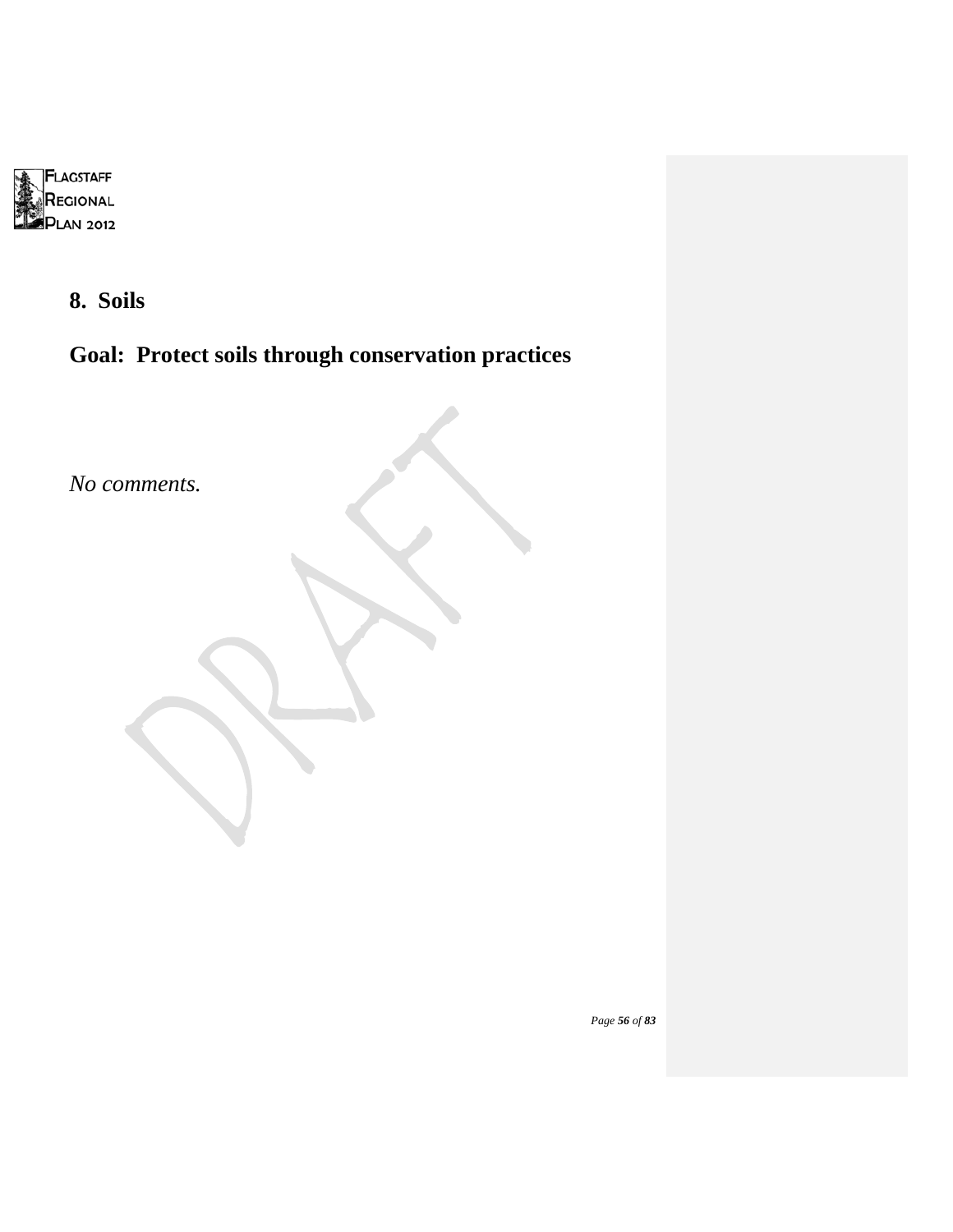

#### *Soils Policies:*

## 1. **Development projects shall be reviewed for soil and dust mitigation practices.**

a)Development projects shall be reviewed for soil c**onservation** and dust mitigation practices. ( EF: M. Jackson)

# **CAC RECOMMENDATION:**

*Page 57 of 83*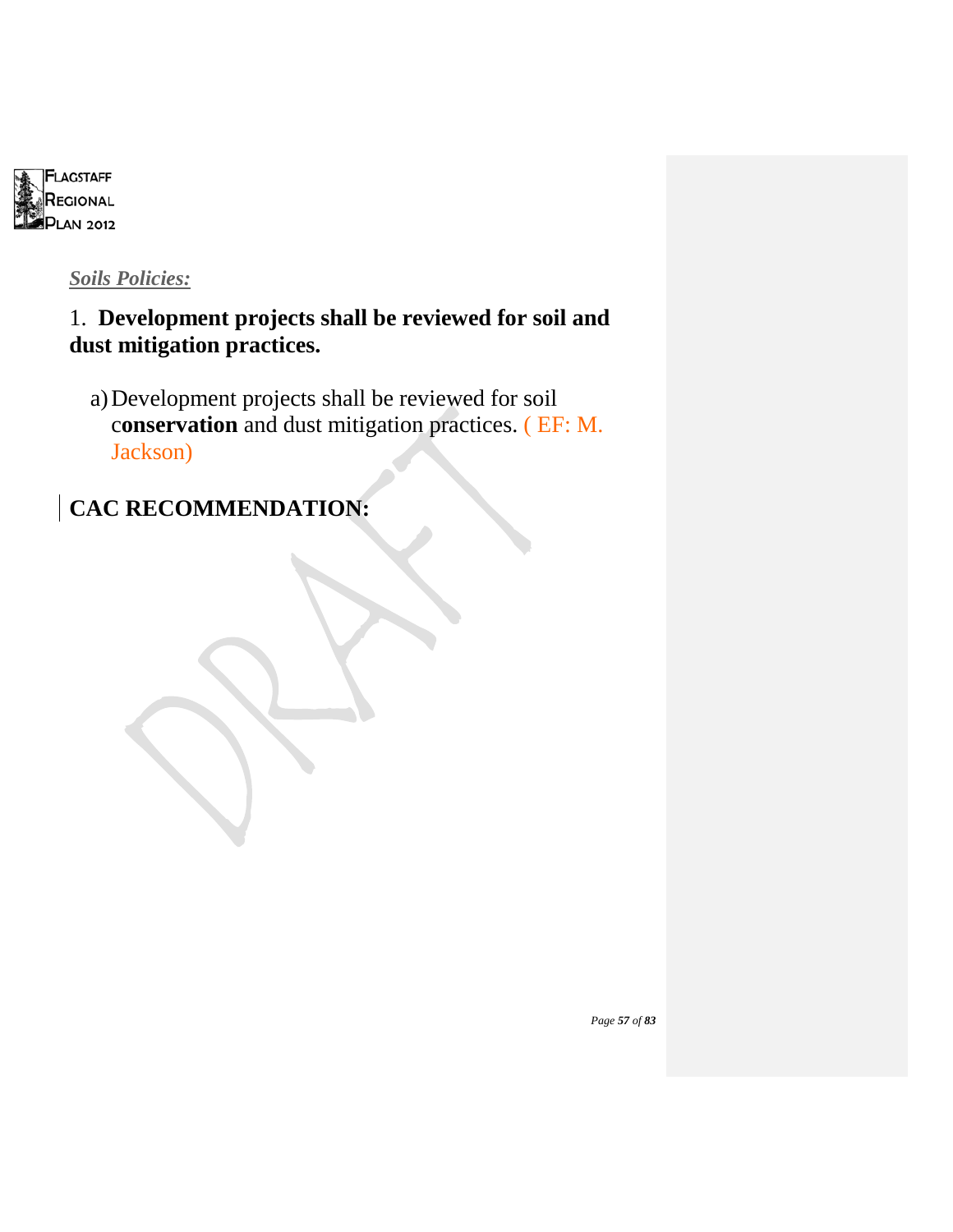

*Soils Policies:*

2**. County Policy: In areas of shallow or poor soils where standard on-site wastewater systems are not feasible, very low density development, integrated conservation design, a centralized treatment facility and/or technologically advanced environmentally sensitive systems shall be preferred.**

No comments.

*Page 58 of 83*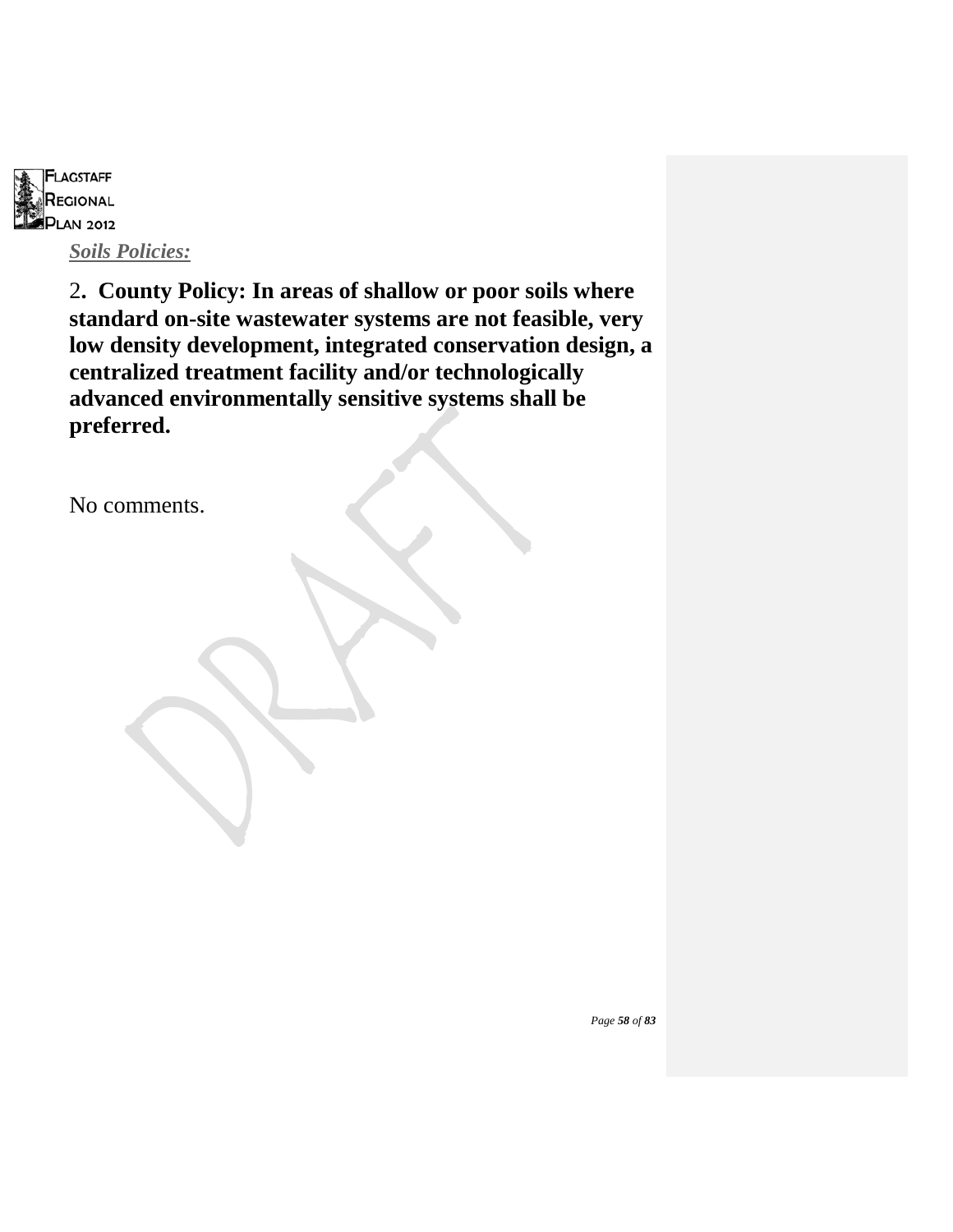

## **SUGGESTED**  *Soils Policies:*

3. Construction projects shall employ strategies to minimize soil compaction or destruction of vegetation. [From the ERI book: ]"… If mechanized equipment is to be used, soil moisture content should be monitored closely before treatment in order to avoid operation on overly saturated soil." (EF)

4. Areas where prescribed fires will be conducted should be prepared adequately to keep the fire cool and fast-moving in order to avoid damaging or sterilizing the soil. (EF)

5. Encourage slope stability practices to reduce the effects of erosion and soil transport into ephemeral stream drainages during periods of high (EF)

6. Grassy openings shall be evaluated and conserved with the same care devoted to forested areas. (EF)

7. Soil disturbances should be cognizant of the effort on vegetation, noxious wee invasion and erosion. a. Cross reference with Invasive weeds. (N. White)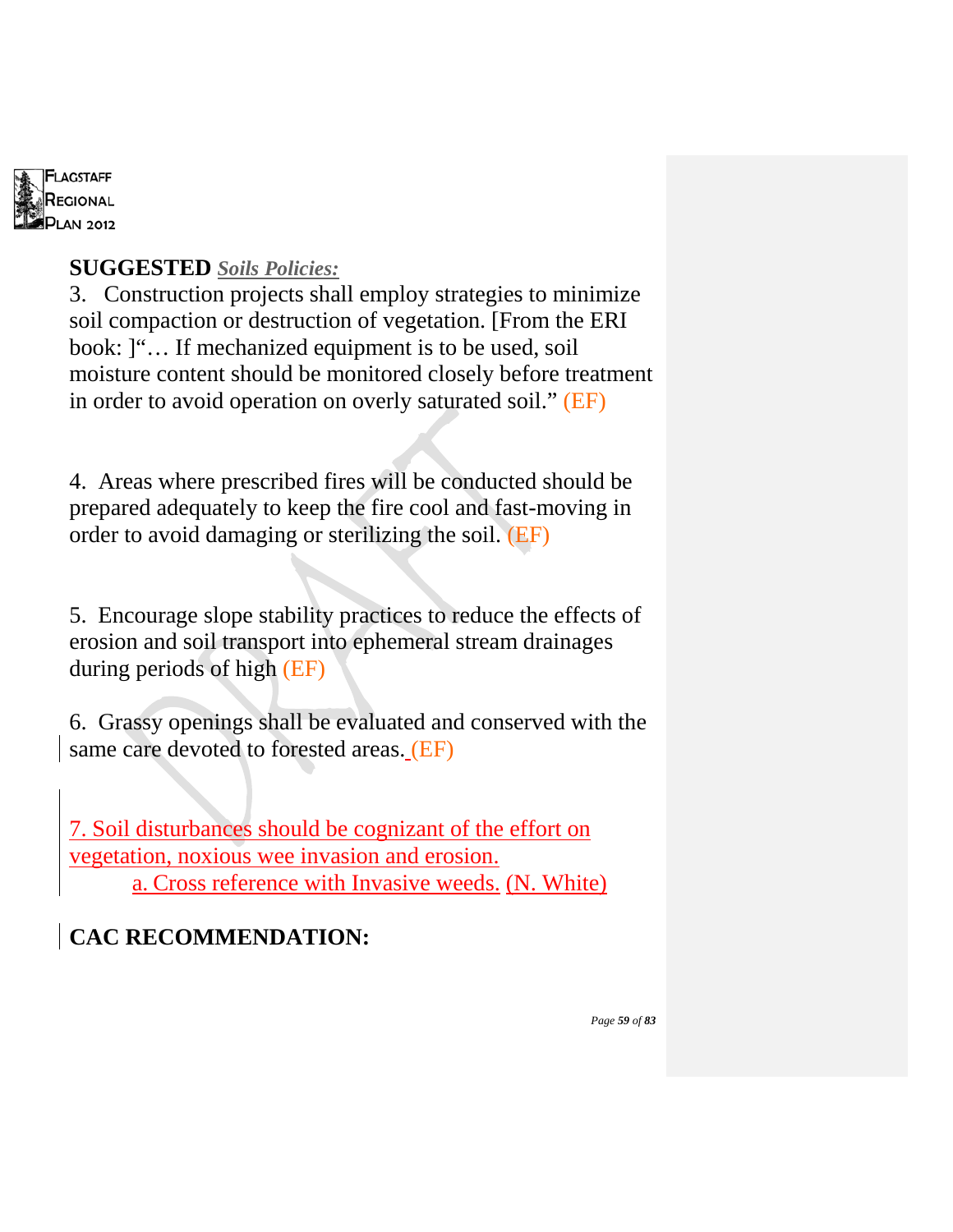

## **9. Water Quality**

(Being reviewed. Update to be emailed shortly.)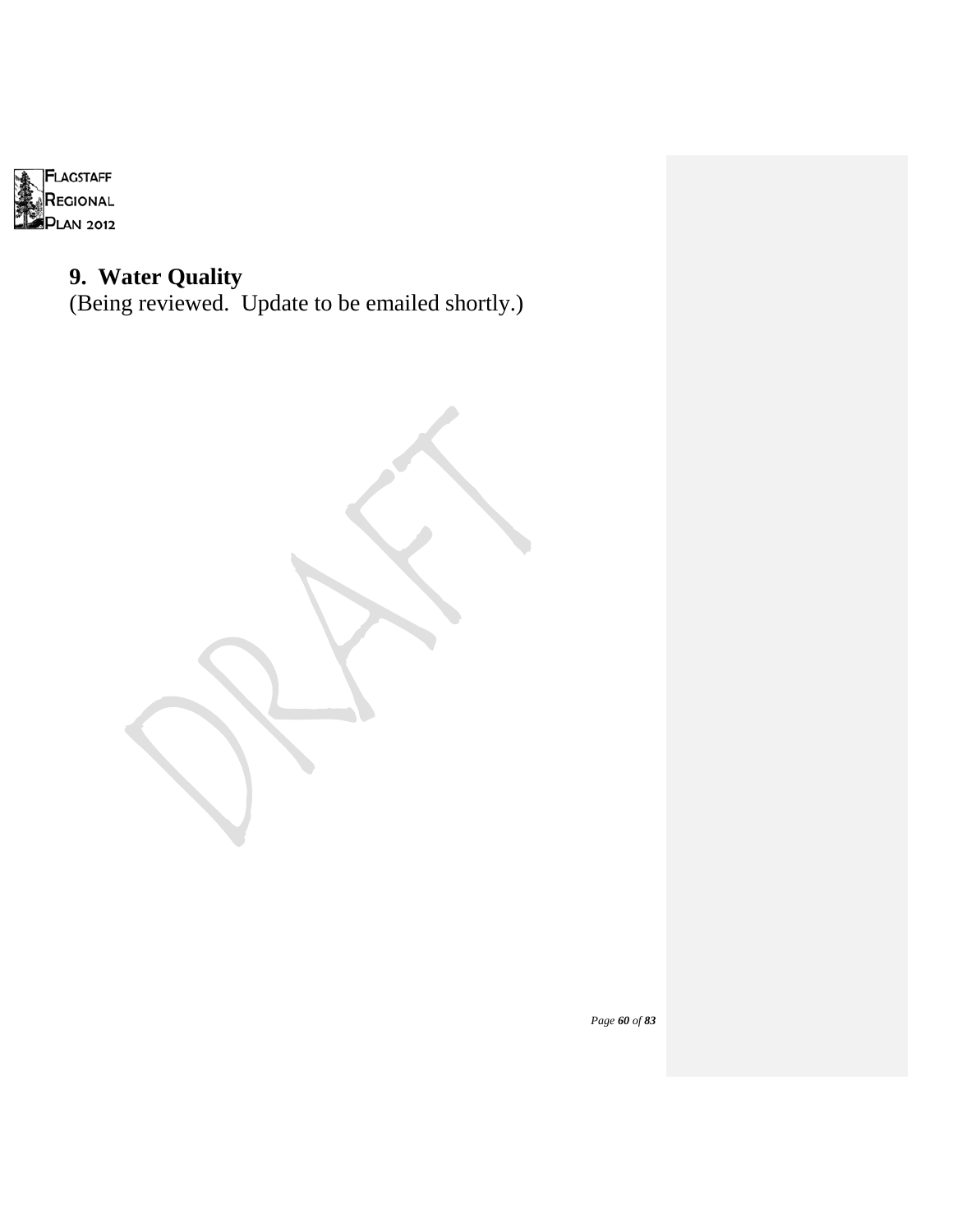

#### **10. Air quality**

**GOAL**: Proactively improve and maintain the region's air quality for continued compliance with National Air Ambience Quality Standards

#### **Policies:**

1. Engage public agencies concerned with the improvement of air quality, and implement state and regional plans and programs to attain overall federal air quality standards and in particular ozone, particulate matter and carbon monoxide on a long-term basis.

2. Pursue reduction of total emissions of high priority pollutants from commercial and industrial sources and area-wide smoke emissions

3. Reduce vehicle miles travel by promoting land-use that incorporates walkable, mixed-use, compact development.

4. Promote the use of alternative modes of transportation such as ridesharing, bicycling, walking, and transit throughout the region.

5. Where locally desired, formation of road improvement districts, dust control districts and road maintenance districts shall be encouraged as a means of solving dust problems and allocating costs to those affected.

6. All new City roads shall be paved to prevent fugitive dust.

7. Attract through economic development activities and incentives, clean, nonpolluting industry and commercial enterprises

8. Seek feasible alternatives to prescribed burns.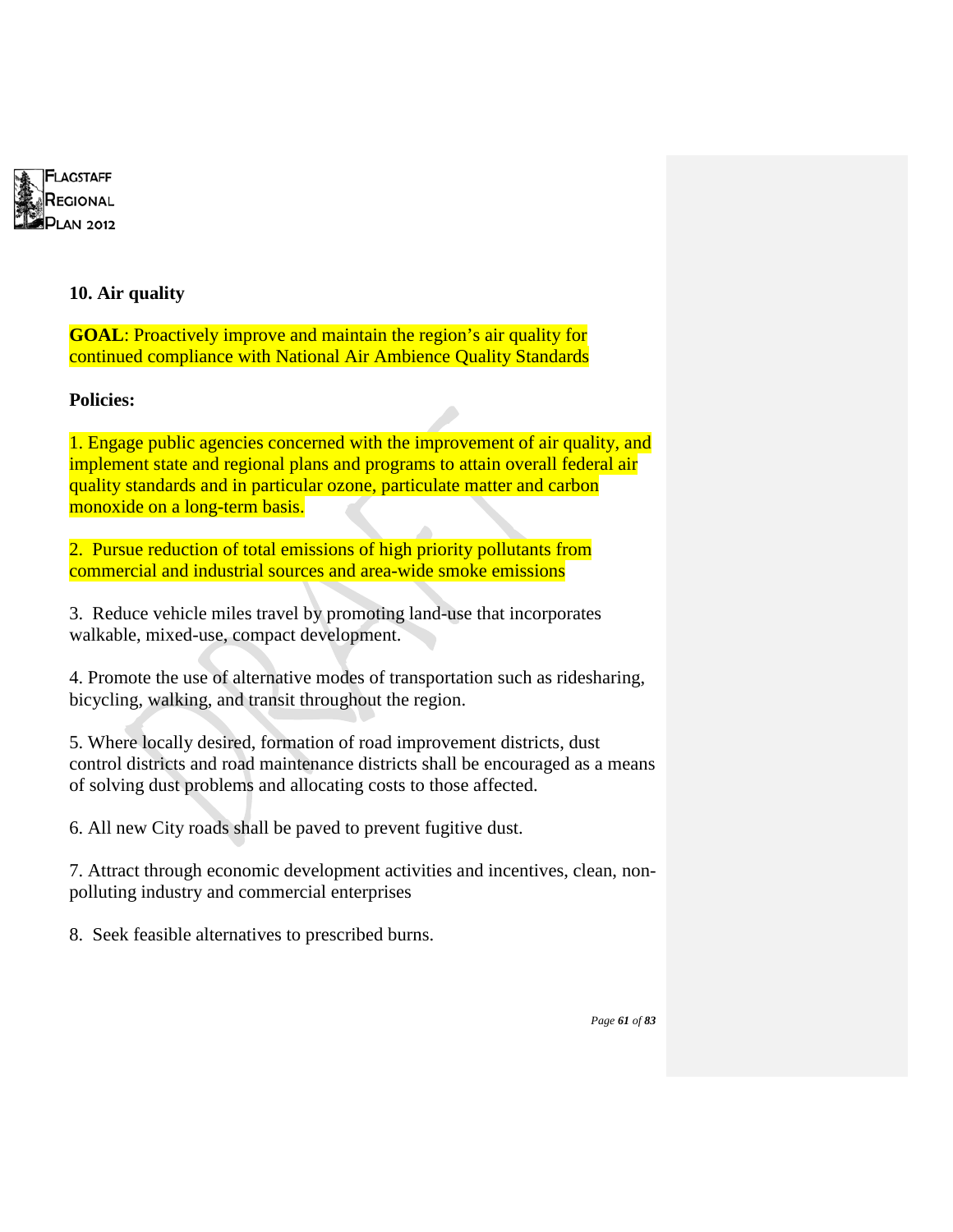

**10. Air quality**

**GOAL**: **Proactively improve and maintain the region's air quality for continued compliance with National Air Ambience Quality Standards**

**No comments.**

*Page 62 of 83*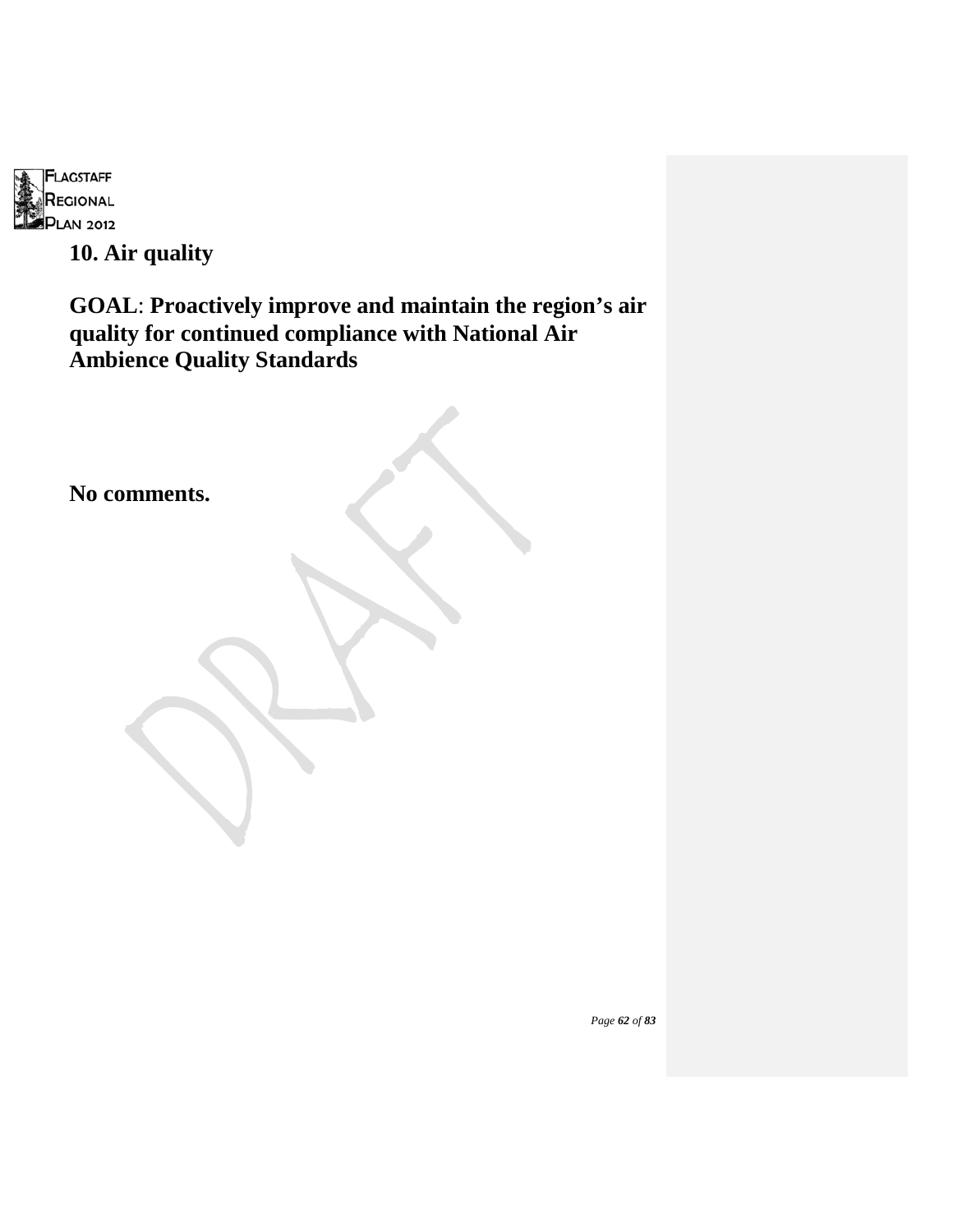

1. E**ngage public agencies concerned with the improvement of air quality, and implement state and regional plans and programs to attain overall federal air quality standards and in particular ozone, particulate matter and carbon monoxide on a long-term basis.**

*No comments.*

*Page 63 of 83*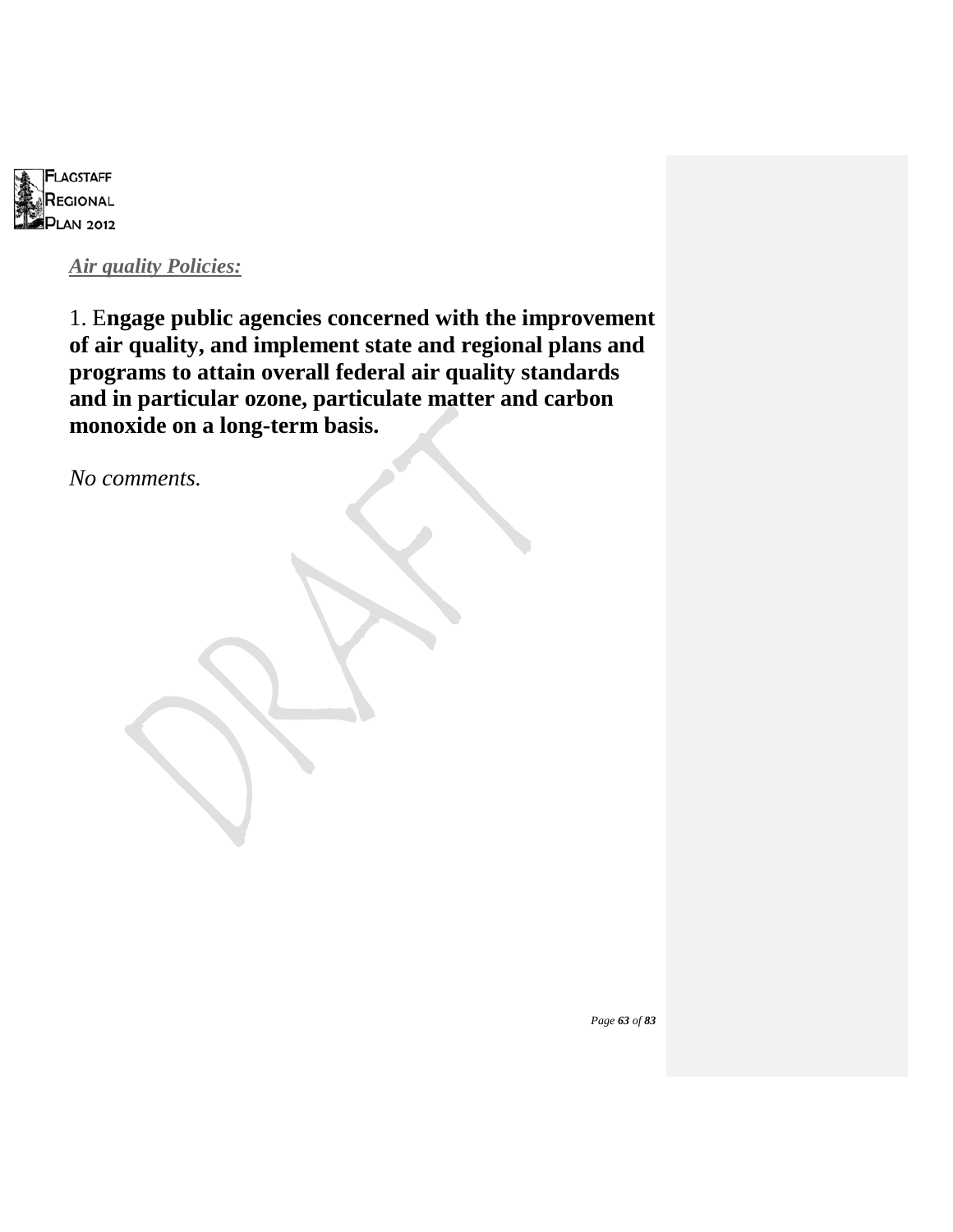

2. **Pursue reduction of total emissions of high priority pollutants from commercial and industrial sources and area-wide smoke emissions**.

No comments.

*Page 64 of 83*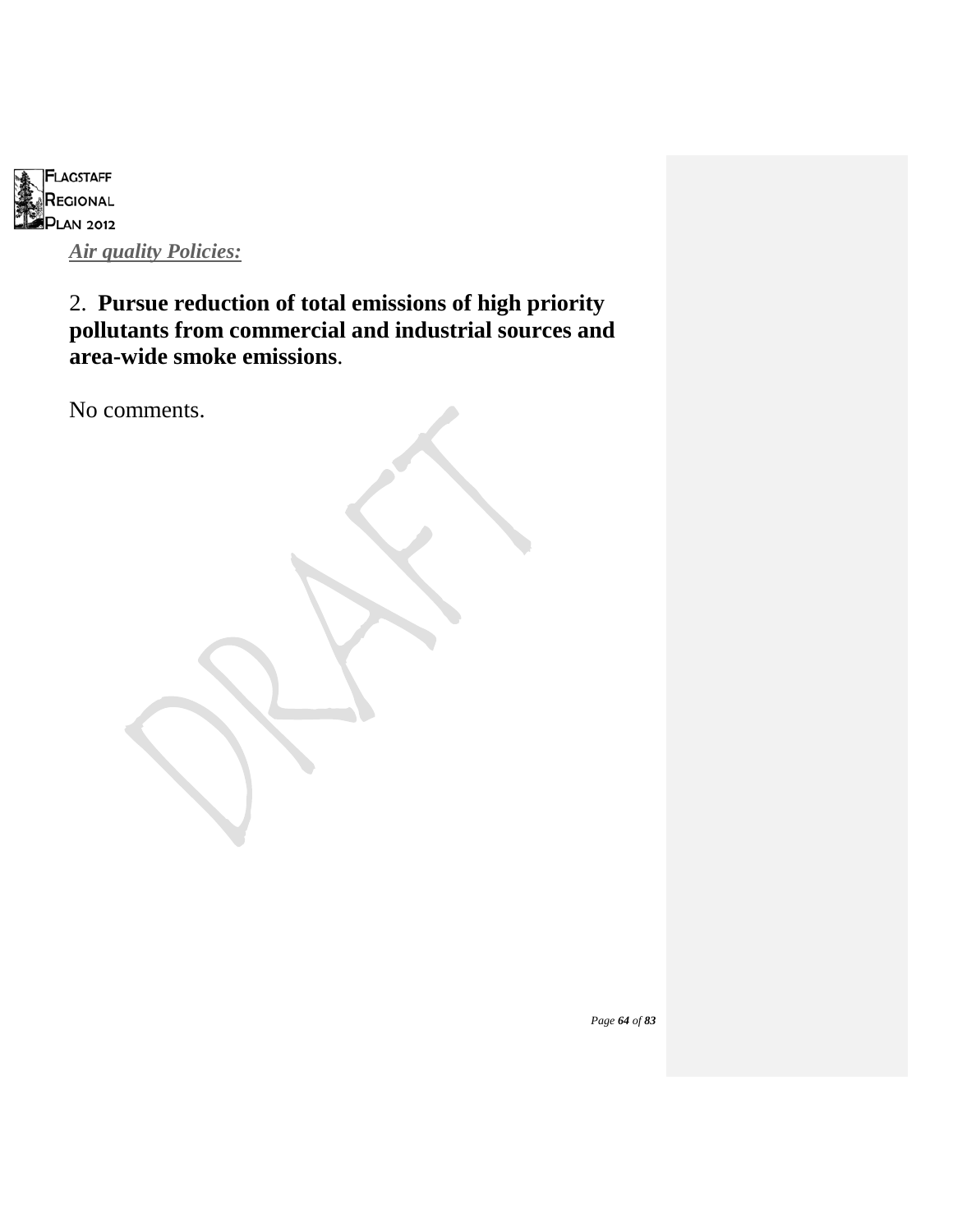

## 3. **Reduce vehicle miles travel by promoting land-use that incorporates walkable, mixed-use, compact development.**

a)Reduce vehicle miles travel by promoting land-use **policies** that incorporates walkable, mixed-use, compact development. (EF: M. Jackson)

**Comment [SL15]:** M. Jackson policies

- b) Reduce vehicle miles travel by
- promoting land-use that incorporates walkable, mixeduse, compact development
- implementing a fully functional e-government structure to provide services and enable public participation via electronic means
- implementing telecommuting for employees whose functions afford such work delivery arrangement (E. Putzova)

CAC RECOMMENDATION:

*Page 65 of 83*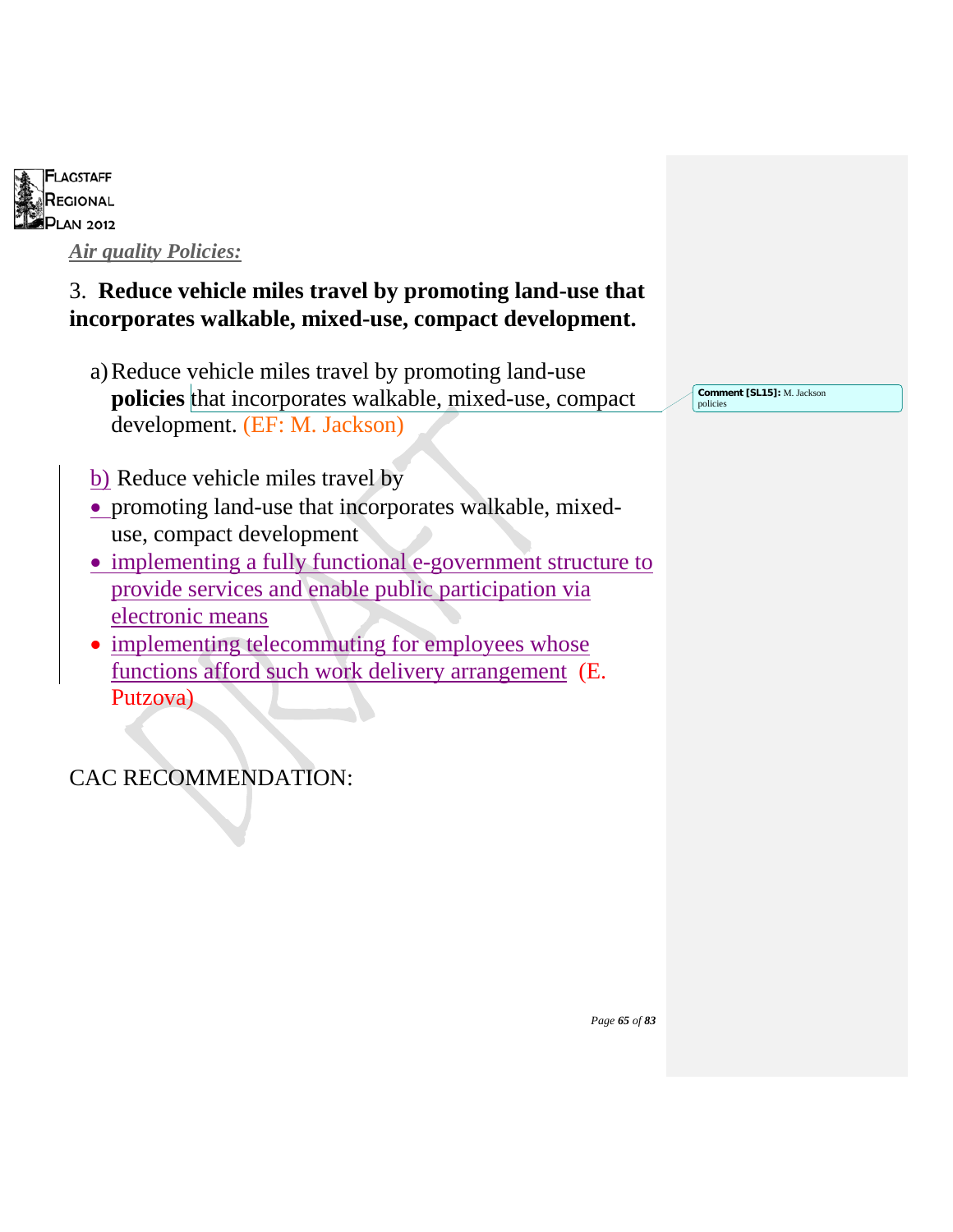

## 4. **Promote the use of alternative modes of transportation such as ridesharing, bicycling, walking, and transit throughout the region.**

a)Promote the use of **Promote the use ofInvest** in alternative modes of transportation such as ridesharing, bicycling, walking, and transit throughout the region.

# **CAC RECOMMENDATION:**

*Page 66 of 83*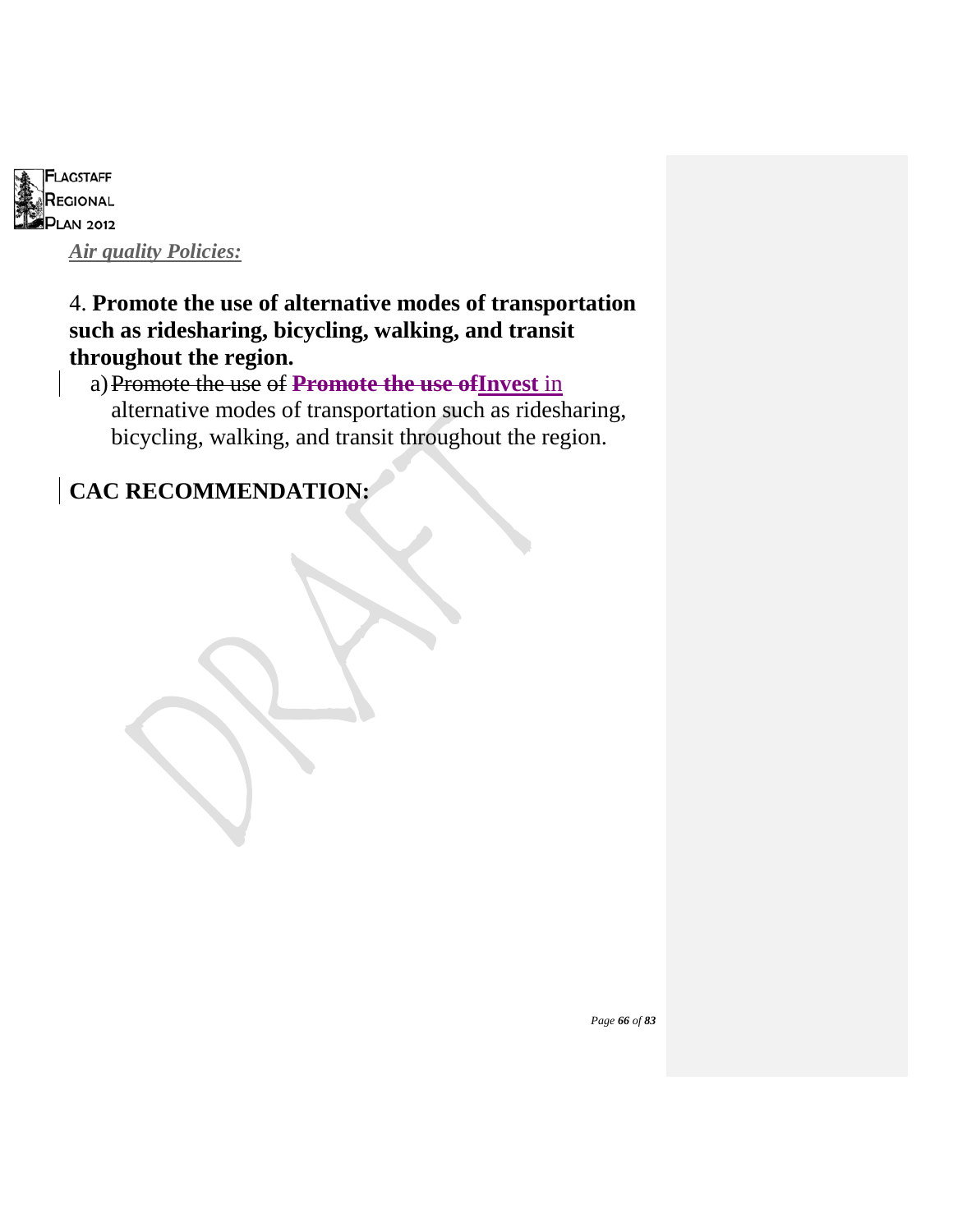

5. **Where locally desired, formation of road improvement districts, dust control districts and road maintenance districts shall be encouraged as a means of solving dust problems and allocating costs to those affected.** 

- a)Where locally desired, **encourage the** formation of road improvement districts, dust control districts and road maintenance districts shall be encouraged as a means of solving dust problems and allocating costs to those affected.
- b) Comment: Why not set a goal of the City and county paving all existing roads. Why must the people who live there pay for it? Isn't this about air pollution? (B. McKellar)

**CAC RECOMMENDATION:**

**Formatted:** Bullets and Numbering

*Page 67 of 83*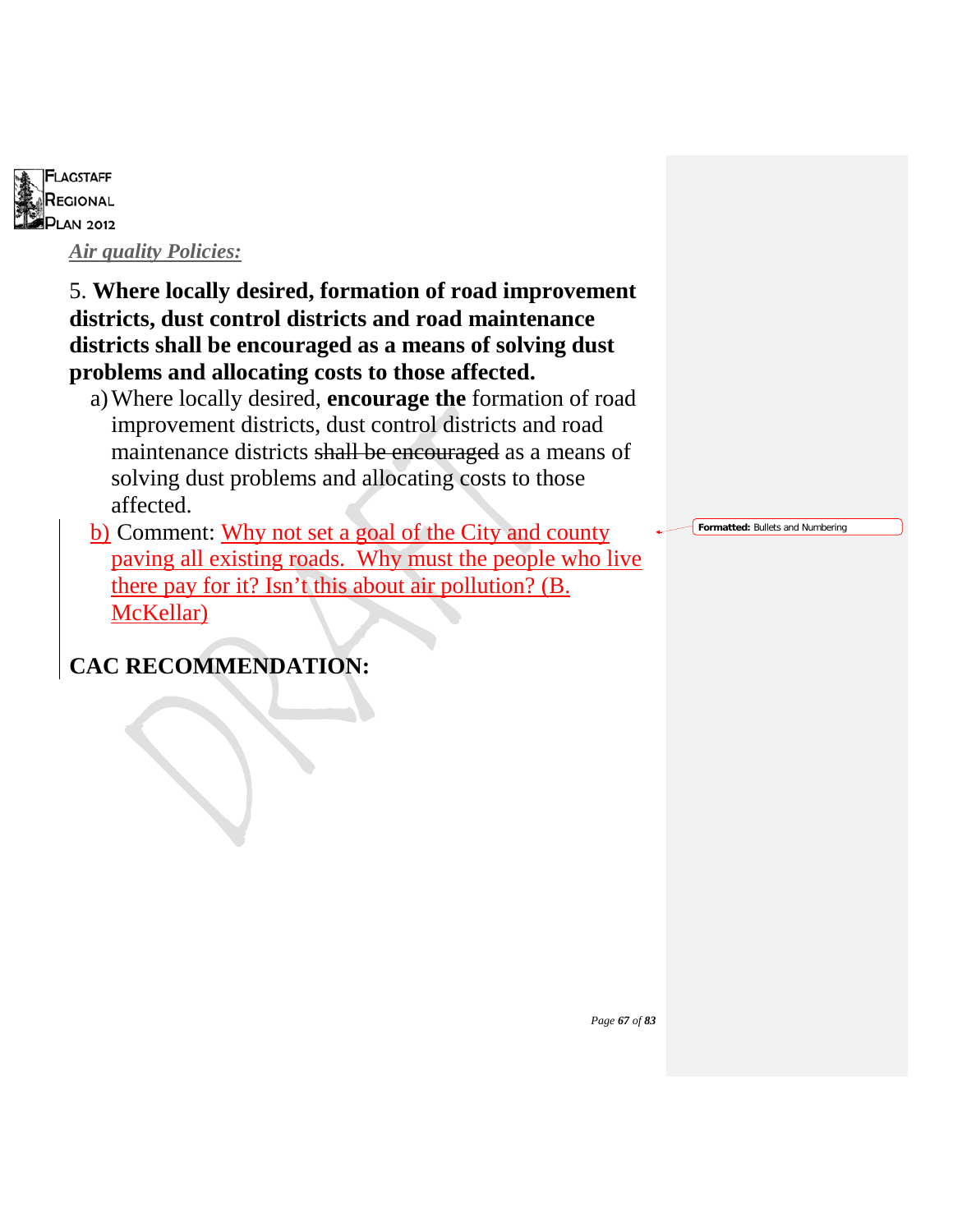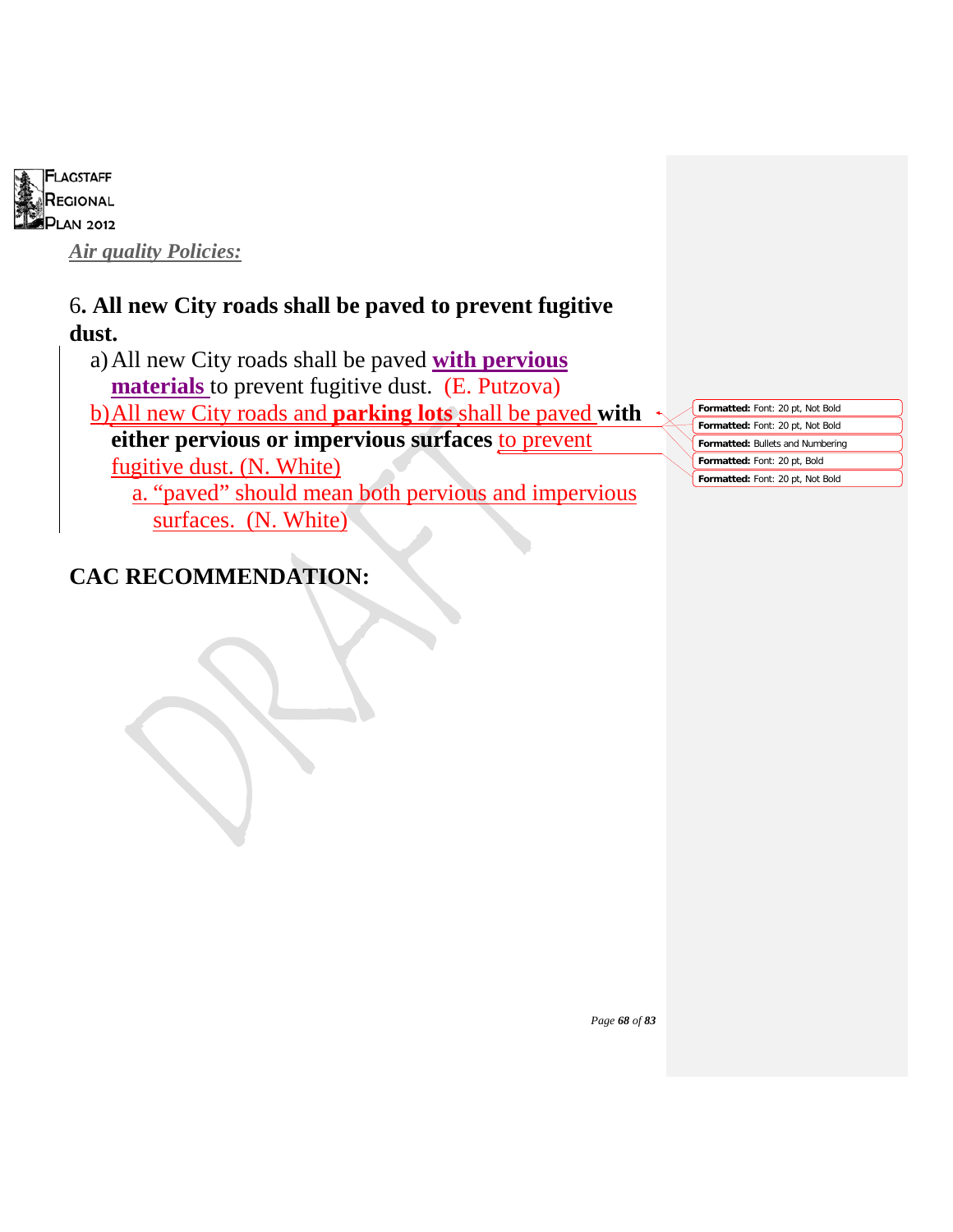

7. **Attract through economic development activities and incentives, clean, non-polluting industry and commercial enterprises**

a)Attract through economic development activities and incentives, clean, **low-water use**, non-polluting industry and commercial enterprises (S. Lamb)

# **CAC RECOMMENDATION:**

*Page 69 of 83*

**Comment [SL16]:** low-water use,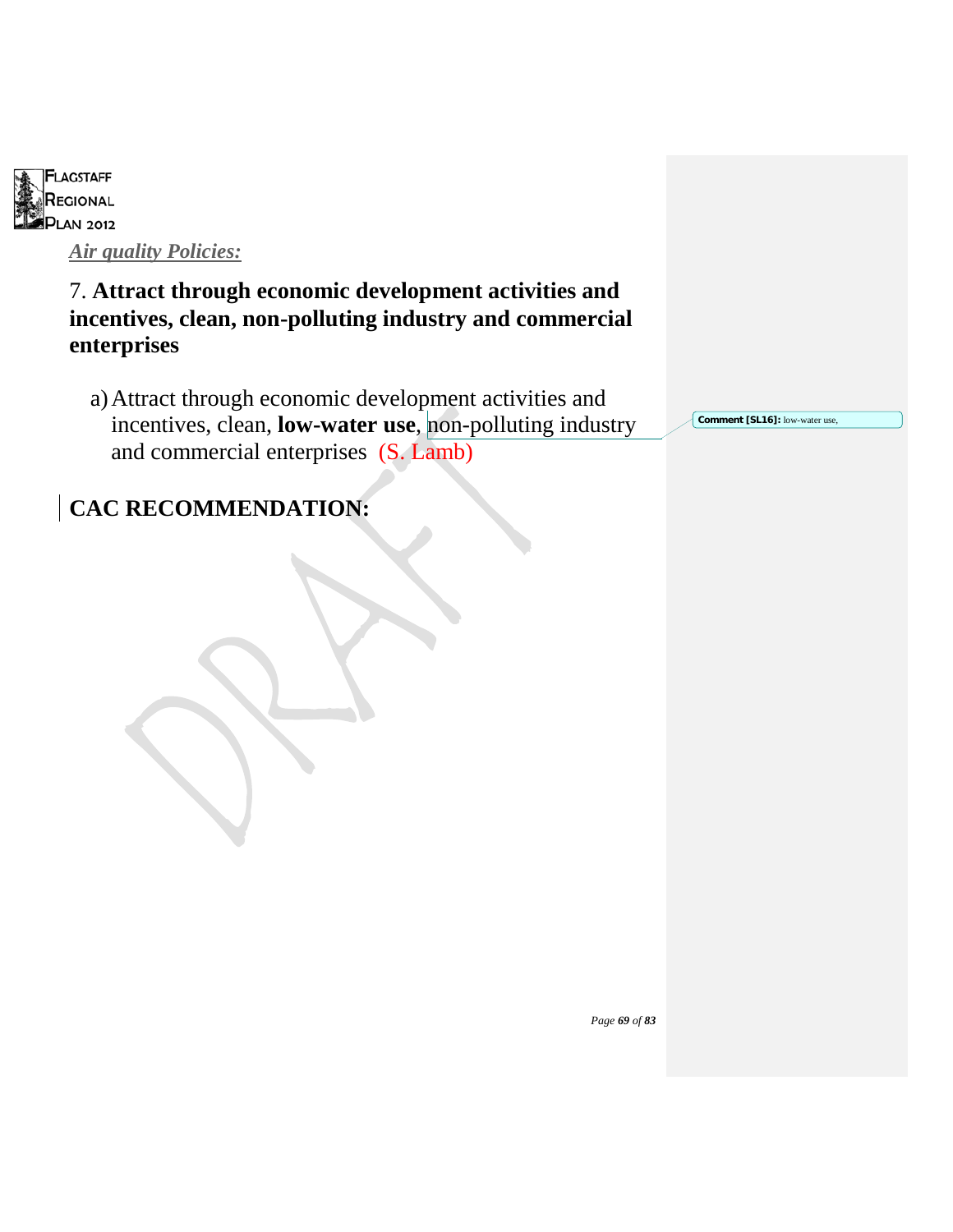

### **8. Seek feasible alternatives to prescribed burns.**

- a)Seek feasible alternatives to prescribed burns. **alleviate the smoke produced through prescribed burns, through encouraging thinning of overgrown forest. (EF: M. Jacson)**
- b)Seek feasible alternatives to **prescribed burns** burning slash piles. Comment: Where? On city lands only? If we are trying to return fire to its natural role in the ecosystem than we will need to burn. Remember that smoke impacts from burning will decrease through time as fuels are reduced. I could support a reduction in burn piles, but not prescribed burning. (S. Hedwall)
- c)Comment: I don't like this statement. There is a misconception around that successful forest restoration work will render prescribed burns and smoke in the air a thing of the past. Fire and smoke have always been part of this ecosystem and always will. Even if restoration efforts succeed beyond our wildest dreams there will be a continuing need for prescribed burns to stay ahead of fuel buildups and there will continue to be wildfires. We will succeed if can control/reduce the intensity and danger. (M. Chaveas)

## **CAC RECOMMENDATION:**

**Comment [SL17]:** M. Jackson to alleviate the smoke produced through prescribed burns, through encouraging thinning of overgrown forest.

*Page 70 of 83*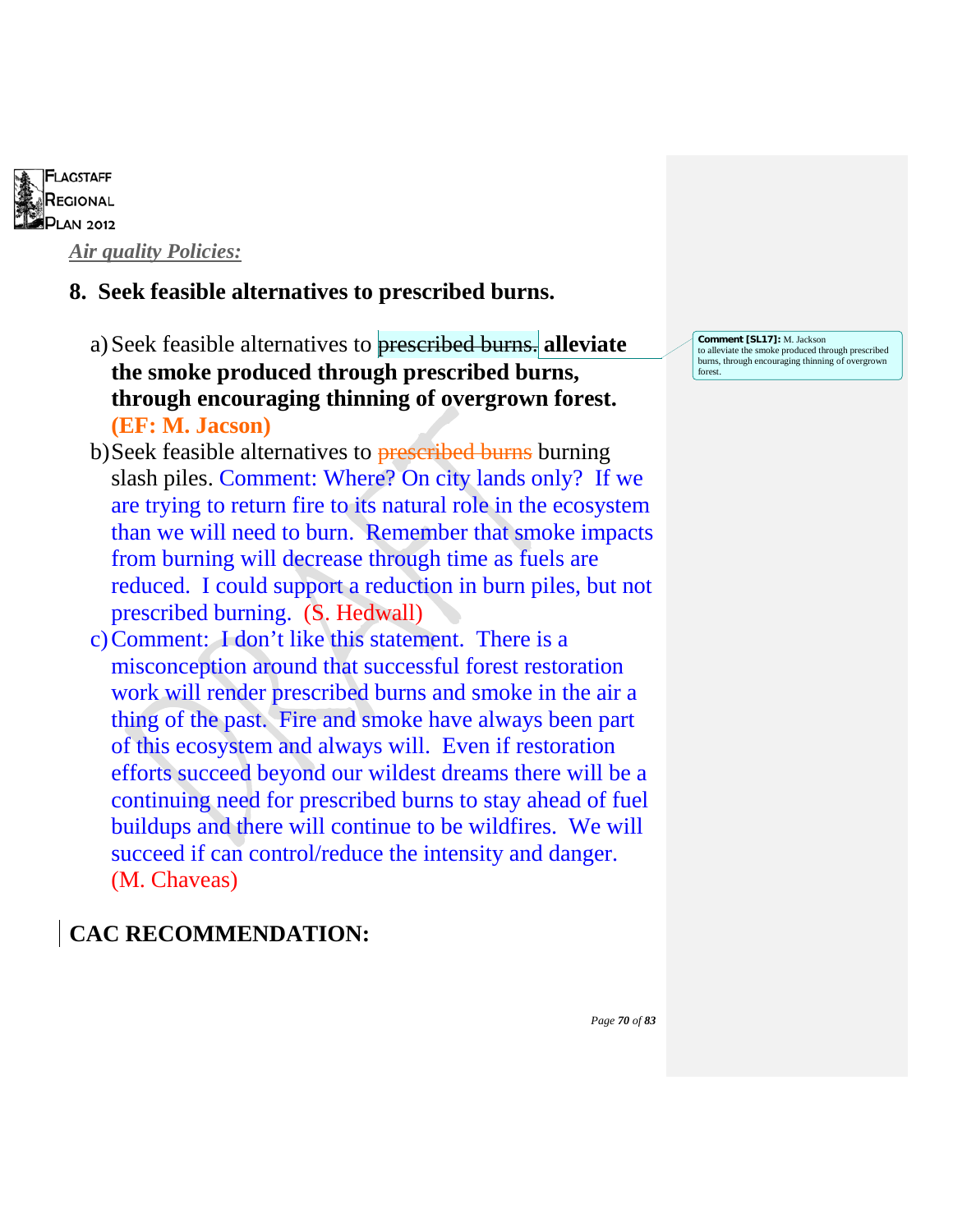

*Page 71 of 83*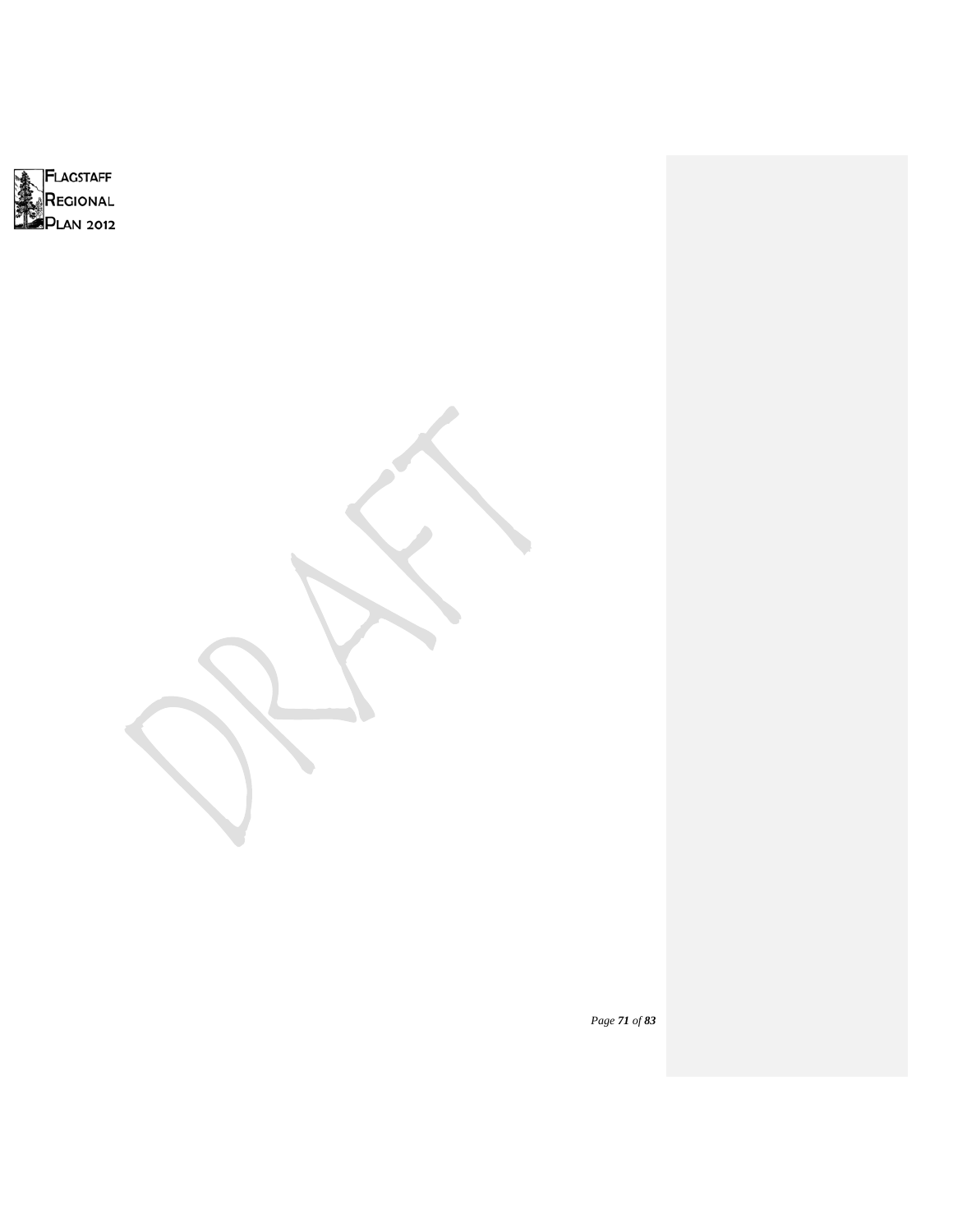

## **11. Dark Skies**

**Goal: Preserve Dark Skies as a natural resource, urban character and economic generator to a thriving astronomy, planetary and space science industry**

a)Preserve Dark Skies as a natural resource, **visitor attraction,** urban character and economic generator to a thriving astronomy, planetary and space science industry. (N. White)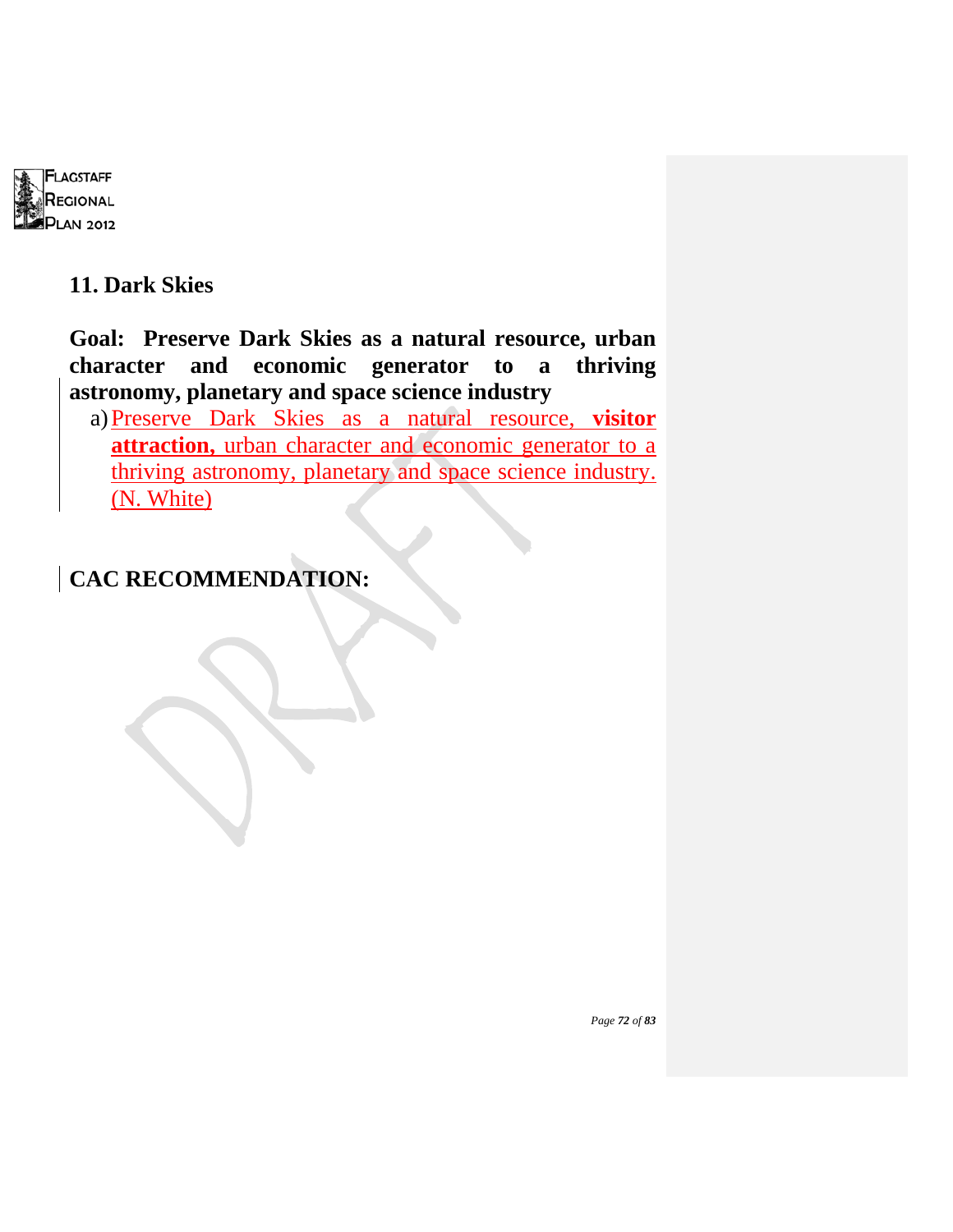

**1. Balance needs of astronomical research and industry needs with community character, growth and sustainability**.

*a)Questions the terms "Balance" and "industry needs." These terms should be clarified/made more specific. (EF) a)b) Delete. Strategy or policy? (N. White) b)c)*Suggested alternative:

*a.* Consider the impacts on the dark skies at local observatory sites of all lighting regulation changes, land-use designations or changes, and proposed transportation developments within the region. (C. Luginbuhl, U.S. Naval Observatory) *)*

**CAC RECOMMENDATION:**

**Formatted:** Bullets and Numbering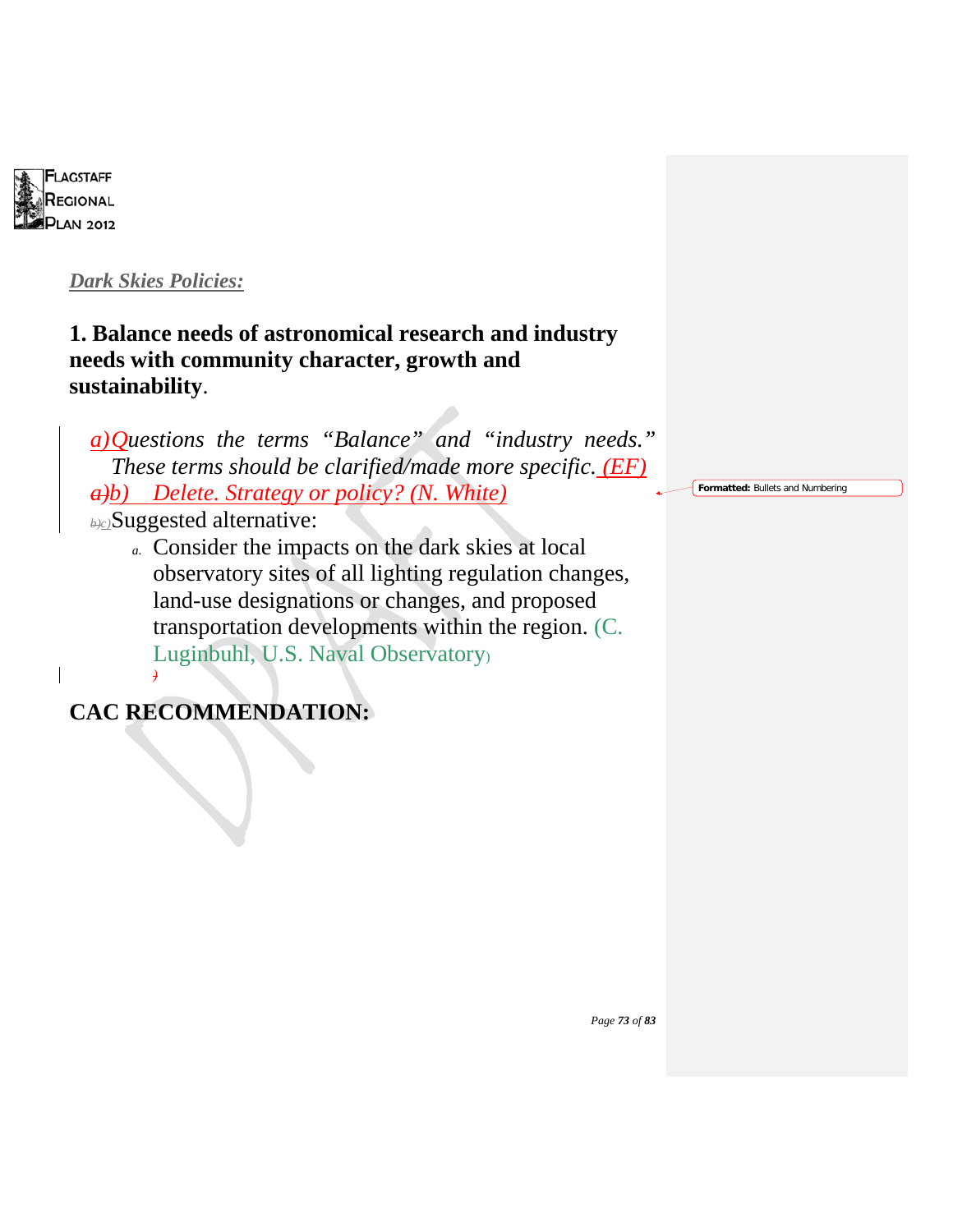

**2. Research and employ emerging, energy efficient, illumination technologies and update regulations as necessary** 

**a)***Strategy or policy? (N. White)*

**b)** Suggested Alternative:

**a.** Continue to evaluate and revise outdoor lighting regulations to reduce impacts on dark skies of already-installed lighting and new lighting resulting from continued regional growth. (C. Luginbuhl, U.S. Naval Observatory)

## **CAC Recommendation:**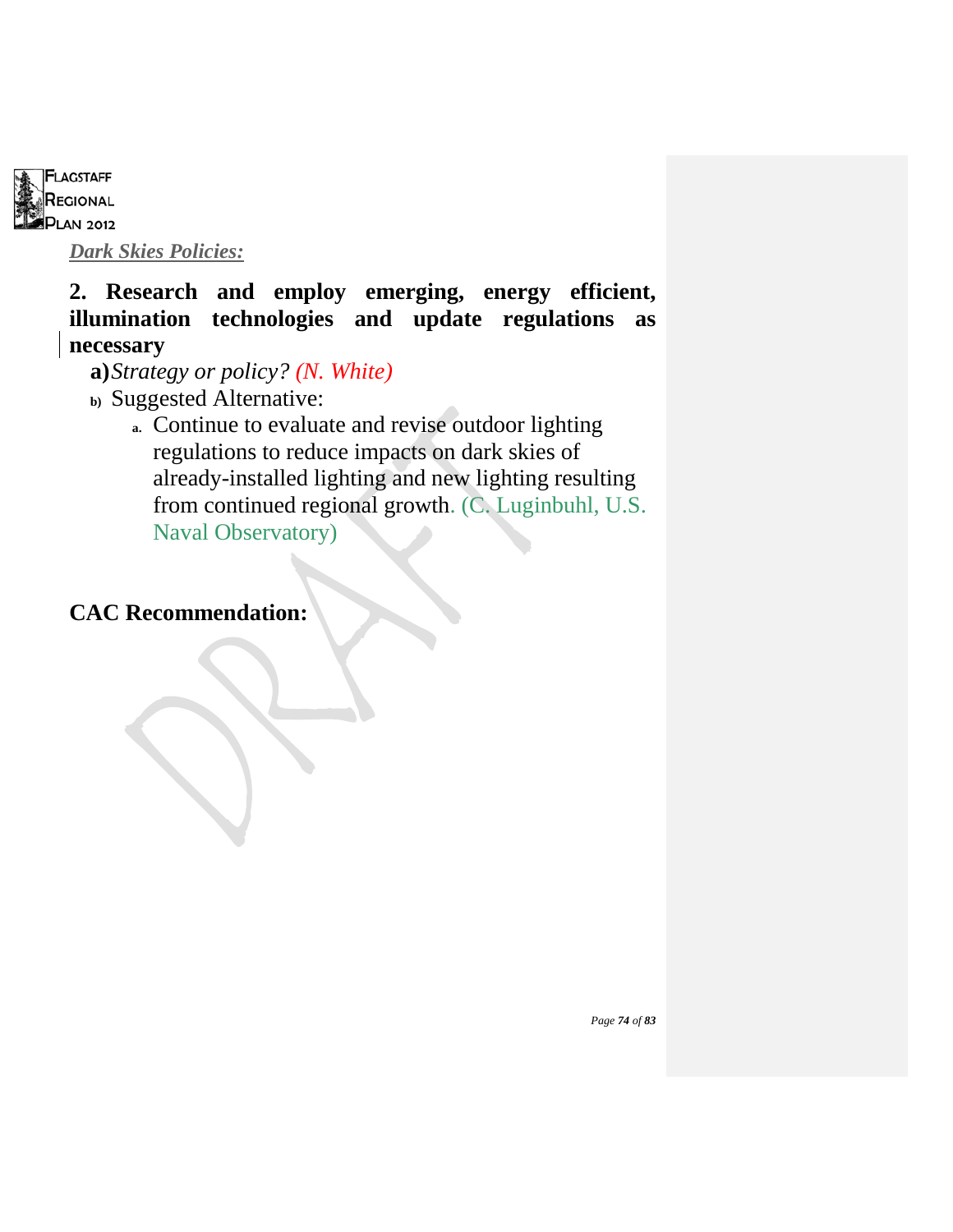

**3. Mandate new uses, zone changes and retrofits be compliant to lighting code.**

**a)***Strategy or policy? (N. White)*

**CAC** Recommendation:

*Page 75 of 83*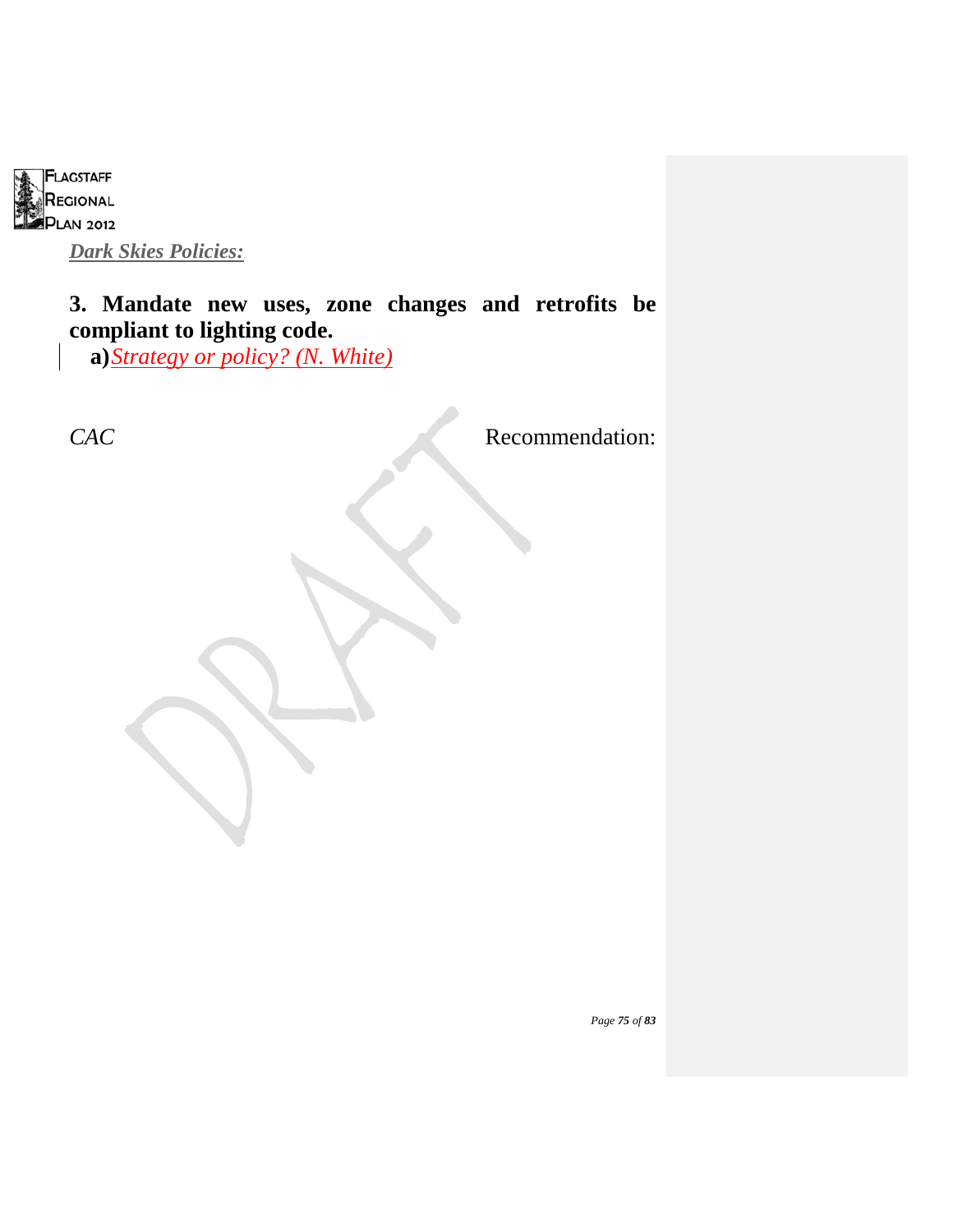

## 4.**Promote the benefit of dark skies through outreach.**

**a)***Strategy or policy? (N. White)*

**b)**Promote through outreach the benefit of dark skies to astronomy, sustainability, quality of life, and tourism. (C. Luginbuhl, U.S. Naval Observatory)

CAC RECOMMENDATION:

**Formatted:** Bullets and Numbering

*Page 76 of 83*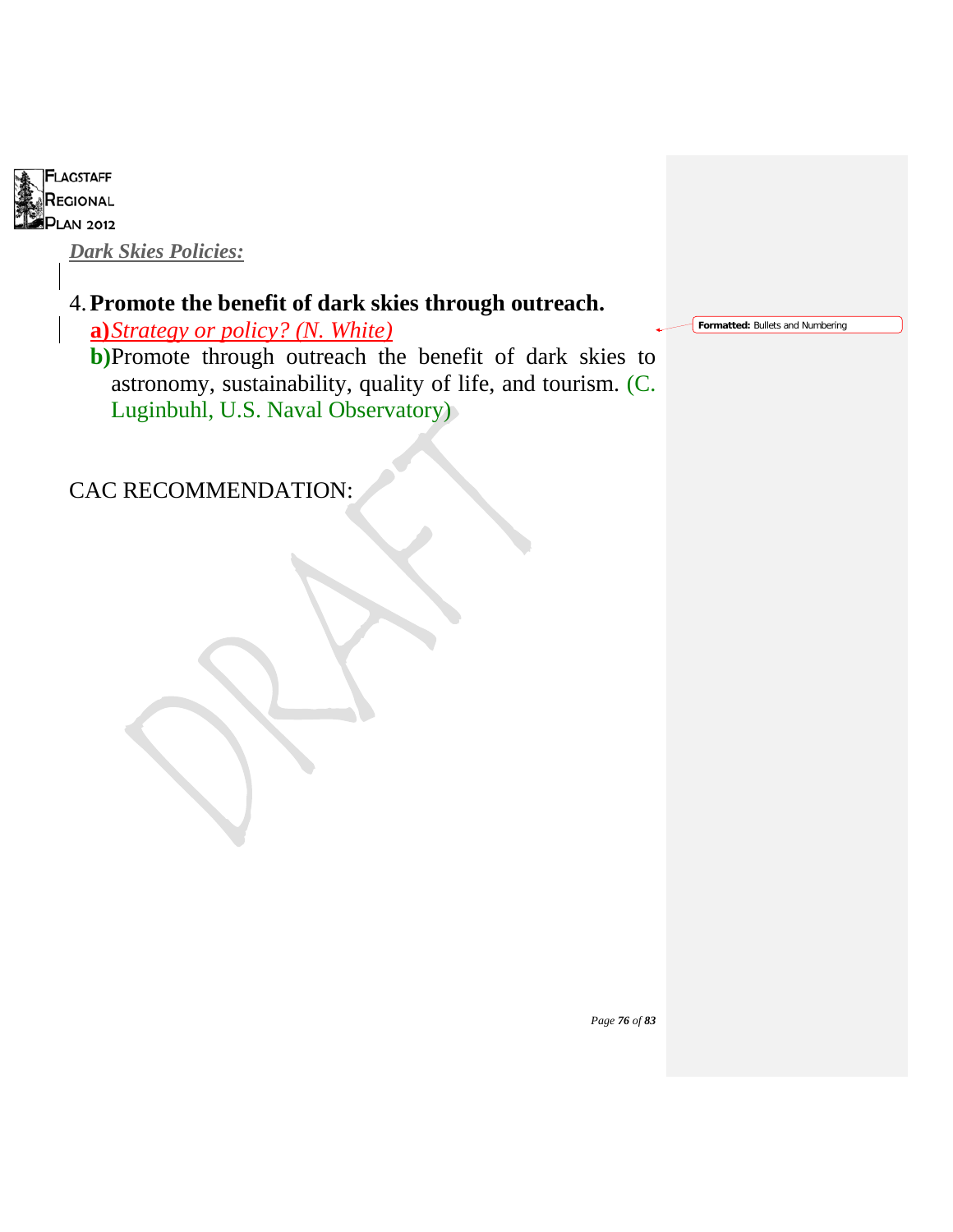

## **5. Any regional plan amendment within the Zone I district shall include a preliminary Lumen Analysis calculating potential maximum lumens permissible.**

**a)**Any proposed regional plan amendment within Lighting Zone I district shall include an analysis of the expected outdoor lighting changes resulting from the amendment; amendments which appear likely to increase light pollution at the observatory sites shall be strongly discouraged. (C. Luginbuhl, U.S. Naval Observatory)



**CAC Recommendation:**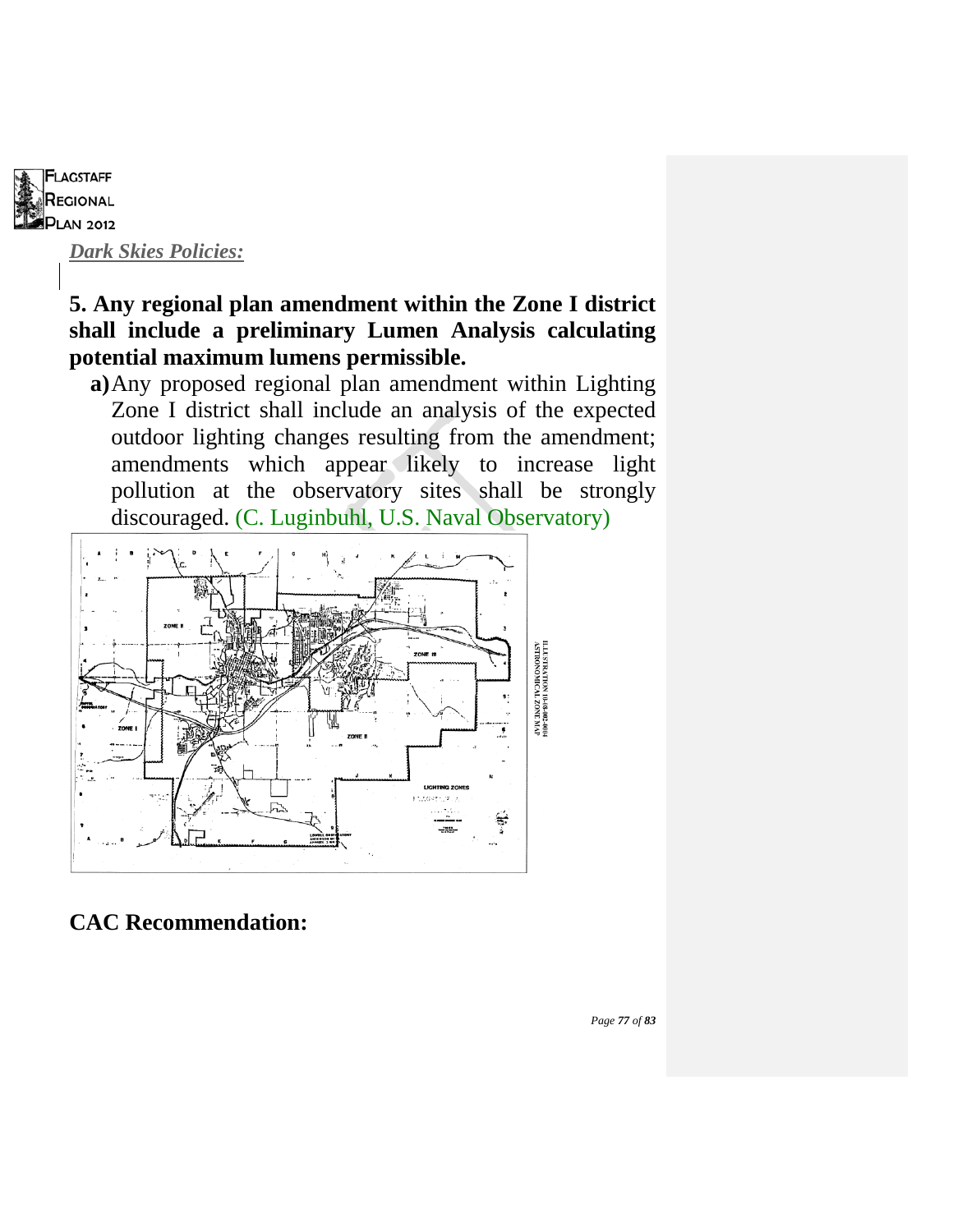

*Dark Skies* **Suggested** *Policies:* 

6. City and County shall vigorously enforce existing lighting codes. (EF:)

*7. Protection of dark skies and light 'trespass' is required of all new development.(N. White)*

*8. Protect dark skies and light trespass with shielded lighting and standards and defined intensities. (N. White)*

9. Outdoor lighting of recreational facilities should use lighting systems that illuminate only the facility. (N. White)

*10. Gas station must follow current lighting regulations. (N. White)*

*11.* Beyond the standards of the outdoor lighting codes, discourage developments which require all-night outdoor illumination in the Lighting Zone I district, and encourage development that does not require outdoor night lighting. (C. Luginbuhl, U.S. Naval Observatory)

12 ."Maintain Dark Skies". Should be first policy statement. (EF).

**CAC Recommendation:** 

**Comment [SL18]:** 

*Page 78 of 83*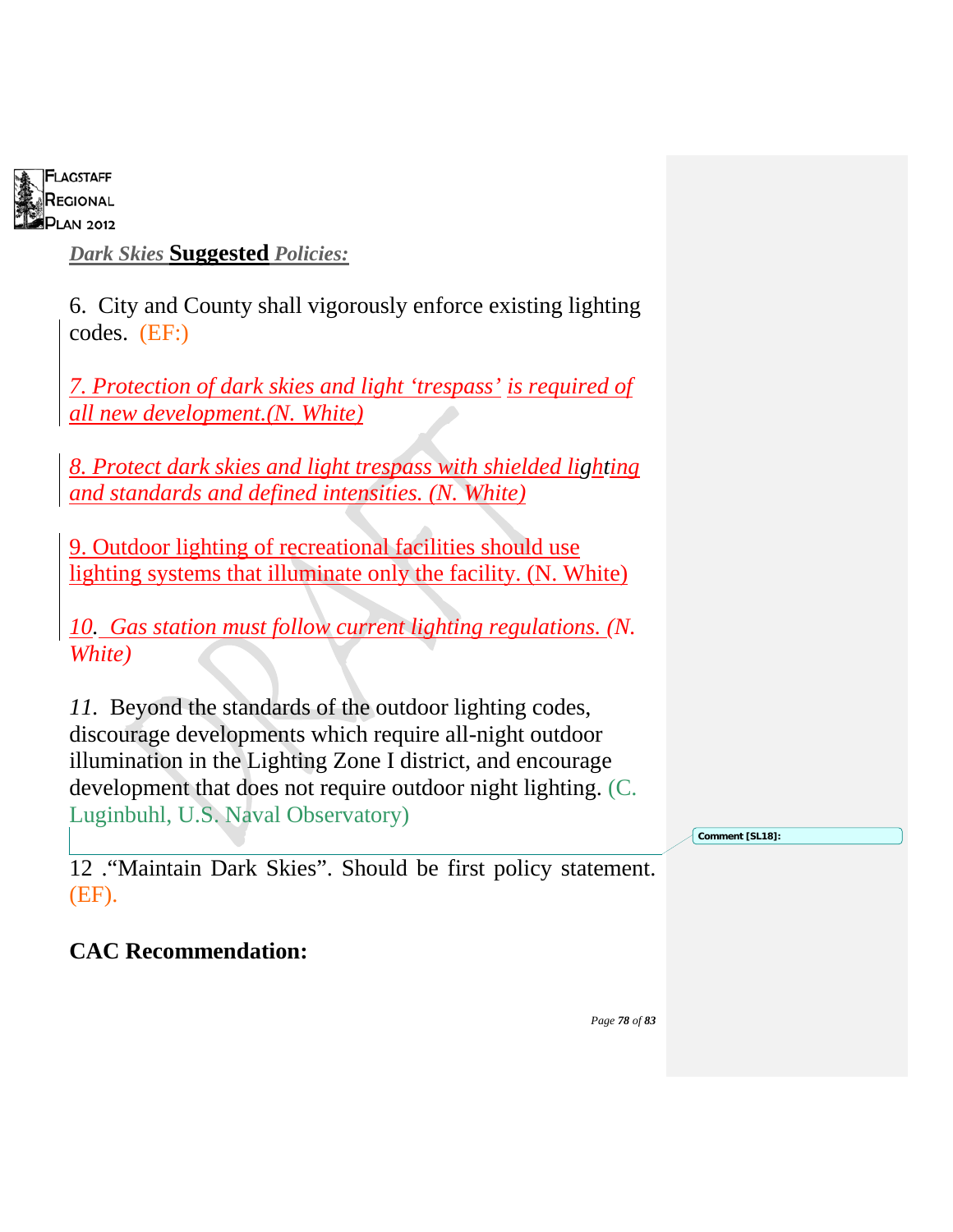

## **12. Natural Quiet**

**Goal:** Preserve natural quiet, soundscapes through reduction of noise pollution.

**Policy:**

1. Recognize urban environment soundscape differs greatly from rural areas through the creation of applicable noise ordinance with respective criteria.

2. Major commercial and industrial land use and transportation proposals adjacent to residential and natural areas shall be evaluated as to their potential noise impacts utilizing criteria to be established by the City of Flagstaff and Coconino County. Criteria shall include mitigation provisions of the adverse impacts of noise on existing and proposed land.

*Page 79 of 83*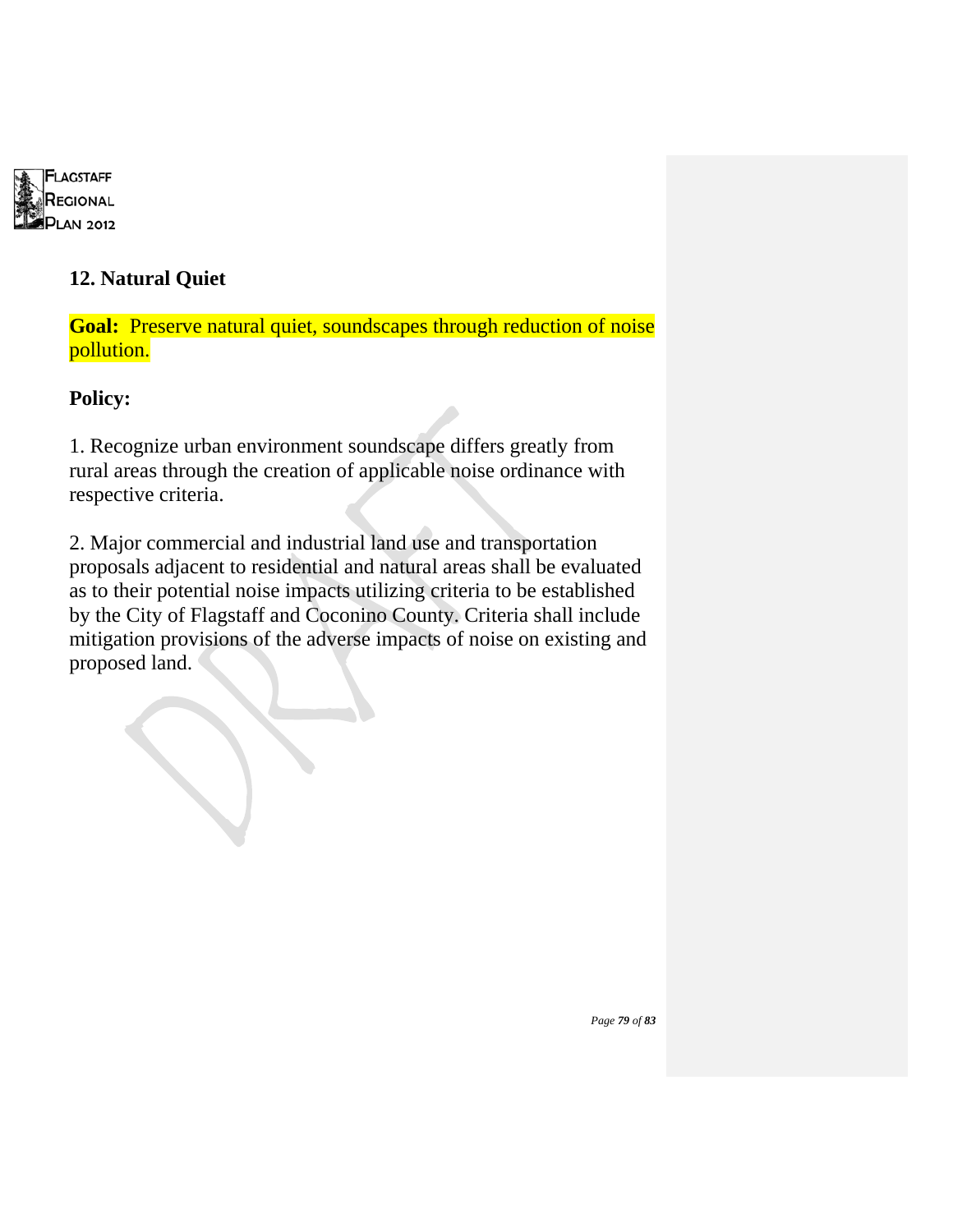

# **12. Natural Quiet**

**Goal: Preserve natural quiet, soundscapes through reduction of noise pollution.**

No comment.

*Page 80 of 83*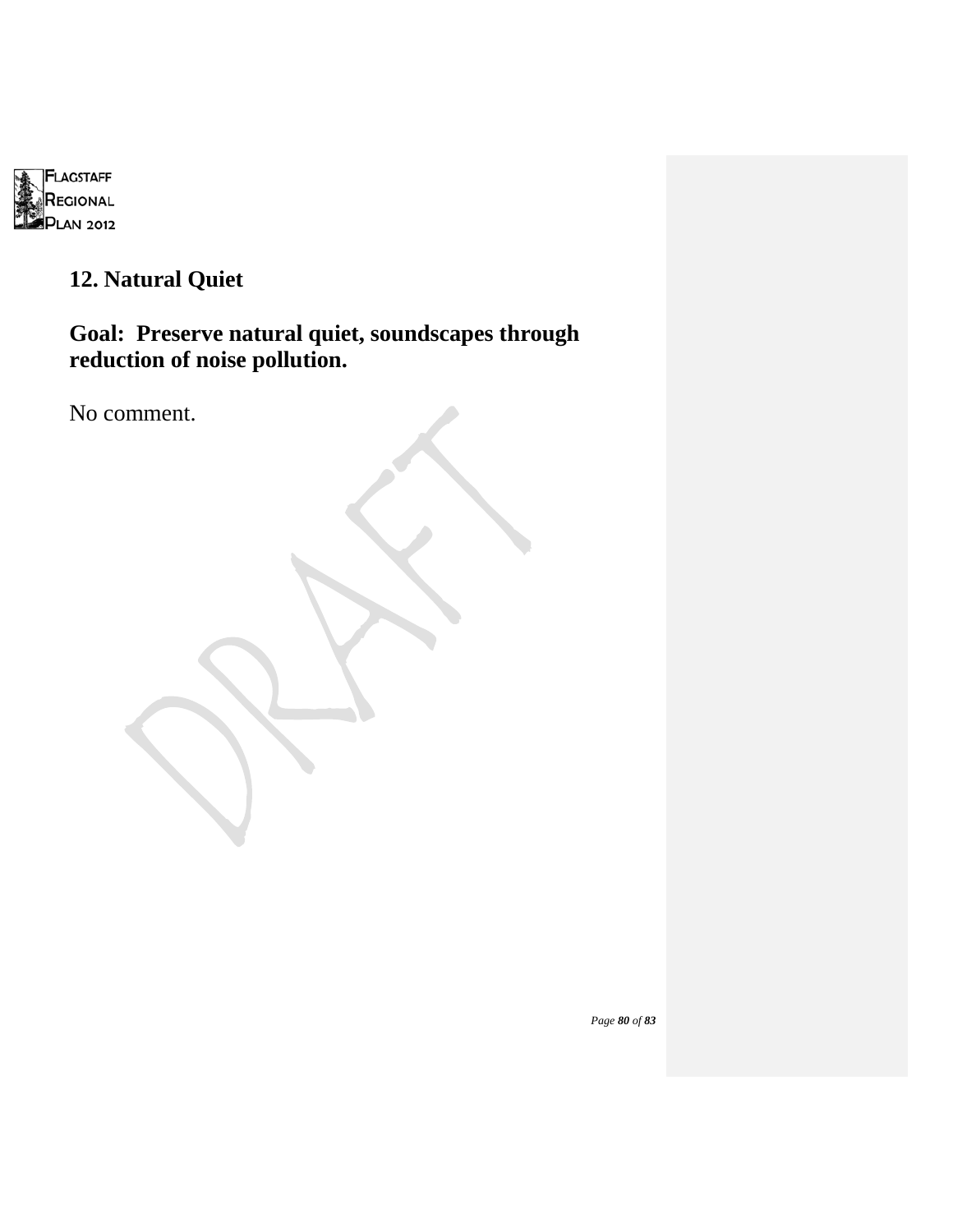

#### *Natural Quiet Policy:*

**1. Recognize urban environment soundscape differs greatly from rural areas through the creation of applicable noise ordinance with respective criteria.**

a)Recognize **that the** urban environment soundscape differs greatly from rural areas through **and create applicable noise ordinance to preserve natural quiet in residential neighborhoods and open preserves.** the creation of applicable noise ordinance with respective criteria. (EF: M. Jackson)

**CAC RECOMMENDATION:**

**Comment [SL19]:** M. Jackson and create applicable noise ordinances to preserve natural quiet in residential neighborhoods and open space preserves.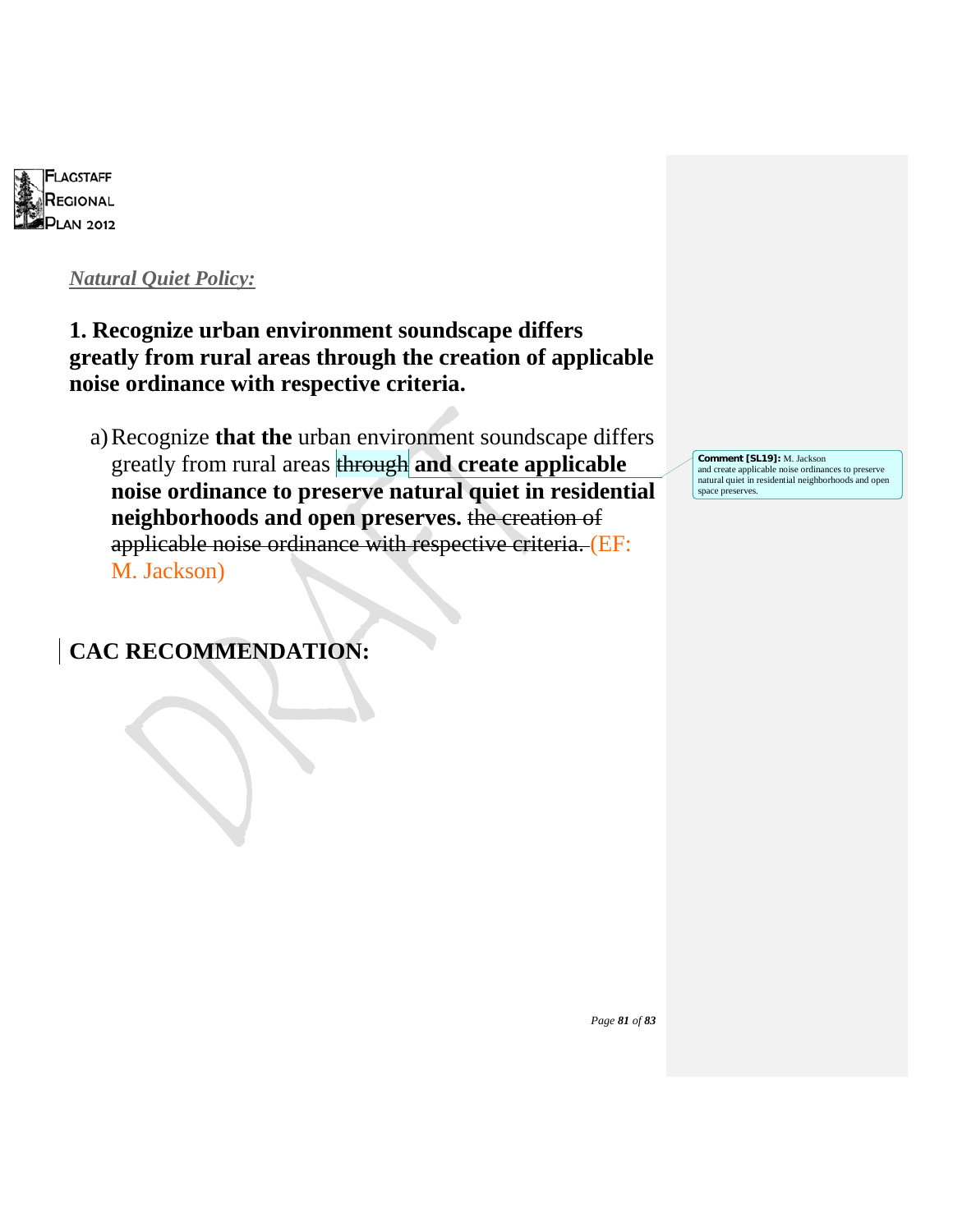

*Natural Quiet Policy:*

2**. Major commercial and industrial land use and transportation proposals adjacent to residential and natural areas shall be evaluated as to their potential noise impacts utilizing criteria to be established by the City of Flagstaff and Coconino County. Criteria shall include mitigation provisions of the adverse impacts of noise on existing and proposed land.**

- a)**Evaluate m**ajor commercial and industrial land use and transportation proposals adjacent to residential and natural areas shall be evaluated as to their potential noise impacts utilizing criteria to be established by the City of Flagstaff and Coconino County. Criteria shall include mitigation provisions of the adverse impacts of noise on existing and proposed land. [Use] (EF: M. Jackson)
- b)**All** major commercial and industrial land use and transportation proposals adjacent to residential and natural areas shall be evaluated as to their potential noise impacts utilizing criteria to be established by the City of Flagstaff and Coconino County. Criteria shall include mitigation provisions of the adverse impacts of noise on existing and proposed land. (E. Putzova)
- c)Major commercial and industrial land use and transportation proposals adjacent to residential and natural areas shall be evaluated as to their potential noise impacts utilizing criteria to be established by the City of Flagstaff

**Comment [SL20]:** M. Jackson "existing and proposed land" is not clear

*Page 82 of 83*